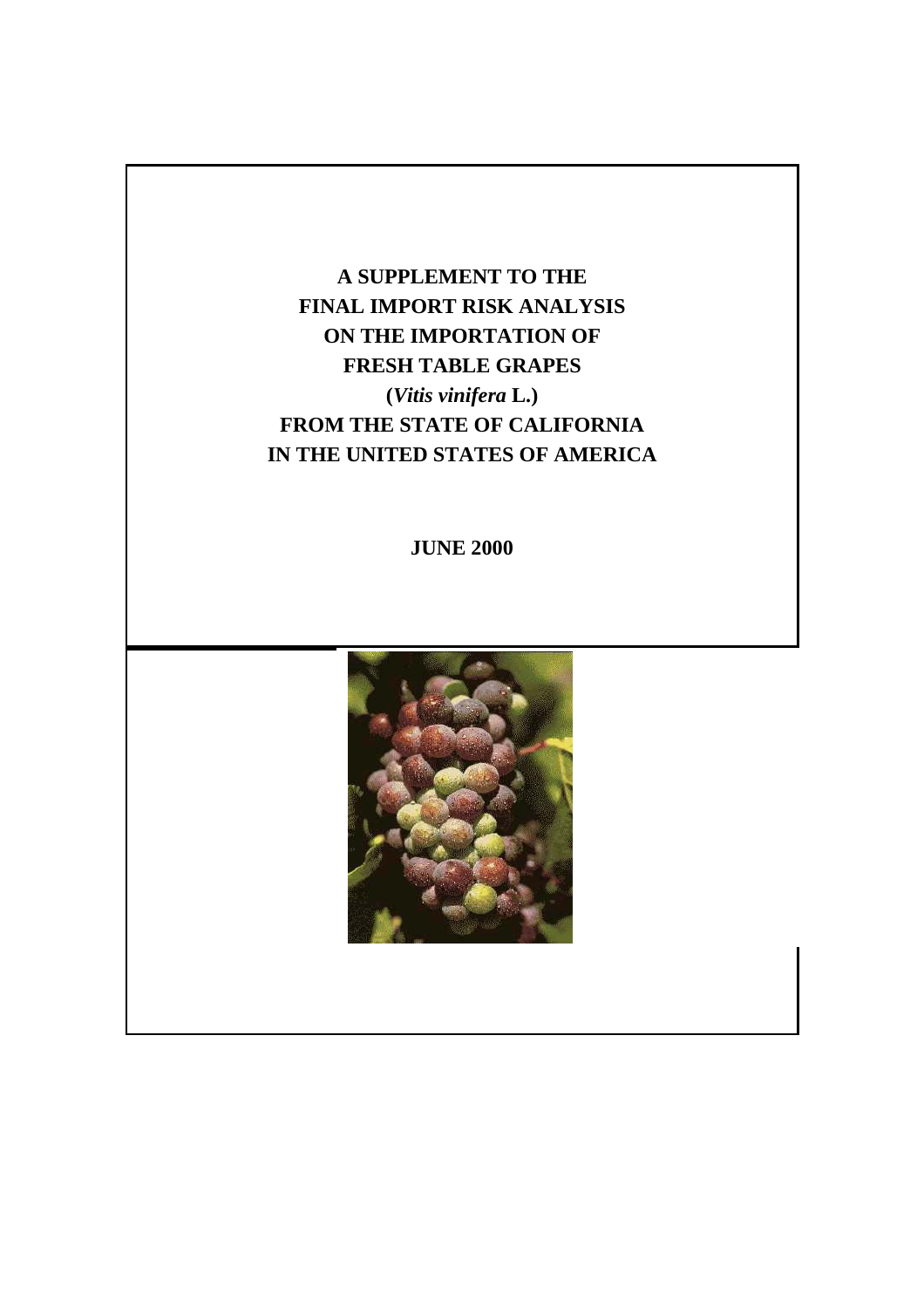

Australian Quarantine and Inspection Service GPO Box 858 Canberra ACT 2601 AUSTRALIA

# **CONTENTS**

| 1.                                                                                   |  |
|--------------------------------------------------------------------------------------|--|
|                                                                                      |  |
| HISTORY OF THE TABLE GRAPE IMPORT ACCESS REQUEST USING MB 7                          |  |
|                                                                                      |  |
|                                                                                      |  |
| COMMENT ON THE EFFICACY OF MB AGAINST PLANT PATHOGENS10                              |  |
|                                                                                      |  |
|                                                                                      |  |
|                                                                                      |  |
|                                                                                      |  |
|                                                                                      |  |
|                                                                                      |  |
|                                                                                      |  |
|                                                                                      |  |
|                                                                                      |  |
|                                                                                      |  |
| 2.                                                                                   |  |
| <b>BACKGROUND TO AQIS CONSIDERATION OF PIERCE'S DISEASE RISK ON</b>                  |  |
|                                                                                      |  |
|                                                                                      |  |
| RISK OF TABLE GRAPE FRUIT CLUSTERS AS SOURCE OF INOCULUM 18                          |  |
| Spread (transmission and dispersal) of X. fastidiosa is through propagative material |  |
|                                                                                      |  |
|                                                                                      |  |
|                                                                                      |  |
| Sharpshooter vectors are easily disturbed and unlikely to occur on harvested grape   |  |
|                                                                                      |  |
|                                                                                      |  |
|                                                                                      |  |
| Survival of X. fastidiosa is low under normal in-transit cold storage regimes  23    |  |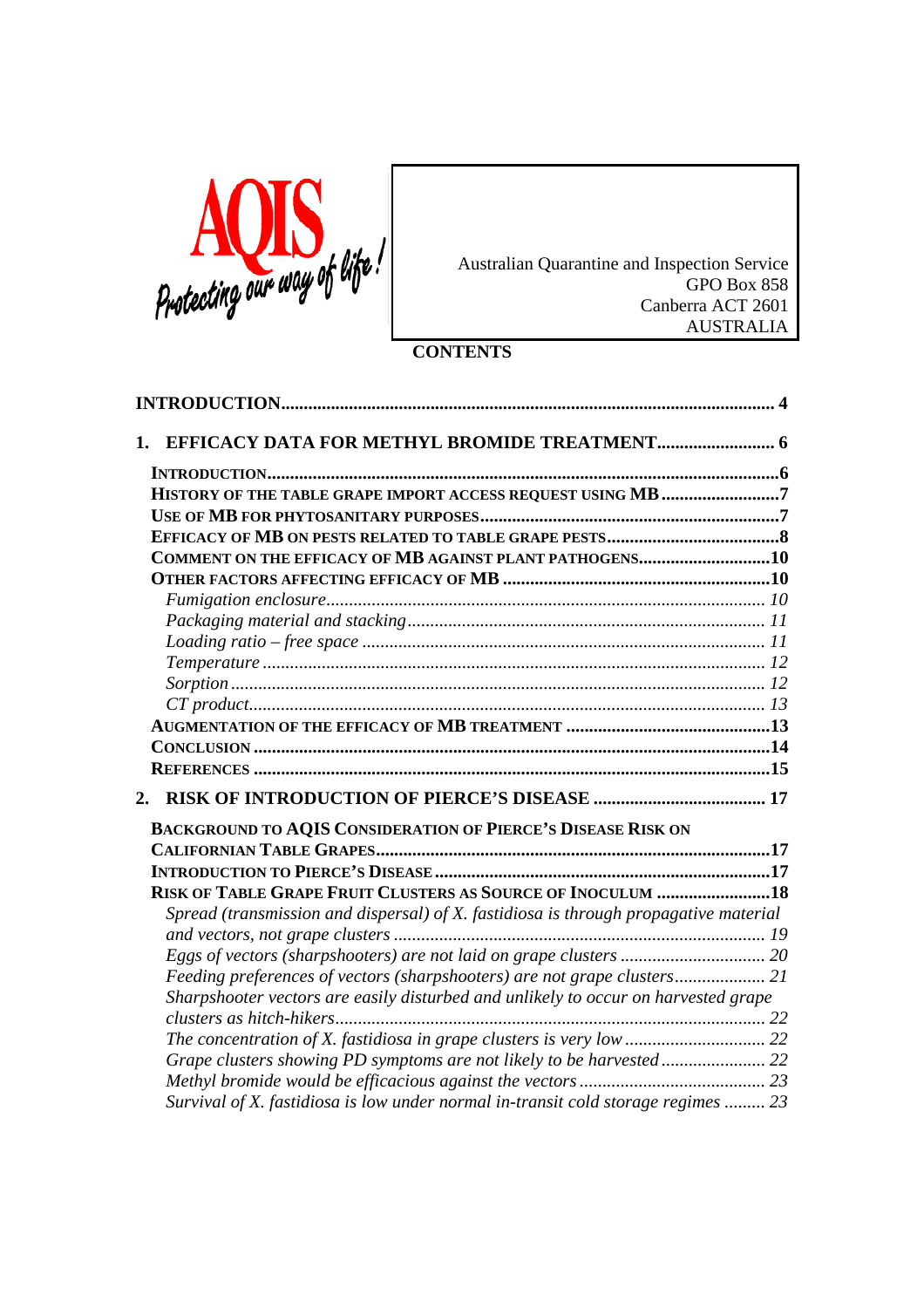| Likelihood of inoculum bearing fruit being fed upon by potential Australian insect |  |
|------------------------------------------------------------------------------------|--|
| Likelihood of establishment of PD through transmission by potential Australian     |  |
|                                                                                    |  |
|                                                                                    |  |
|                                                                                    |  |
| <b>ATTACHMENT 1 - IMPORT RISK ANALYSIS APPEAL PANEL FINDINGS 29</b>                |  |
| <b>ATTACHMENT 2 - APPELLANTS AND THEIR ADDRESSES 35</b>                            |  |
| <b>ATTACHMENT 3 - ISSUES RAISED BY APPELLANTS ON THE EFFICACY</b>                  |  |
|                                                                                    |  |
| <b>ATTACHMENT 4 – ISSUES RAISED BY APPELLANTS ON THE RISK OF</b>                   |  |
|                                                                                    |  |
| <b>ATTACHMENT 5 - PEST DATA SHEET ON PIERCE'S DISEASE (CAUSAL</b>                  |  |
|                                                                                    |  |
|                                                                                    |  |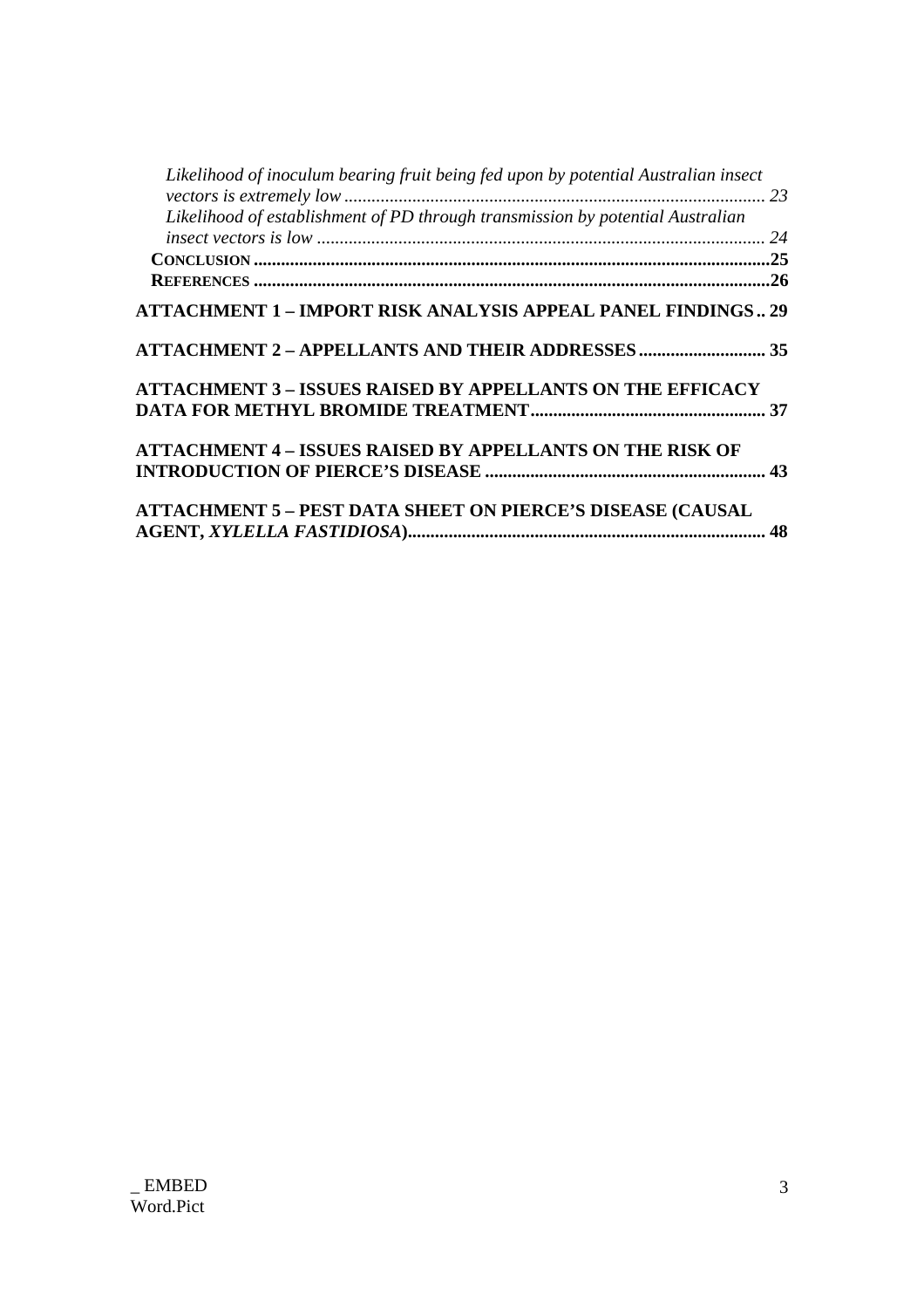# **1 INTRODUCTION**

On 13 January 2000, the Australian Quarantine and Inspection Service (AQIS) released the Final Import Risk Analysis (IRA) paper for the importation of fresh table grapes from the State of California in the United States of America (USA). The Final IRA presented the determination by the Executive Director of AQIS that imports of fresh table grapes from California USA would be permitted subject to the application of appropriate phytosanitary requirements. The release initiated a 30-day period for appeals against the IRA. As stated in *The AQIS Import Risk Analysis Handbook*, any stakeholder of the opinion that the process outlined in the Handbook had not been properly followed, including that the risk analysis failed to consider a significant body of relevant scientific or technical information, may appeal to the Director of Animal and Plant Quarantine. The appeal period closed on 14 February 2000. A total of 12 appeals were received.

Ten appeals were considered by the Import Risk Analysis Appeal Panel (IRAAP); two further appeals were received after the cut-off date for appeals and were not formally considered by the IRAAP. The members of the IRAAP were Mr Andrew Inglis as Chair (member, Quarantine and Exports Advisory Council (QEAC)), Dr Jim Cullen (member, QEAC), and Mr Geoff Gorrie and Professor Craig Pearson (AFFA). The IRAAP's recommendations were delivered on 30 March 2000. Attachment 1 provides a copy of the IRAAP's findings.

The IRAAP found no evidence that AQIS had ignored a significant body of relevant technical or scientific information in the Table Grape IRA, nor was there any evidence presented that the IRA was inconsistent with Government policy or lacked harmonisation with international standards. The IRAAP considered the issues highlighted by appellants regarding consultation and concluded, in general, the IRA was conducted as required by the Handbook for routine IRAs. As such, appeals under these categories were dismissed.

However, the IRAAP concluded that certain aspects of the IRA appeared not to have been conducted in a fully transparent manner. Consequently the IRAAP upheld appeals on the lack of transparency relating to the basis upon which decisions were made regarding two specific issues:

- 1. efficacy data for methyl bromide treatment; and
- 2. the risk of introduction of Pierce's disease.

Further, the IRAAP recommended the following course of action:

- 1. Within 90 days of the announcement of this decision, AQIS will (a) revise the IRA to improve its transparency and (b) advise stakeholders of this information.
- 2. The IRAAP, once satisfied that the two outstanding issues have been satisfactorily addressed, and clear explanations provided as to how the respective conclusions were arrived at, will consider that the appeal has been finalised and the Table Grape IRA concluded, at which time the import policy will become effective.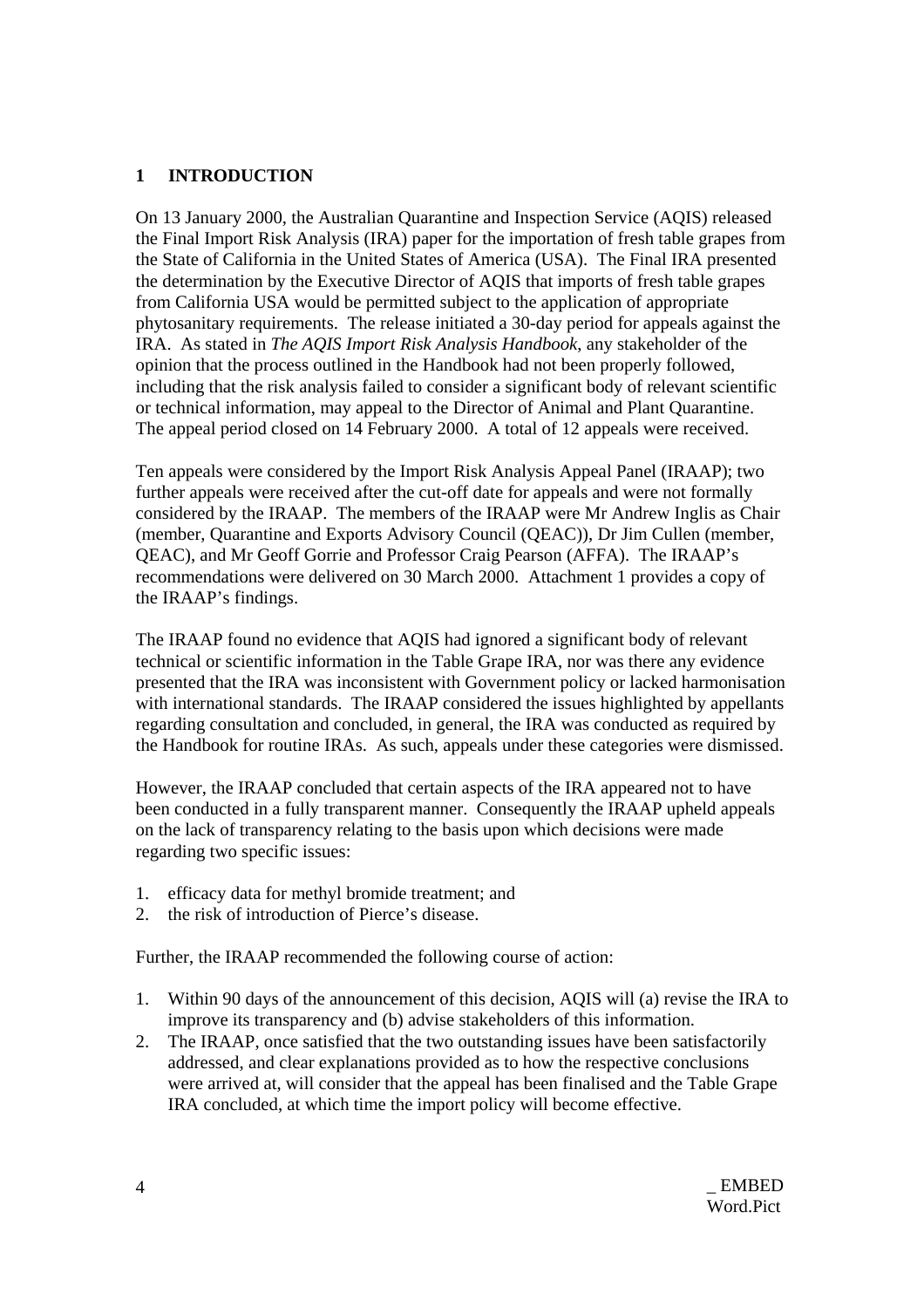The list of appellants who raised these issues is presented in Attachment 2. Issues raised by appellants relating to efficacy data on methyl bromide are presented in Attachment 3 and Attachment 4 lists issues raised by appellants relating to the risk of introduction of Pierce's disease. A pest data sheet for Pierce's disease (causal agent, *Xylella fastidiosa*) is presented in Attachment 5.

This supplement to the Final IRA has been prepared to satisfy the recommendation of the IRAAP to revise the IRA to improve its transparency. All stakeholders have been provided with a copy of the supplement which is also available at the AQIS website: http://www.aqis.gov.au.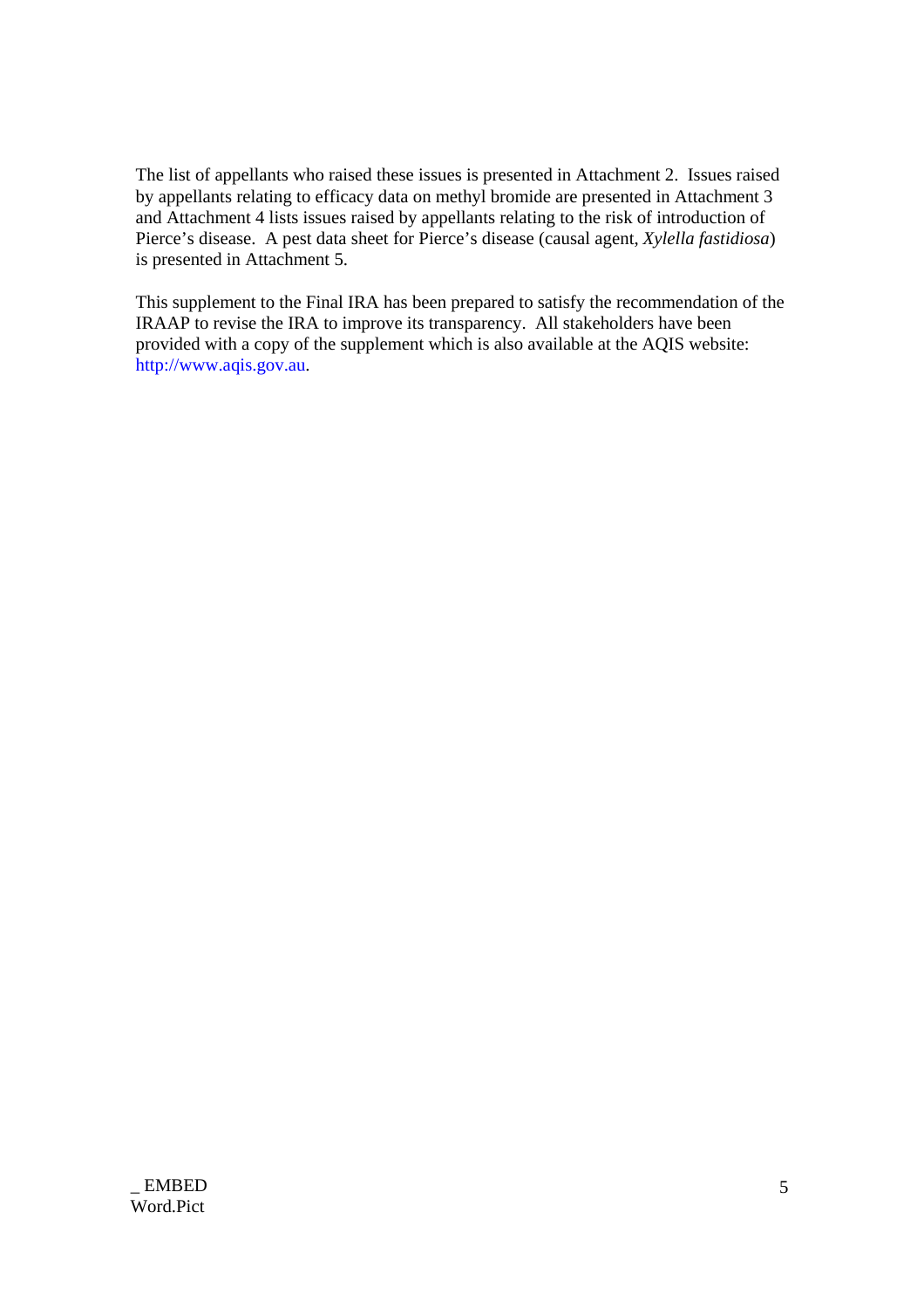# **2 EFFICACY DATA FOR METHYL BROMIDE TREATMENT**

# **2.1 Introduction**

Methyl bromide (MB) is the most commonly used broad-spectrum quarantine treatment because of its high efficacy in killing insect and mite pests of a wide range of agricultural products, including fresh fruit and vegetables. It has been used by countries world wide, including Australia, Canada, New Zealand and USA, with reliable results (when applied correctly) over several decades since its discovery in 1932. In Australia, when a quarantine pest is detected on the surface of imported goods during on-arrival inspection, MB is generally used as a treatment. MB is also recommended for fruit fly disinfestation treatment against Queensland fruit fly in domestic trade.

AQIS has conducted a review and provided details of the MB treatment in the *AQIS Quarantine Treatments – Aspects and Procedures* prepared and made available to our overseas trading partners in June 2000 to ensure compliance with AQIS fumigation requirements. Many factors such as the handling, monitoring, temperature, concentration, fumigation time, loading and packaging of commodities can affect the efficacy of MB. On arrival inspection is routinely conducted to detect any live pests when fumigation is conducted offshore.

AQIS recommends internationally accepted dosages of MB fumigation for most fresh fruit and vegetables that are:

 $32g/m<sup>3</sup>$  for 2 hours at 21<sup>o</sup>C and above  $40g/m^3$  for 2 hours at 16 - 20 °C  $48g/m^3$  for 2 hours at 11 - 15°C

For each 5°C reduction below 21°C the fumigator must add 8g/m<sup>3</sup> of MB to the fumigation dosage. For temperatures above  $25^{\circ}$ C, no dosage compensation is permitted by AQIS. In the case of table grapes, a minimum retention of MB concentration of 75% after 30 minutes of the commencement of the treatment, and 60% at the completion of the treatment, is required.

AQIS is closely monitoring compliance of pre-export MB fumigation, which is conducted overseas; non-compliant consignments are re-fumigated if live insects or mites are intercepted during on-arrival inspection, the reasons for failure of treatment are investigated with the exporting countries, and non-compliant overseas fumigators are deregistered.

As MB is listed as an ozone depleting substance by the Montreal Protocol (Anon., 1995) there is a phase out for general purpose uses early in this millennium (2005). AQIS also promotes best fumigation practice to reduce unnecessary usage and release of this chemical to the atmosphere.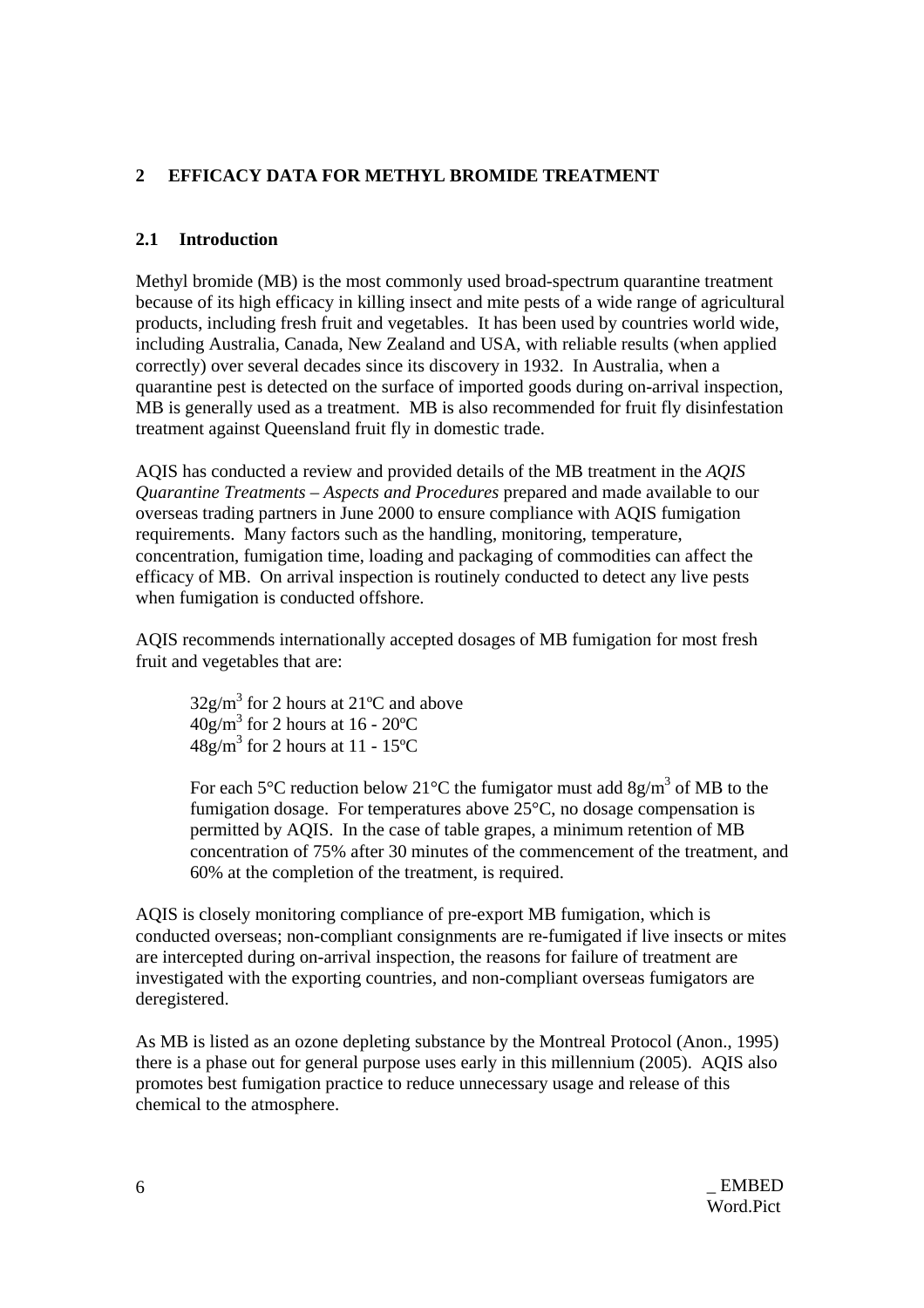# **2.2 History of the table grape import access request using MB**

In 1990, AQIS received a request and supporting pest information from the Animal and Plant Health Inspection Service (APHIS), USA, seeking access for table grapes from California into Australia. In 1994, APHIS proposed a controlled atmosphere (CA) treatment with high carbon dioxide and low oxygen levels as a disinfestation treatment that could be applied in transit to control pests of quarantine concern. Since this was a novel treatment, AQIS requested that APHIS conduct research to evaluate its efficacy. APHIS submitted the results of the efficacy of the CA treatment in 1996 and provided additional data in 1997. However, AQIS consultants from the Commonwealth Scientific and Industrial Research Organisation (CSIRO) determined the data to be deficient and suggested that further research would be required. As this would take several years to conduct the necessary research, APHIS asked that AQIS consider access for Californian table grapes using MB fumigation treatment as an interim risk management option.

# **2.3 Use of MB for phytosanitary purposes**

MB has been used extensively as a broad-spectrum disinfestation treatment for a wide range of products since Le Goupil (1932) in France first reported its insecticidal value (Bond, 1984). Since the 1930s, MB has been widely adopted for plant quarantine purposes because many plants, vegetables and some fruits were found to tolerate concentrations that were effective against the insects concerned.

MB's spectrum of activity and efficacy have been the object of considerable scientific research, and this has been confirmed in practice over a long period of time through posttreatment inspection of treated products. Fumigation of produce as a pre-export treatment (as a mandatory requirement or following the detection of live insects) or onarrival (generally following the detection of live insects) is universal quarantine practice, at both international and domestic levels. A high percentage of cut flowers from Australia, particularly native species, are fumigated either immediately prior to export to secure phytosanitary certification, or on-arrival at their overseas destination following detection of live pests.

Over the years, many agricultural and horticultural commodities including cut flowers, fruit (cherry, coconut, pineapple, strawberry, watermelon), mushrooms, and vegetables (asparagus, okra, taro) imported from designated overseas countries have been compulsorily fumigated with MB on arrival in Australia. Cherries are regularly imported into Australia from the USA after fumigation with MB as a mandatory requirement for a range of pests.

Many countries require mandatory methyl bromide treatment for a wide range of fresh fruit and vegetables from exporting countries including Australia. For example, Canada – *Malus* spp. and *Vitis* spp.; Fiji – *Brassica* spp., *Capsicum* spp. and *Citrus* spp.; Indonesia -–*Actinidia* spp., *Ananas* spp., *Capsicum annuum*, *Carica* spp., *Citrus* spp.,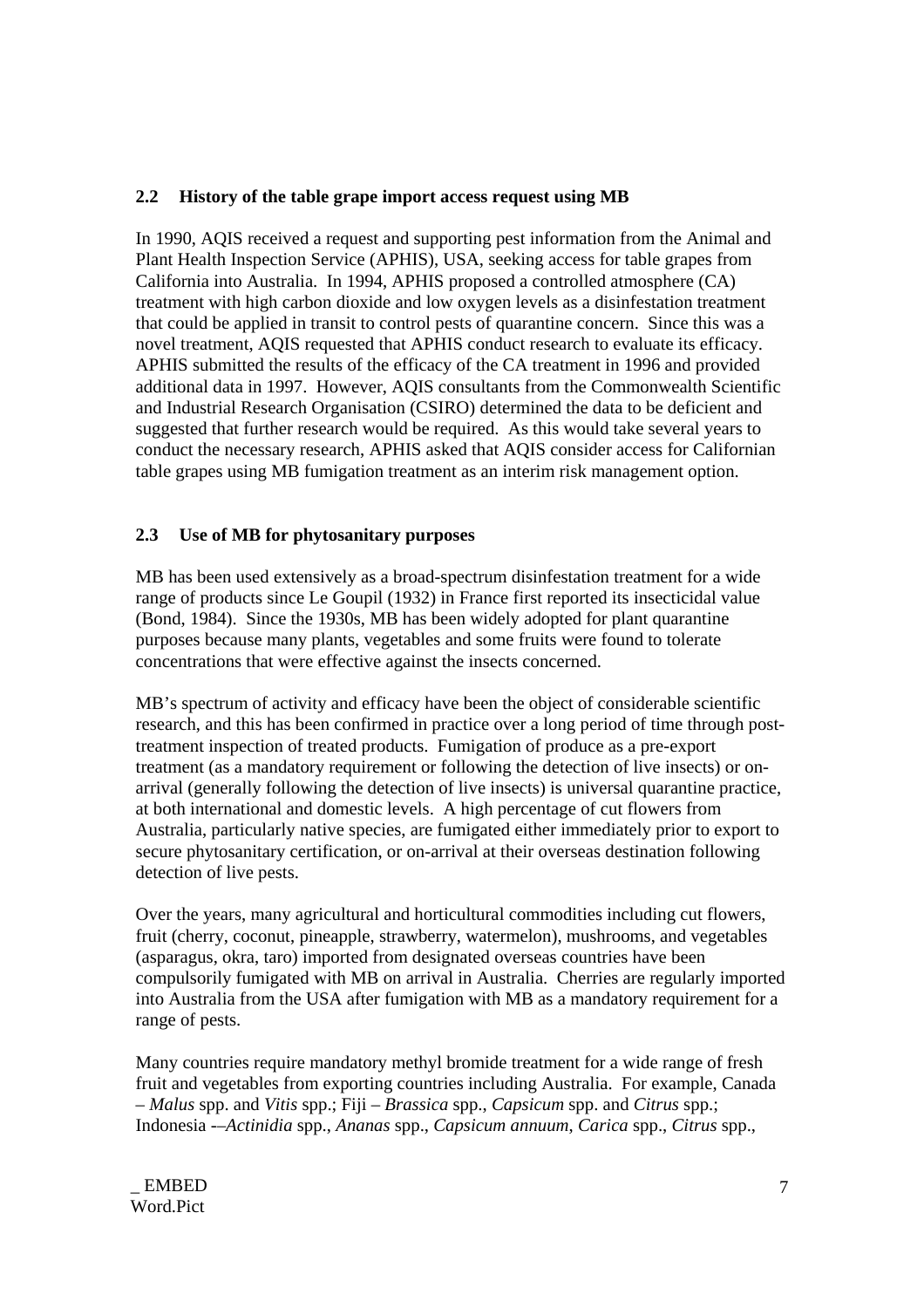*Cucumis sativus*, Cucurbitaceae, *Cydonia* spp., *Fragaria* spp., *Lycopersicon* spp., *Malus* spp., *Musa* spp., *Persea americana*, *Prunus* spp., *Pyrus* spp. and *Vitis* spp.; New Caledonia – *Dioscorea* spp.; Papua New Guinea – all fresh fruit and vegetables; Solomon Islands – *Brassica* spp.; Tonga – *Allium sativum* and *Ananas* spp.; and Vietnam – *Actinidia* spp., *Ananas* spp., *Musa* spp., *Persea* spp., *Prunus* spp., *Pyrus* spp. and *Vitis* spp. (Anon., 2000b).

Australian states and territories allow a number of commodities to be fumigated with MB as a means of preventing spread of Queensland fruit fly through interstate trade (Standing Committee on Agriculture and Resources Management, 1996). In accordance with the Code of Practice for Management of Queensland fruit fly prepared by the Interstate Plant Health Regulation Working Group, MB is recommended for use on a wide range of crops which include abiu, apple, apricot, avocado, caimito, capsicum, carambola, cherimoya, chilli, citron, custard apple, date, feijoa, fig, grapefruit, guava, kiwifruit, lemon, lime, loquat, mandarin, mango, nashi, nectarine, orange, peach, pear, persimmon, plum, pomelo, quince, raspberry, sapodilla, strawberry, tamarillo, tangelo, tomato and wax jambu. Grapes are not included in this list as they are accepted domestically as not posing a risk of transferring Queensland fruit fly.

As MB is listed as an ozone depleting substance by the Montreal Protocol (Anon., 1995), use of this chemical for non-quarantine applications will be phased out by 2005. Use for quarantine and pre-shipment purposes is currently exempt from phase-out. However, MB will become less available and consequently is already becoming more expensive as its production is reduced. The Protocol also recommends parties minimise its application wherever possible and efforts are under way to identify alternative treatments to replace MB for these uses.

## **2.4 Efficacy of MB on pests related to table grape pests**

It is clear from the literature that efficacy data for MB against the specific pests identified in the Californian table grape IRA are not available. However, there is substantial documentation of efficacy data against related species of pests within the same families. Furthermore, AQIS and quarantine agencies from other countries have been using this fumigant on similar pests and similar commodities for a long period and have built up a significant amount of historical data, which supports its efficacy. A large number of MB treatments have been developed by the United States Department of Agriculture (USDA) and these appear in the APHIS treatment manual (Anon., 1998).

Dr Peter Witherall, Station Leader at the APHIS – Plant Protection and Quarantine (PPQ) Station in Oxford, North Carolina, where fumigation policies and protocols were established, stated "In the USDA – APHIS Plant Protection and Quarantine Manual, we include a 2 hour MB treatment schedule, T101-I-2, for use on grapes for insects other than *Ceratitis capitata* (Mediterranean fruit fly) and *Lobesia botrana* (vine moth)". Also, based on APHIS's extensive experience in fumigating for quarantine control of surface pests on fruits and vegetables, this particular treatment schedule is considered to be very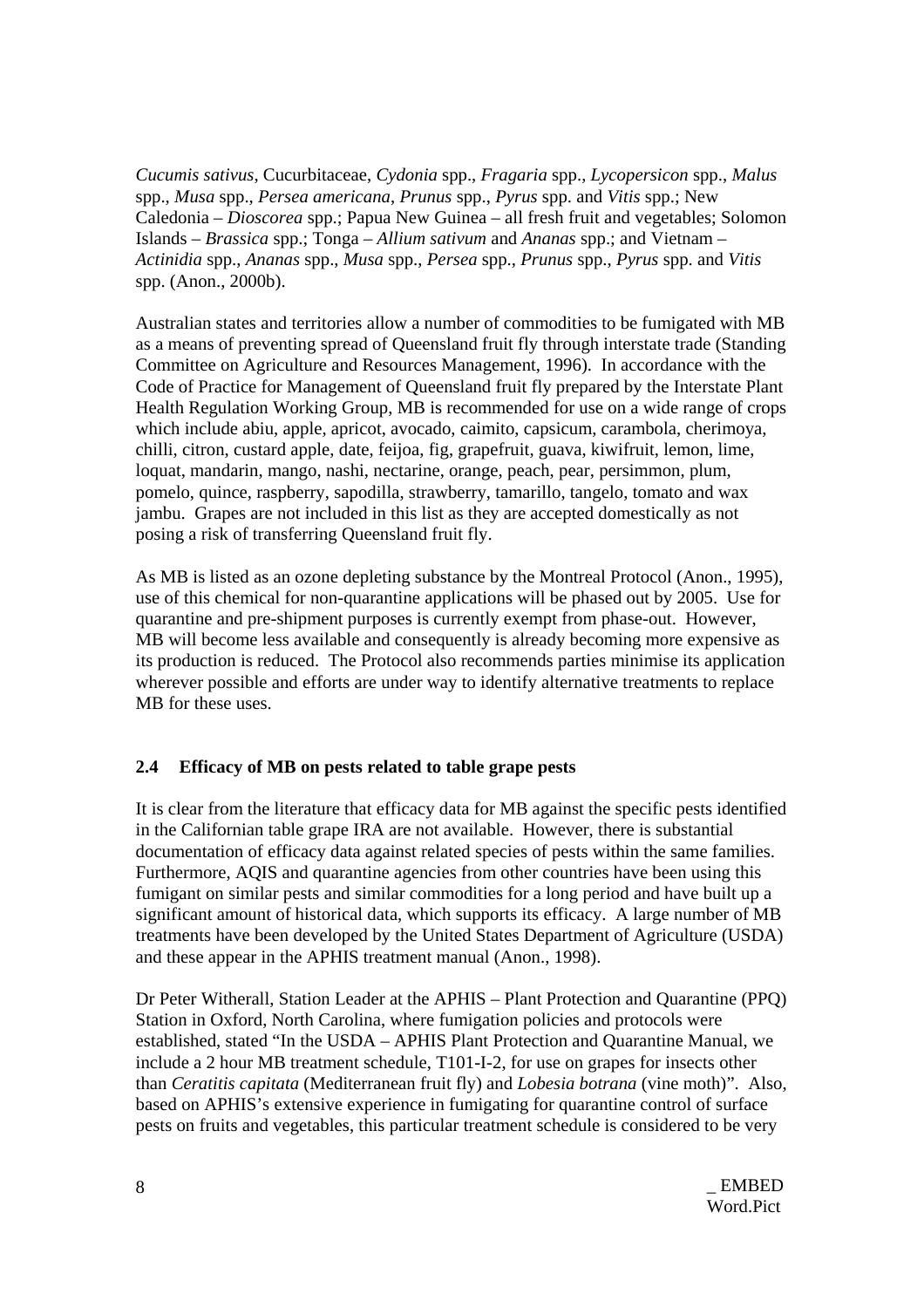efficacious for use against glassy-winged sharpshooter on grapes (Green, pers. comm., 2000).

It is also significant that the United States has employed a similar MB fumigation schedule as that proposed by AQIS, for importation of table grapes from Chile. Since 1994, APHIS have reported that no live pests have been found during inspection of fumigated grapes from Chile, which averaged over 25 million cartons per year (Obbink, pers. comm., 1998).

A fumigation schedule similar to T101-I-2 is used for the control of codling moth in cherries destined to Japan from the United States. Over the last five years, more than 3.75 million cartons of cherries were fumigated and shipped to Japan. Post-fumigation inspection of fumigated cherries revealed that all insects were dead (de Mange, pers. comm., 1998). AQIS currently accepts cherries from certain parts of California fumigated with MB, which has proved effective where it has been applied correctly. Research has shown MB to be effective against fruit flies and codling moth and this has enabled Australian access for cherries to Taiwan and apples to Japan.

Although there is no specific efficacy data of MB on the two species of mites, grape leaf bud mite (*Colomerus vitis*) and Pacific spider mite (*Tetranychus pacificus*), found on grapes, there have been numerous scientific reports supporting the effectiveness of the chemical against all stages of mites, including the resting egg stage. Work conducted in the United Kingdom reported that mites and their eggs were killed on heavily infested narcissus bulbs at MB treatments having a concentration and time  $(CT<sup>1</sup>)$  product ranging from 102-251 ghr/m<sup>3</sup> at temperatures between 19-24<sup>o</sup>C (Gurney and Gandy, 1974). Also, investigations in Taiwan reported that acarid bulb mites (including eggs) on onion were effectively controlled by MB fumigation at a concentration of  $42.5$  g/m<sup>3</sup> for 2 hours (Lee and Wen, 1980).

There is MB efficacy data on tortricid lepidopterans related to the two species, orange tortrix (*Argyrotaenia citrana* [Lepidoptera: Tortricidae]) and omnivorous leaf roller (*Platynota stultana* [Lepidoptera: Tortricidae]), associated with table grapes in California. In apples, work conducted on the codling moth (*Cydia pomonella* [Lepidoptera: Tortricidae]) indicated that a quarantine protocol of fumigation with  $24g/m^3$  MB for 2 hours followed by cold storage between 0.5°C and 4°C for 25 days, provided a high level of quarantine security against codling moth 1-day old eggs and diapausing  $5<sup>th</sup>$  instars (Denterner *et al.*, 1998). For plums, large scale tests conducted on codling moth with  $48g/m<sup>3</sup>$  for 2 hours at 18.5°C killed all 0-24 hour-old eggs exposed on the fruit in packing cartons (Leesch *et al*., 1999).

In similar trials, apples of several cultivars, either naturally or artificially infested with lightbrown apple moth (*Epiphyas postvittana* [Lepidoptera: Tortricidae]), were fumigated with MB at  $0-48$  g/m<sup>3</sup> for 2 or 2.5 hours at different temperatures. Chambers were loaded

 <sup>1</sup> The CT factor is the product of concentration and time duration required in fumigating a given product to attain the desired level of mortality of insects.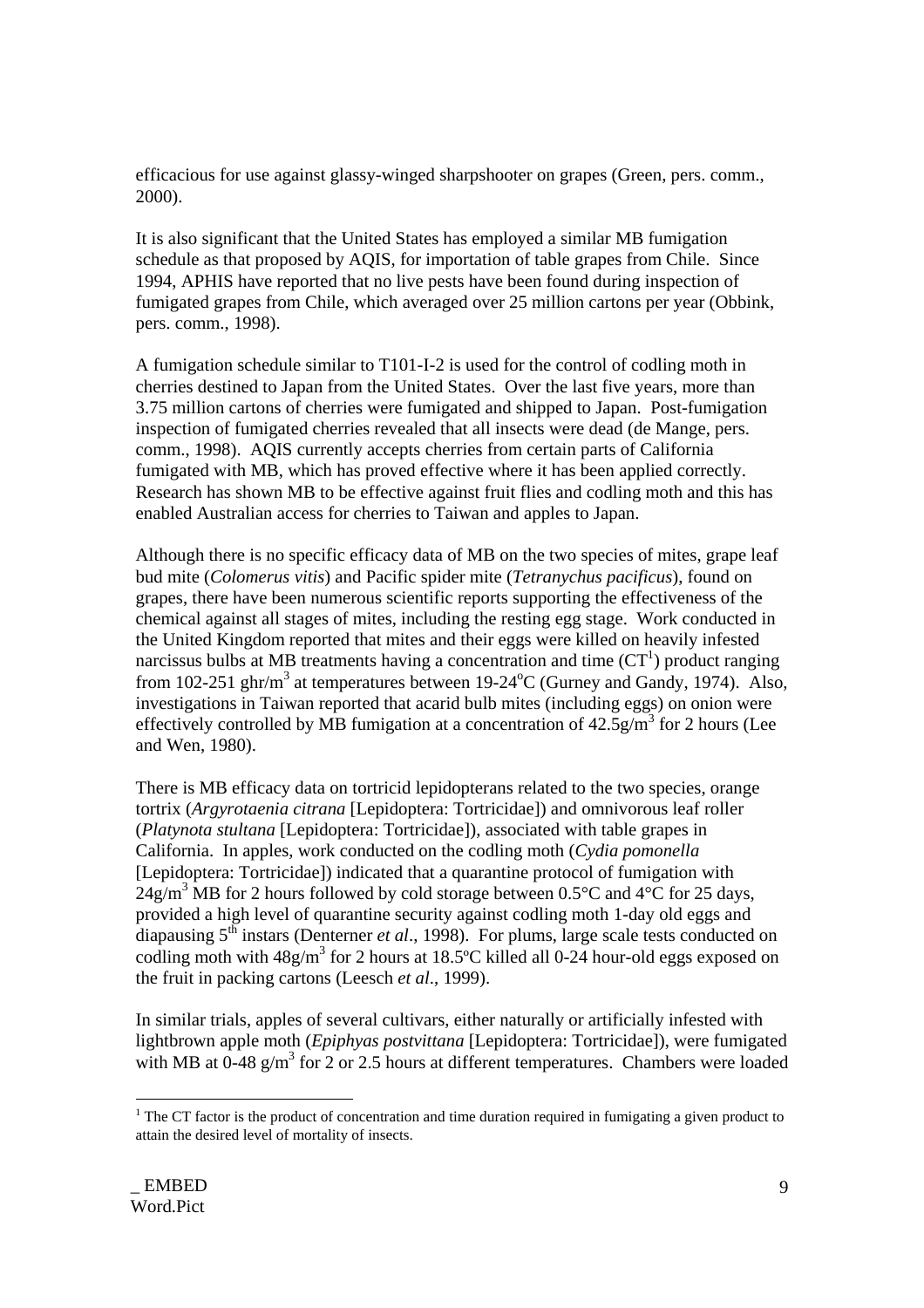to 40 or 80% of their capacities, supplemented or not supplemented by cold storage at 0°C for 21 days before or after fumigation. Treatment with MB at 12-24  $g/m<sup>3</sup>$  (half the then specified USDA temperature-dependent rates) for 2.5 hours at ambient temperatures and 40% loading, without cold storage, also gave complete control (Terauds *et al*., 1978).

Based on efficacy data on related soft-bodied, small insects (Petty, 1987; Misumi *et al*., 1994), AQIS is satisfied that MB at the recommended rates would be effective against the two mealybug species on grapes, grape vine mealybug (*Pseudococcus maritimus*) and vine mealybug (*Planococcus ficus*); and species of sharpshooters including the glassywinged sharpshooter (*Homalodisca coagulata*). All these insects belong to the order Hemiptera and the families Pseudococcidae, Coccidae and Cicadellidae, respectively.

For pineapple planting material infested with the pseudococcids *Dysmicoccus brevipes* and *Pseudococcus longispinus*, and the diaspid *Diaspis bromeliae*, fumigation with 32 or  $40g/m<sup>3</sup>$  MB for 2-8 hours at approximately 23-35°C and 20-25°C respectively, effectively controlled these pests (Petty, 1987). For mandarins, the control of *Planococcus kraunhiae* and *Pseudococcus citriculus* were achieved with 48g/m3 MB for 2 hours at 15ºC or above with 32% loading or below and this has been accepted as the fumigation standard for the export from Japan to the United States (Misumi *et al*., 1994).

# **2.5 Comment on the efficacy of MB against plant pathogens**

Although several appellants raised the issue of efficacy of MB on plant pathogens, the final IRA identified no plant pathogens of quarantine concern that would be on the table grape importation pathway. Many of the plant pathogens associated with table grapes in California are also present in Australia or they are associated with parts of the grapevine other than the fruit clusters.

# **2.6 Other factors affecting efficacy of MB**

Many factors such as the fumigation enclosure, concentration, temperature, fumigation time, loading ratio and packaging of commodities can affect the efficacy of MB. These are described below. Details of how MB treatment should be carried out can be found in the *AQIS Quarantine Treatments – Aspects and Procedures* (Anon., 2000c). In the final IRA, treatment procedures with MB are based on the guidelines detailed in this document.

## *Fumigation enclosure*

The fumigation enclosure must be well-sealed and capable of maintaining the minimum fumigant concentrations for the duration of the treatment. Where gas-tightness cannot be demonstrated the use of fumigation sheets is necessary. Sheets must have a permeability of less than 0.02 g mm day/ $m^2$  (g/m<sup>3</sup>) for MB and must be free from any defects, tears or holes (Anon., 2000c). Where fumigation chambers are used, these should be pressure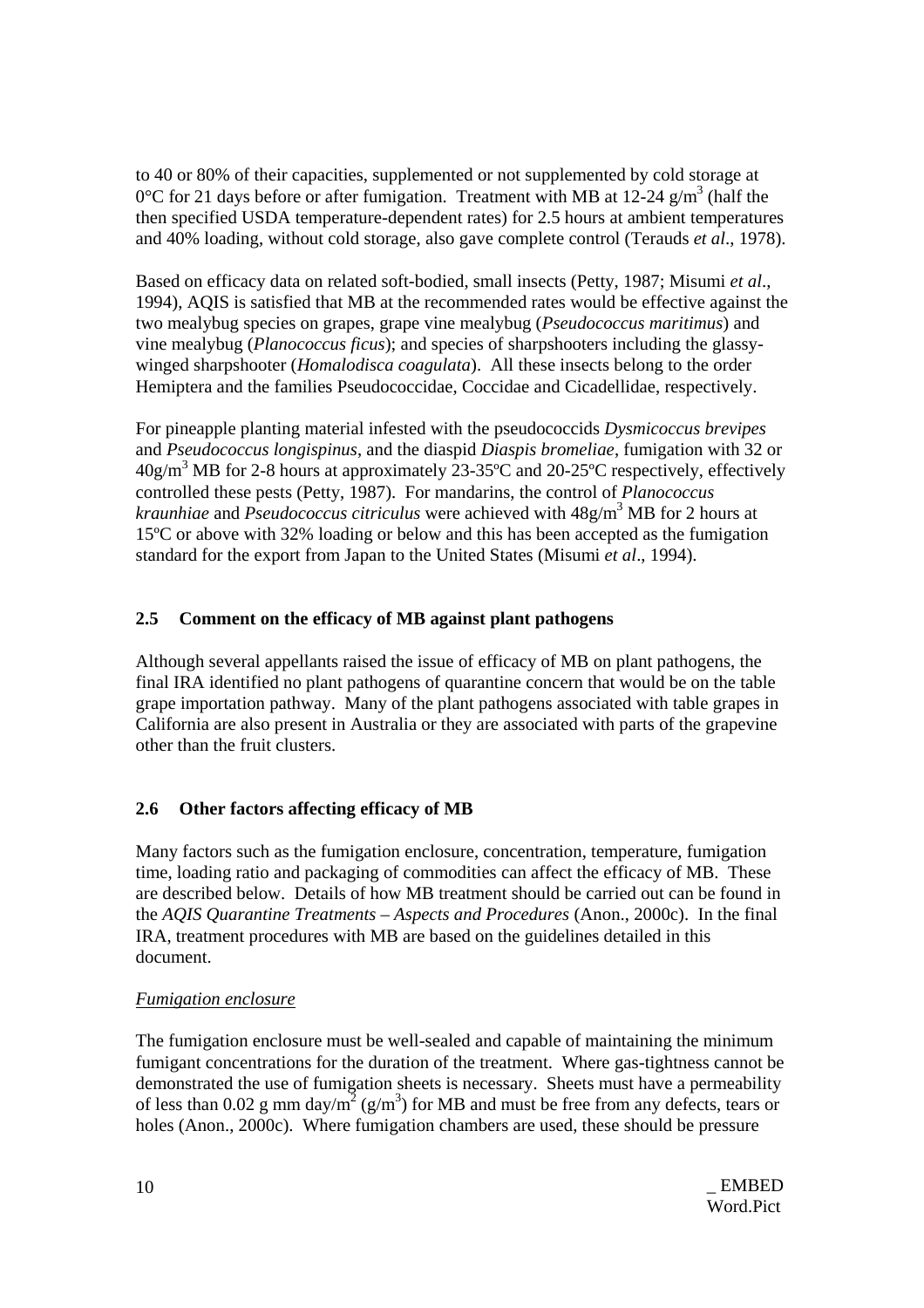tested to ensure that they meet the minimum pressure test standard for effective fumigation. This is to ensure the effective use of the fumigant and to reduce the risk to personnel monitoring the fumigation.

# *Packaging material and stacking*

Unless specified by AQIS, goods covered with or packaged in gas impervious materials (such as plastic wrapping or laminated plastic films, lacquered surfaces, aluminium foil, and tarred or waxed paper) must have the coverings or packaging opened, cut or removed prior to fumigation.

In California, grapes for export are typically packed into either Toyon Kraft Veneer (TKV) or extruded polystyrene (EPS) boxes (de Mange, pers. comm., 1999). Any box with processed wood ends and sides made of Kraft paper is called TKV. EPS boxes are composed of styrofoam. APHIS has performed tests on various packages used for grape imports in relation to gas penetration and evacuation. Thus far, APHIS has not refused the use of any of the commercial cartons/lugs used in the shipping of grapes. APHIS tested MB permeability of various types of boxes used for shipping Chilean grapes, including corrugated cardboard, wooden slats, corrugated hard plastic, extruded polystyrene (styrofoam). All were judged acceptable. Styrofoam was more sorptive than others but not to the extent that would prevent its use (de Mange, pers. comm., 1999).

Boxes of bagged grapes vary in weight (Nave, pers. comm., 2000); the most common weights are 7.2, 8.2, and 8.6 kg (or 16, 18 and 19 lb respectively). Single bags of grapes weigh between 0.68 and 0.9 kg (or 1½ and 2 lb) on average, and can be packed in a multitude of ways. Some boxes, for instance, are packed with single layers, while some are double layered. Plain-packed boxes (no bags) weigh either 9 kg (20 lb) (out of the Coachella Valley) or 9.5 kg (21 lb) (out of the San Joaquin Valley).

## *Loading ratio – free space*

The loading ratio is the volume occupied by the commodity in a fumigation chamber divided by the total volume of the chamber. The loading ratio provides an indication of the free space that should be present in the fumigation chamber which in turn is directly related to both the fumigant dosage as well as the type of commodity being fumigated inside the chamber. For a known loading ratio, different dosages and commodities will influence the overall efficiency of fumigation. The maintenance of the correct loading ratio will also have a major impact in regulating the diffusivity of the fumigant into tiny crevices inside commodities where pests tend to breed.

Goods must be stacked with enough headspace (at least 50 mm) above and throughout the stack to allow for sufficient fumigant circulation around the whole consignment (Anon., 2000c). Sampling lines must be inserted during packing or stacking of goods to ensure that they are appropriately placed. For effective fumigation the fumigator must ensure that the goods are packed or stacked effectively. To treat large volumes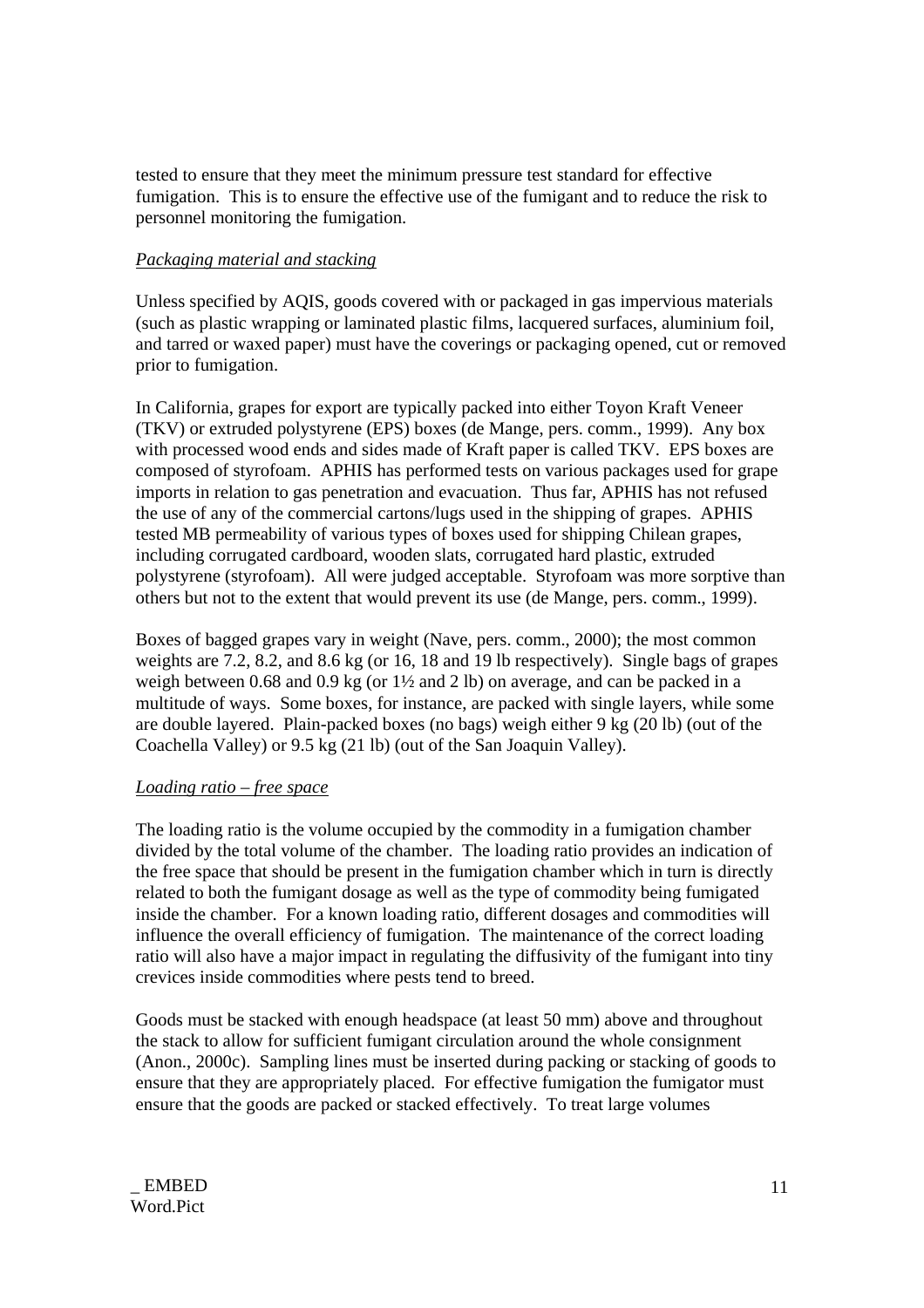effectively, the fumigator must place the goods on pallets or skids. This will allow for sufficient penetration of the fumigant throughout the whole consignment. *Temperature*

For fresh fruit and vegetables, the fumigator must use the fruit pulp temperature for dosage calculations (Anon., 2000c). The pulp temperature must be measured and included on the Fumigation Certificate. As a minimum, the fumigator must sample from at least one place in the bottom, in the centre and in the top of the consignment. Each temperature probe should be placed into the centre of a piece of fruit situated in the centre of the carton, where appropriate.

The minimum temperature (or fruit pulp temperature) for successful fumigation for AQIS quarantine purposes is 10°C unless specified otherwise (Anon., 2000c). For fumigation with a duration of 2 hours, at least 60% of the original fumigant must be retained at the end of the treatment unless otherwise specified by AQIS.

At temperatures below 10°C, MB has decreased effectiveness against pests as increased sorption of the gas by the body of the insect may counter balance the effects of decrease in respiration. Additionally, the resistance of insects may be weakened by the effects of exposure to low temperatures (Bond, 1984). Excessive fumigant uptake can also pose an increased safety risk, as the fumigant will be difficult to remove from the commodity. For example, with MB there is a moderate decrease in toxicity down to the boiling point (3.6ºC) and below this temperature, effectiveness declines sharply such that the amount of fumigant required to kill the insects increases dramatically (Bond, 1984).

The results of a fumigation may be influenced not only by the temperature prevailing during the treatment, but also by the temperature at which the insects are exposed, before the treatment (Bond, 1984). If the insects are in a cool environment, their metabolic rate will be low. If they are immediately fumigated at a higher temperature their physiological activity may still be influenced by their previous history, and the uptake of the fumigant may not be as great as if they had been exposed to the temperature of fumigation for a long time previous to treatment (Pradhan and Govindan, 1953). This phenomena can be of practical significance, particularly for certain species of insects that may go into a state known as diapause. For insects in this state, tolerance to some fumigants, e.g. MB and phosphine, may be several times greater than for non-diapausing insects (Bell, 1977a; Bell, 1977b).

#### *Sorption*

Sorption is the total uptake of gas resulting from the attraction and retention of the molecules by any solid material present in the system. Such action removes some of the molecules of the gas from the free space such that they are no longer able to diffuse freely throughout the system, or to penetrate further into the interstices of the material. Physical sorption varies inversely with the temperature and thus, is greater at lower temperatures (Bond, 1984). A volatile fumigant like MB having a boiling point of 3.6°C at atmospheric pressure would be less sorbed in a given situation. This fact has important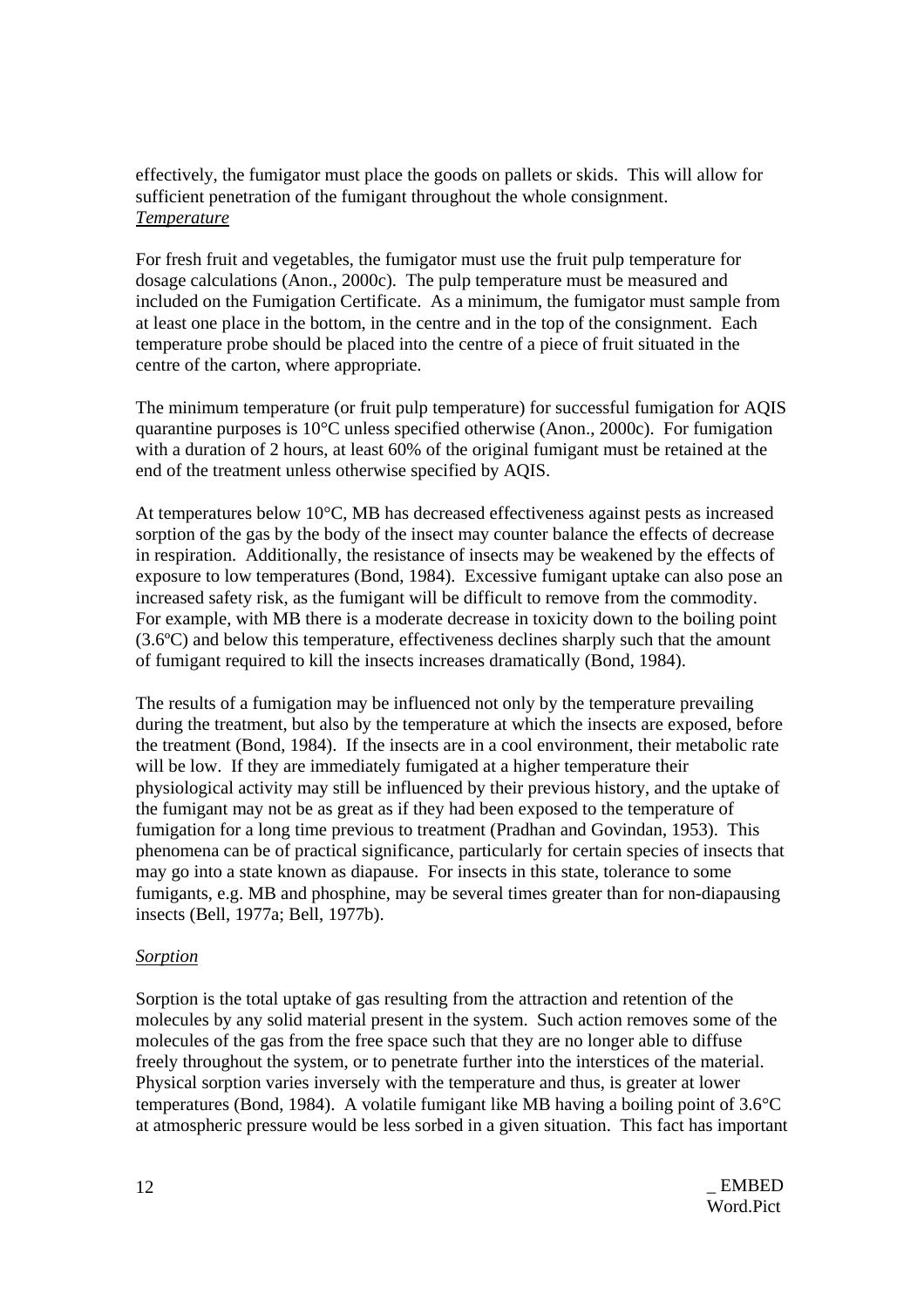practical applications. It is one of the reasons why (a) dosages need to be progressively increased as the temperature of fumigation is lowered; and (b) AQIS does not permit MB fumigation at or below 10°C. As a general rule, those fumigants with higher boiling points tend to be more highly sorbed than the more volatile compounds (Bond, 1984).

# *CT product*

CT is the product of concentration and time duration required in fumigating a given product to attain the desired level of mortality of insects. It is very important to maintain the desired CT product throughout fumigation to obtain the required level of insect mortality. The important variables influencing the CT product are: load size in the fumigation chamber, the leakage from the chamber during treatment and, the temperature at which fumigation occurs.

In order to regulate practical fumigation (in relation to the CT product), it is necessary to determine fumigant behaviour for the above variables. For this purpose, the fumigant level is monitored in the free space of the chamber during fumigation. Specific amounts of fumigant are added throughout the fumigation process to attain the cumulative CT product harmful to insect pests. This in turn will compensate for the fumigant losses, sorptivity of the fumigant and counter balance the time taken to attain specific concentrations inside the chamber.

Trials conducted by Agriculture Western Australia (AGWEST) showed that fumigation achieving a CT product of  $52ghr/m^3$  at  $20^{\circ}$ C were effective in killing western flower thrips (*Frankliniella occidentalis*). *F. occidentalis* was one of the quarantine arthropod pests identified in the final IRA document. MB at  $54ghr/m<sup>3</sup>$  was also shown to be effective in killing more than 99% of western flower thrips (Anon., 2000a).

AQIS determined dosage rates for Californian table grapes as:

 $32g/m<sup>3</sup>$  for 2 hours at  $21^{\circ}$ C and above  $40g/m^3$  for 2 hours at 16 - 20<sup>o</sup>C  $48g/m^3$  for 2 hours at 11 - 15<sup>o</sup>C

For each 5°C reduction below 21°C the fumigator must add 8g/m<sup>3</sup> of MB to the fumigation dosage. For temperatures above 25°C, no dosage compensation is allowed by AQIS.

# **2.7 Augmentation of the efficacy of MB treatment**

AQIS is satisfied that MB fumigation used in conjunction with other mandatory phytosanitary import requirements, pre-shipment phytosanitary inspection and, on-arrival inspection will provide an appropriate level of protection against the introduction of the quarantine pests listed in the final IRA. In addition, sulphur dioxide treatment is required to reduce the risk associated with the introduction of black widow spiders.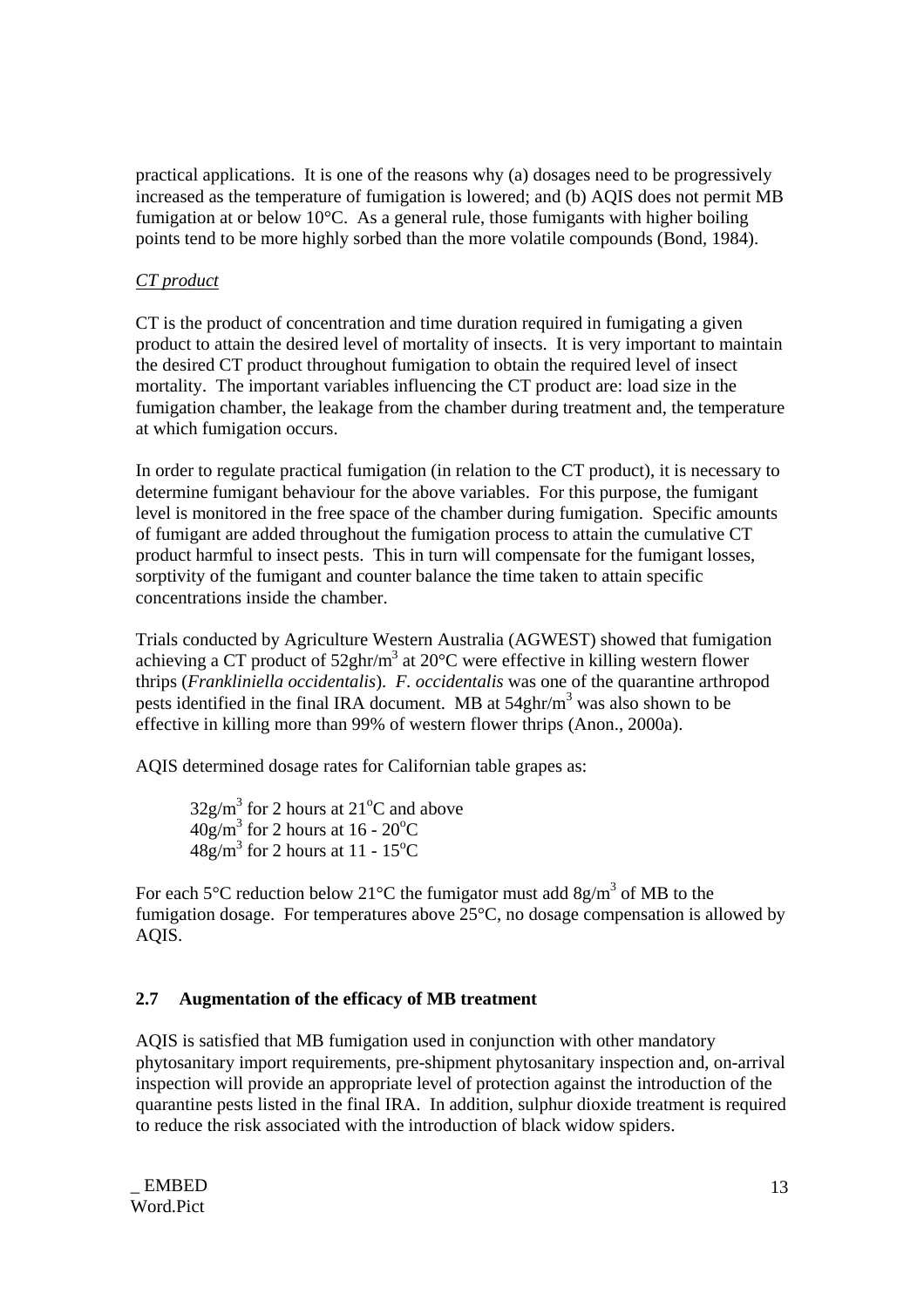MB has a long history of use against a wide range of pests, including mites. Similarly, sulphur dioxide disinfestation is known to be efficacious against mites. Sulphur dioxide has been reported to be efficacious against bulb mite on garlic and on onion at 50-100  $g/m<sup>3</sup>$  (Bobrov, 1982). Work conducted in the USA found that MB and sulphur dioxide killed all forms of the northern fowl mites (adults, nymphs, larvae and eggs) and both chemicals were considered suitable for field use (Beerwinkle and Devaney, 1983).

Sulphur dioxide is also efficacious against the omnivorous leafroller, *Platynota stultana*  (Yokoyama *et al*., 1999). Work conducted by Yokoyama *et al*. (1999) showed that low temperature storage combined with sulfur dioxide slow release pads caused 100% mortality of omnivorous leaf roller  $(2<sup>nd</sup> - instar)$ , which is the least susceptible stage to low temperature storage, after three weeks of exposure in table grapes. During the experiment, the temperature in the packed grape clusters decreased from ambient to  $2^{\circ}C$ within two days after placement in storage.

Pre-export inspection is an important component and is considered herein as a verification assessment of the efficiency of the other risk mitigating measures. AQIS requires that APHIS sample and inspect all consignments after fumigation in accordance with official procedures for all visually detectable quarantine pests, including weeds and trash, as specified by AQIS in the final IRA document.

AQIS will complete an on-arrival inspection of a sample of table grapes consistent with the AQIS National Sampling Plan. On-arrival inspection, as with pre-export inspection, is an important component in the overall approach and is considered herein as a verification assessment of the efficiency of the other risk mitigating measures. This measure ensures that the entire risk control approach used has been effective in preventing and removing the quarantine pests of concern from the table grape importation pathway. This also serves as a *de facto* audit by AQIS of the efficacy of the entire process.

## **2.8 Conclusion**

AQIS has given very careful consideration to the application for the importation of fresh table grapes from California in USA by conducting a detailed import risk analysis (IRA). AQIS has determined that subject to appropriate phytosanitary requirements, imports of Californian table grapes will not present a pest risk. Californian table grapes have been regularly exported to more than 20 countries, most of which do not require fumigation. AQIS considers that MB fumigation used in conjunction with other phytosanitary import requirements including a sulphur dioxide treatment, pre-shipment phytosanitary inspection and on-arrival inspection will provide security against the introduction of identified quarantine pests of table grapes.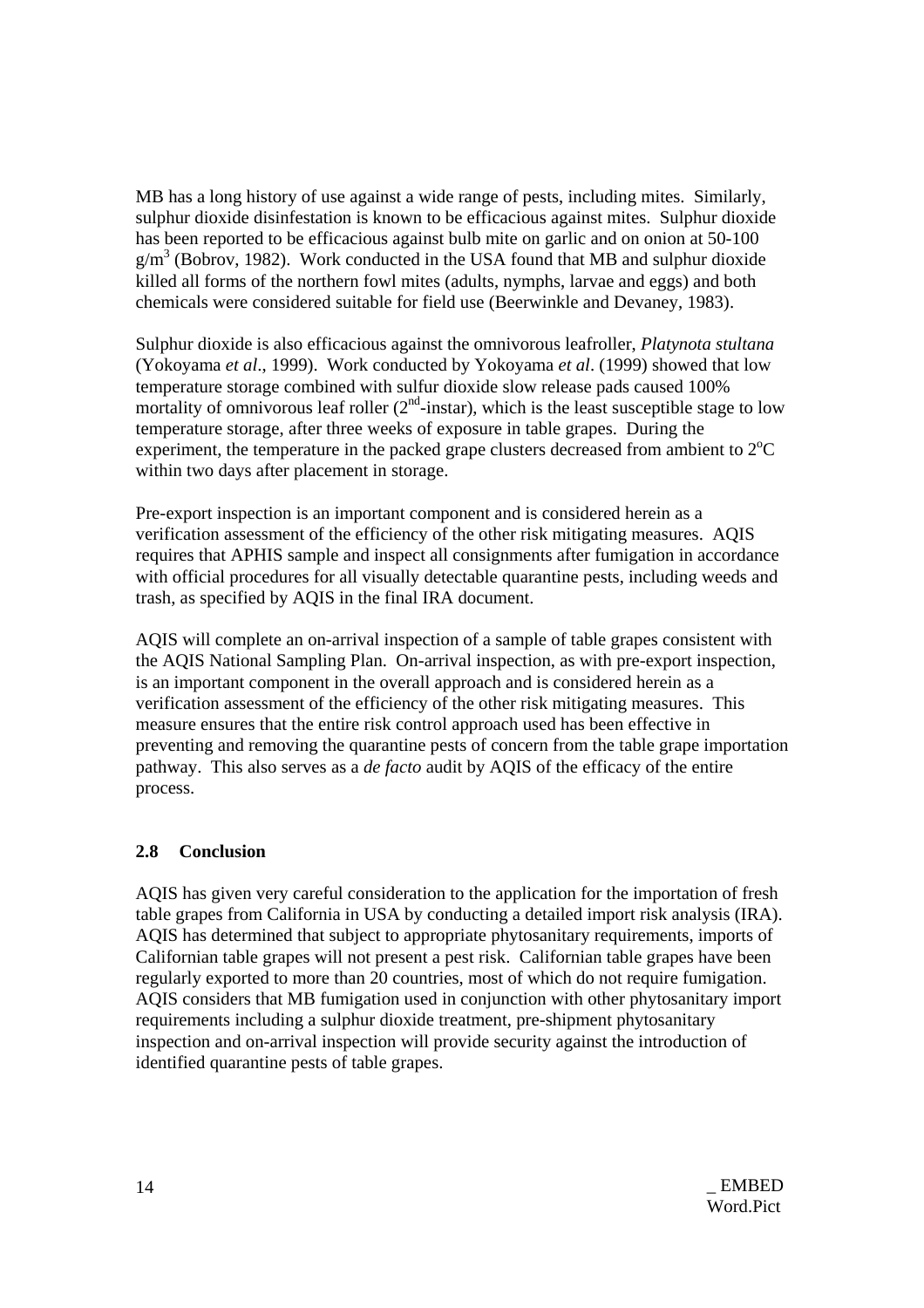## **2.9 References**

Anonymous (1995). Montreal Protocol on Substances that Deplete the Ozone Layer. Report of the Methyl Bromide Technical Operations Committee, 1996 assessment. United Nations Environmental Program, Vienna, Austria.

Anonymous (1998). USDA Treatment Manual Interim Edition. USDA–APHIS, Frederick, Maryland.

Anonymous (2000a). Agriculture Western Australia (AGWEST) comments provided in the appeal against the Final IRA paper of AQIS on Californian table grapes.

Anonymous (2000b). AQIS Phyto. http://netdeployment.aqis.gov.au/phyto/asp/home.asp

Anonymous (2000c). AQIS Quarantine Treatments – Aspects and Procedures (Draft). AQIS: Canberra, Australia. http://www.aqis.gov.au/docs/appolicy/spsaus118ft.doc

Beerwinkle, K.R. and Devaney, J.A. (1983). Control of the northern fowl mite on inanimate objects by fumigation: field studies *Ornithonyssus sylviarum*. Poultry Science Champaign, Poultry Science Association 62(1): 43-46.

Bell, C.H. (1977a). The tolerance of the diapausing stages of four species of Lepidoptera to methyl bromide. Journal of Stored Products Research 13: 119-127.

Bell, C.H. (1977b). Toxicity of phosphine to the diapausing stages of *Ephestia elutella*, *Plodia interpunctella* and other Lepidoptera. Journal of Stored Products Research 13: 149-159.

Bond, E.J. (1984). Manual of fumigation for insect control. FAO Plant Production and Protection Paper No. 54, 432 pp.

Bobrov, L.G. (1982). Storage of potatoes and vegetables under the conditions of Kazakistan, 246 pp. (in Russian).

de Mange, B.P. (1998). Response to questions raised by AQIS concerning Californian table grapes. Letter to Dr Brian Stynes, AQIS from APHIS dated 3 December 1998.

de Mange, B.P. (1999). Response to your questions: grape pests. Letter to Dr T.K. Lim, AQIS from APHIS dated 3 July 1999.

Denterner, P.R., Alexander, S.M., Petry, R.J., O'Connor, G.M., Lester, P.J., Bennett, K.V. and Maindonald, J.H. (1998). Effect of combined methyl bromide fumigation and cold storage treatment on *Cydia pomonella* (Lepidoptera: Tortricidae) mortality on apples. Journal of Economic Entomology 91(2): 528-533.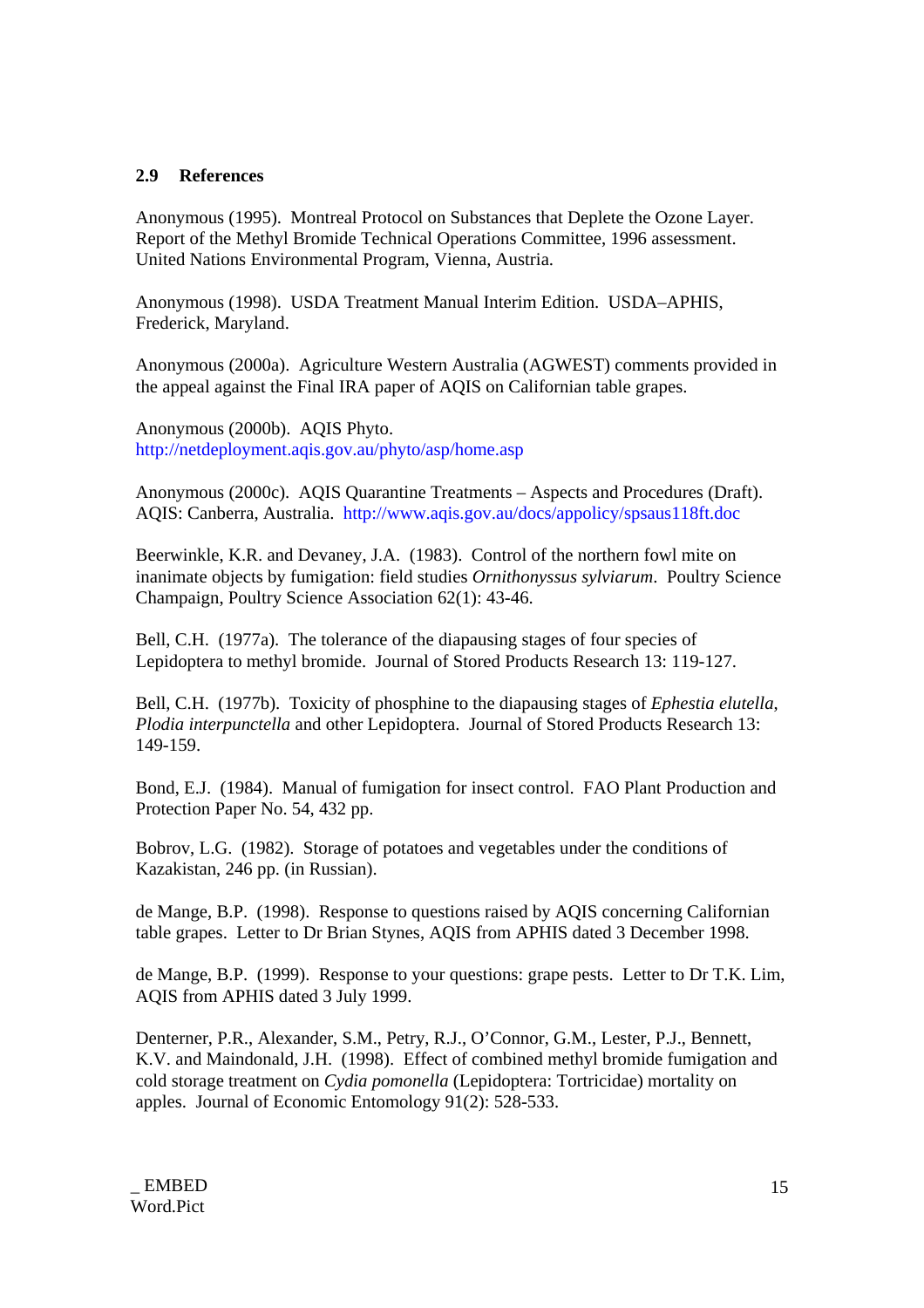Green, A. (2000). APHIS' letter to Sharan Singh (AQIS) on USA table grapes dated 10 May 2000.

Gurney, B. and Gandy, D.G. (1974). Methyl bromide for control of bulb scale mites, *Steneotarsonemus laticeps* (Halb.). Plant Pathology 23(1): 17-19.

Lee, H.S. and Wen, H.C. (1980). Field investigation of the acarid bulb mites on onion and their control. Journal of Agricultural Research of China 29(3): 211-218.

Leesch, J.G., Tebbets, J.S., Obenland, D.M., Vail, P.V. and Tebbets, J.C. (1999). Dosemortality and large-scale studies for controlling codling moth (Lepidoptera: Tortricidae) eggs on "dAgen" plums by using methyl bromide. Journal of Economic Entomology 92(4): 988-993.

Misumi, T., Kawakami, F., Mizobuchi, M., Tao, M., Macida, M. and Inoue, T. (1994). Methyl bromide fumigation for quarantine control of Japanese mealybug and citrus mealybug of Satsuma mandarin. Research Bulletin of the Plant Protection Service, Japan, No. 30: 57-68.

Nave, K. (2000). Clarification of grape bag specifications. Communication from K. Nave, California Table Grape Commission, via John Baker, Produce Marketing Australia to AQIS dated 9 February 2000.

Obbink, B.J. (1998). Letter from California Table Grape Commission to Dr Marion Healy, AQIS dated 17 July 1998.

Petty, G.J. (1987). Control of mealy bugs and scale on pineapples by methyl bromide fumigation of planting material. Phytophylactica 19(3): 255-258.

Pradhan, S. and Govindan, M. (1953). Effect of temperature on the degree of susceptibility of insects to fumigation. Indian Journal of Entomology 15: 362-375.

Standing Committee on Agriculture and Resources Management (1996). Code of Practice for Management of Queensland Fruit Fly (Prepared by the Interstate Plant Health Regulation Working Group).

Terauds, A., Ireson, J.E., Rapley, P.E.L. and O'Loughlin, J.B. (1978). Post-harvest disinfestation of apples of the light-brown apple moth *Epiphyas postvittana*. Australian Journal of Experimental Agriculture and Animal Husbandry 18(91): 313-317.

Yokoyama, V.Y., Miller, G.T. and Crisosto, C.H. (1999). Low temperature storage combined with sulfur dioxide slow release pads for quarantine control of omnivorous leafroller *Platynota stultana* (Lepidoptera: Tortricidae). Journal of Economic Entomology 92 (1): 235-238.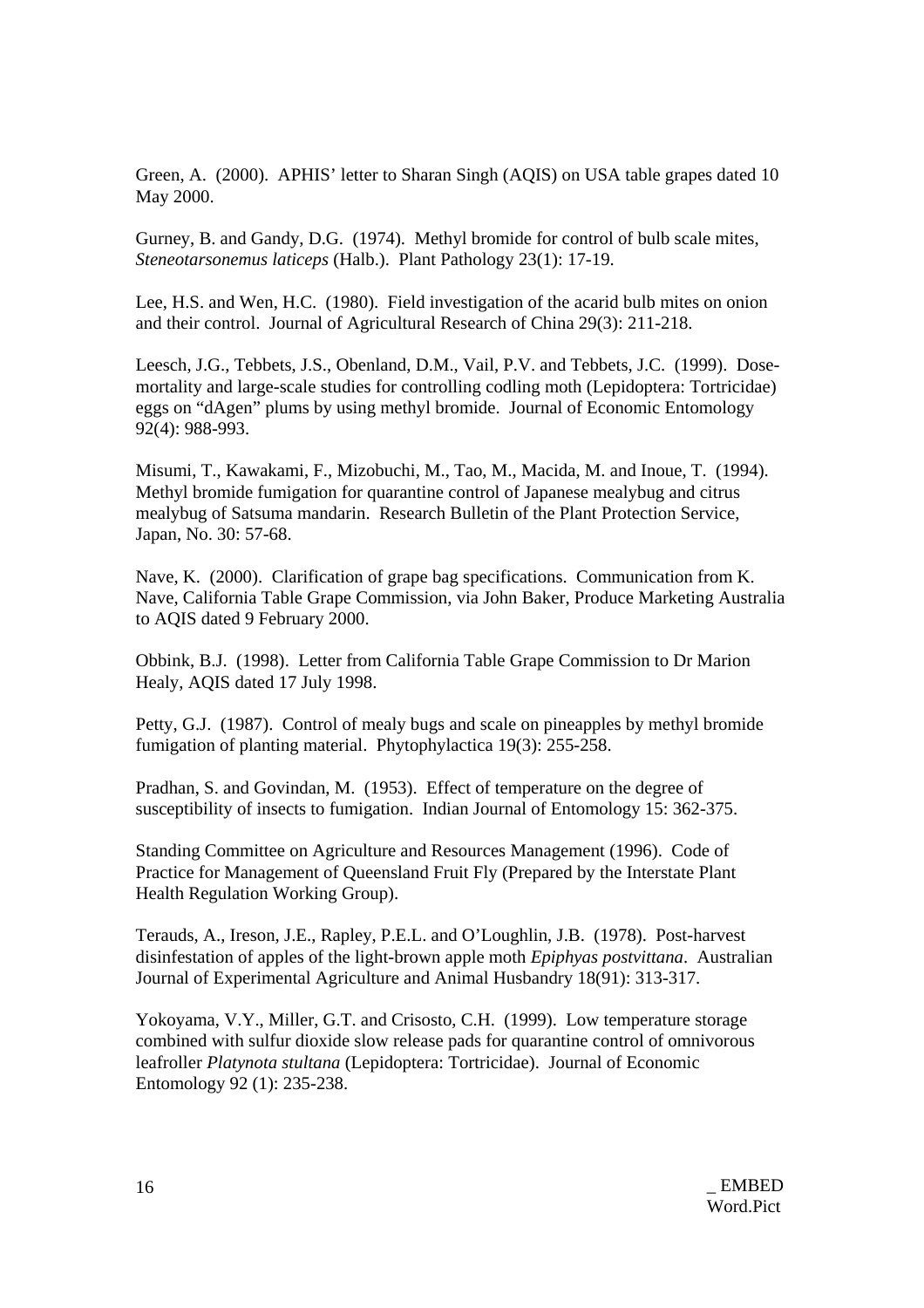# **3 RISK OF INTRODUCTION OF PIERCE'S DISEASE**

# **3.1 Background to AQIS Consideration of Pierce's Disease Risk on Californian Table Grapes**

AQIS has been concerned with the risk of introduction of Pierce's disease (PD) with table grape imports from California since the early 1990s. In May 1991, at a meeting with the APHIS, USDA Area Director Oceania Mr T.H. Russell, the then AQIS Senior Assistant Director (Plant Quarantine and Inspection Branch) Mr A. Catley, raised AQIS concerns over the occurrence of PD on table grape bunches from California (Catley, 1991). At this meeting, APHIS agreed to assess the likelihood of the transmissibility of PD via table grape bunches and indicated that they would seek AQIS approval of their research proposal in due course.

AQIS received the research proposal from APHIS in April 1992: "Determination of the concentration of viable *Xylella fastidiosa* and the efficiency of its vector transmission from grapevines with Pierce's disease after various intervals of transit storage conditions". AQIS accepted the research proposal as it was found to be technically sound (Singh, pers. comm., 1992).

In February 1993, APHIS provided a copy of the research results entitled "Report of research. Infectivity of harvested grape cluster for Pierce's disease spread. Department of Entomological Sciences, University of California, Berkeley" by Dr Alexander Purcell, which was later published (Purcell and Saunders, 1995). Subsequently, AQIS circulated to all states, a Quarantine Circular Memorandum (Plants), QCMP 1993/12 in February 1993 seeking comments on the quarantine status of PD on table grapes imports from California (Dean, pers. comm., 1993). The QCMP included a copy of the research results of Dr Purcell. Responses were received from Queensland, Western Australia and South Australia. Queensland (Currey, pers. comm., 1993) and Western Australia (Brogan, pers. comm., 1993) supported AQIS decision to remove PD from quarantine concerns associated with the import of Californian table grapes. South Australia concurred that the risk of introducing PD was relatively low provided that no live and infected PD vectors were introduced with any such import (van Velsen, pers. comm., 1993). Subsequently, AQIS advised APHIS that PD was no longer a quarantine concern with imports of Californian table grapes to Australia.

# **3.2 Introduction to Pierce's Disease**

PD has existed in California since it was first identified in the late 1880s. It is blamed for the eventual destruction of winegrape industries that flourished in Southern California until the late  $19<sup>th</sup>$  century. PD has caused significant economic losses since it was first identified (Medley, 1998).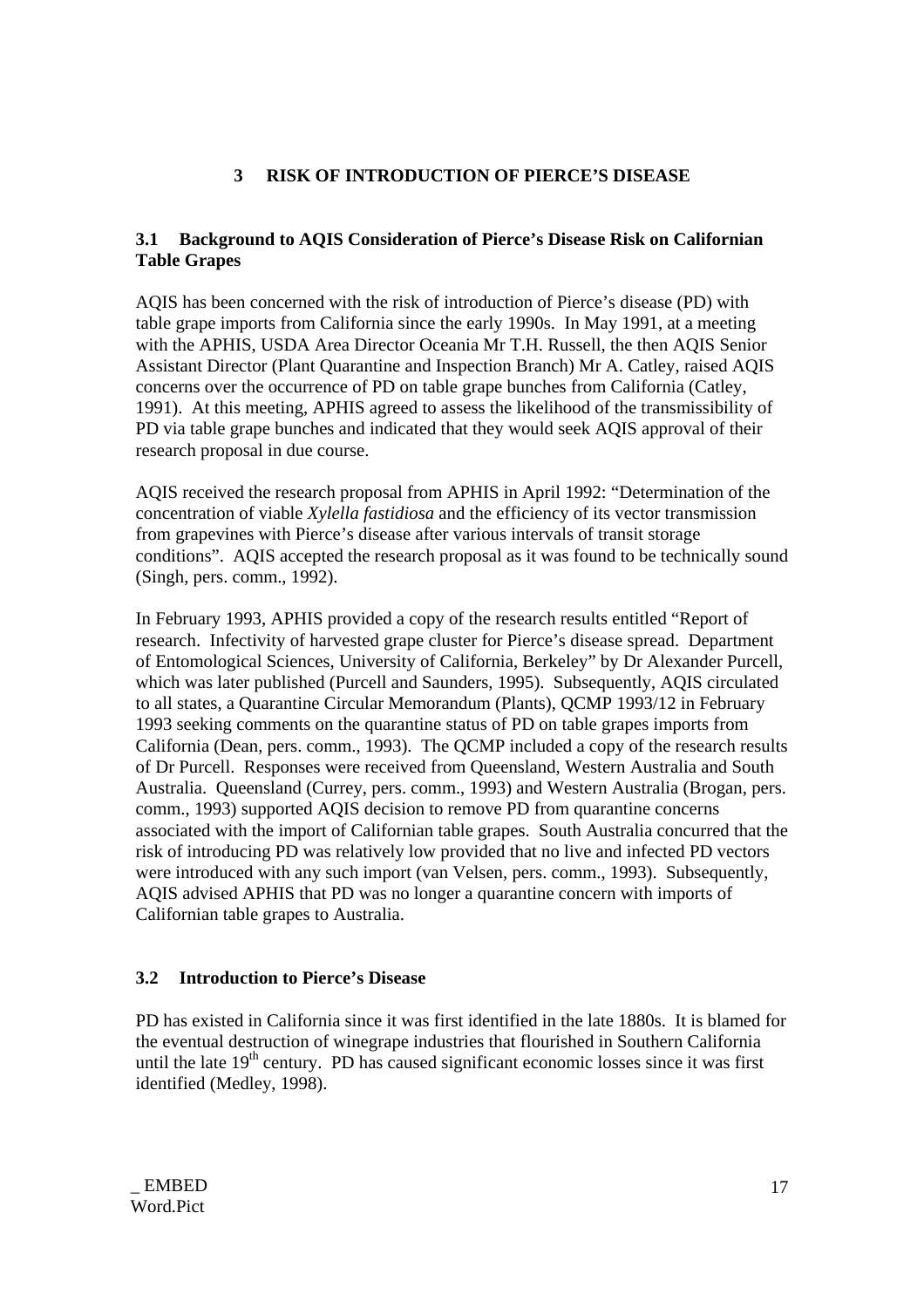PD is caused by the bacterium, *Xylella fastidiosa*, and is spread by certain kinds of leafhoppers known as sharpshooters. PD is present from North America, through Central America and has been reported from some parts of northwestern South America. Recently, grapevines with symptoms of PD in Kosovo, Yugoslavia, were confirmed as harbouring grape virulent strains of *X. fastidiosa* (Berisha *et al*., 1996). It is present in some California vineyards every year, with the most dramatic losses occurring in the Napa Valley and in parts of the San Joaquin Valley. In Florida and other southeastern states, PD has precluded commercial production of European grape (*Vitis vinifera*) varieties, but some muscadine grapes and hybrids of American wild grape species with European grapes are tolerant or resistant to PD.

*X. fastidiosa* is limited to the xylem (the water conducting vessels of the plant) (Medley, 1998). *X. fastidiosa* is a small  $(0.25{\text -}0.50\mu\text{m}$  in diameter  $\times 1.0{\text -}4.0\mu\text{m}$  in length), gram negative, nutritionally fastidious bacterium. For distribution, prevalence, host range, biology and epidemiology of the disease refer to the attached data sheet in Attachment 5.

In the Final IRA for Californian table grapes, AQIS did not stipulate any mandatory phytosanitary measures against the introduction of the causal organism of PD via the table grape importation pathway as table grape fruit clusters are not an epidemiological source of the inoculum for PD. This decision is based on the following points which takes into account the biology of the organism, the epidemiology of the disease and its interaction with vectors and potential vectors. Nonetheless, mandatory phytosanitary measures are required to mitigate the risk of introduction of the vectors of the disease.

## **3.3 Risk of Table Grape Fruit Clusters as Source of Inoculum**

Table grape fruit clusters are not considered an epidemiological source of inoculum of *X. fastidiosa* for the following reasons:

- . the spread (transmission and dispersal) of *X. fastidiosa* is through propagative material and vectors, not grape clusters;
- . eggs of vectors (sharpshooters) are not laid on grape clusters;
- . feeding preferences of vectors (sharpshooters) are not grape clusters;
- . sharpshooter vectors are easily disturbed and unlikely to occur on harvested grape clusters as hitch-hikers;
- . the concentration of *X. fastidiosa* in grape clusters is very low;
- . grape clusters showing PD symptoms are not likely to be harvested;
- methyl bromide would be efficacious against the vectors;
- . survival of the *X. fastidiosa* is low under normal in-transit cold storage regimes;
- . likelihood of inoculum bearing fruit being fed upon by potential Australian insect vectors is extremely low; and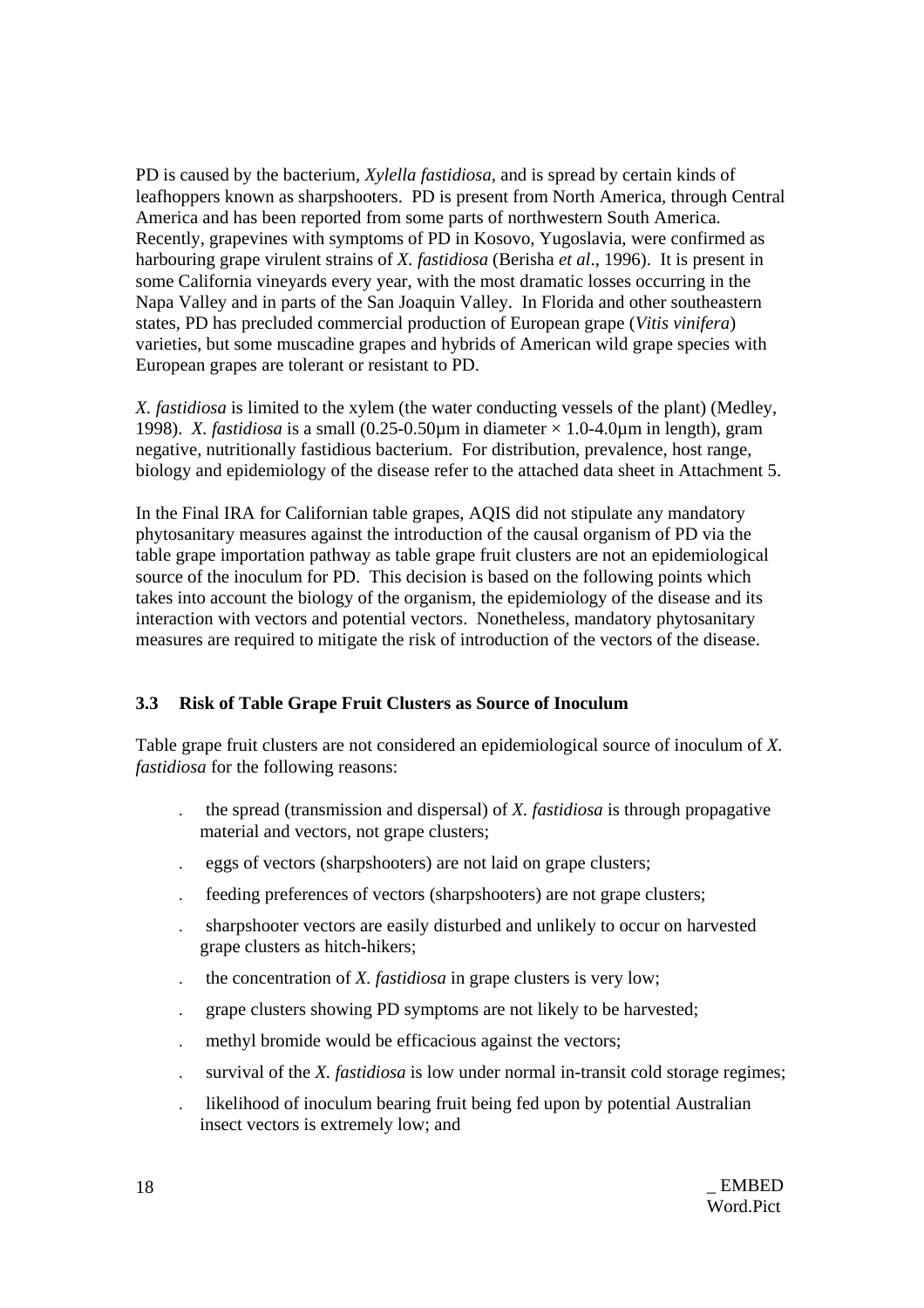. the likelihood of establishment of PD through transmission by potential Australian insect vectors is low.

Each of the above reasons why PD is unlikely to be introduced and establish in Australia are discussed further in this paper.

# *Spread (transmission and dispersal) of X. fastidiosa is through propagative material and vectors, not grape clusters*

Epidemiologically, *X. fastidiosa* is transmitted from vine to vine and dispersed via its vectors or by graft transmission. Over a greater range, propagative material is the pathway by which *X. fastidiosa* may spread (Smith *et al*., 1997). *X. fastidiosa* is not transmitted via contaminated pruning shears or by seed transmission (Smith *et al*., 1997; Varela, 2000).

Within the Americas, many genera of sharpshooters and spittlebugs serve as vectors of *X. fastidiosa* (Goheen and Hopkins, 1988). However, in California, the major vectors are the blue-green sharpshooter (BGSS, *Graphocephala atropunctata*), glassy-winged sharpshooter (GWSS, *Homalodisca coagulata*), green sharpshooter (GSS, *Draeculacephala minerva*), and the red-headed sharpshooter (RHSS, *Carneocephala fulgida*) (Gubler *et al*., 1999; Purcell, 1999b; Varela, 2000). Spittlebug vectors of Pierce's disease have been recorded in California (Delong and Severin, 1950), but none have been found on grapevines in California (Severin, 1950). Other sucking insects such as grape leafhoppers, are not vectors in California (Gubler *et al*., 1999).

The principal PD vectors in the Central Valley of California are the GSS and the RHSS (Purcell, 1999d; Purcell, 1999e). GSS and RHSS are also present in coastal areas but are more important as vectors of this disease in the Central Valley (Gubler *et al*., 1999). The BGSS is the most important vector in coastal areas (Purcell, 1999a).

A new PD vector, GWSS, has recently become established in southern California in the counties of Kern, San Bernardino, Santa Barbara, Ventura, Los Angeles, Orange, Riverside and San Diego (Anon., 2000b). This vector is a serious new threat to California vineyards because it moves faster and over greater distances into vineyards than the other species of sharpshooters (Gubler *et al*., 1999). Work conducted by Purcell and Saunders (1995) demonstrated the efficiency in transmitting PD by the GSS was 24% from vine to vine. Its role as a PD vector was based on the consistent occurrence of its breeding habitats near vineyards (Purcell, 1999d).

The most efficient vector of PD in California is the BGSS which possesses the ability to transmit the bacterium with approximately 88 to 90% efficiency from vine to vine (Purcell and Saunders, 1995; Varela, 2000). Purcell (2000) confirmed the efficiency of the BGSS and stated "We have done some preliminary trials of GWSS as a vector of Xf [*X. fastidiosa*] from vine to vine. It is clearly much less efficient than the blue-green sharpshooters used in our tests, perhaps only 20% as efficient".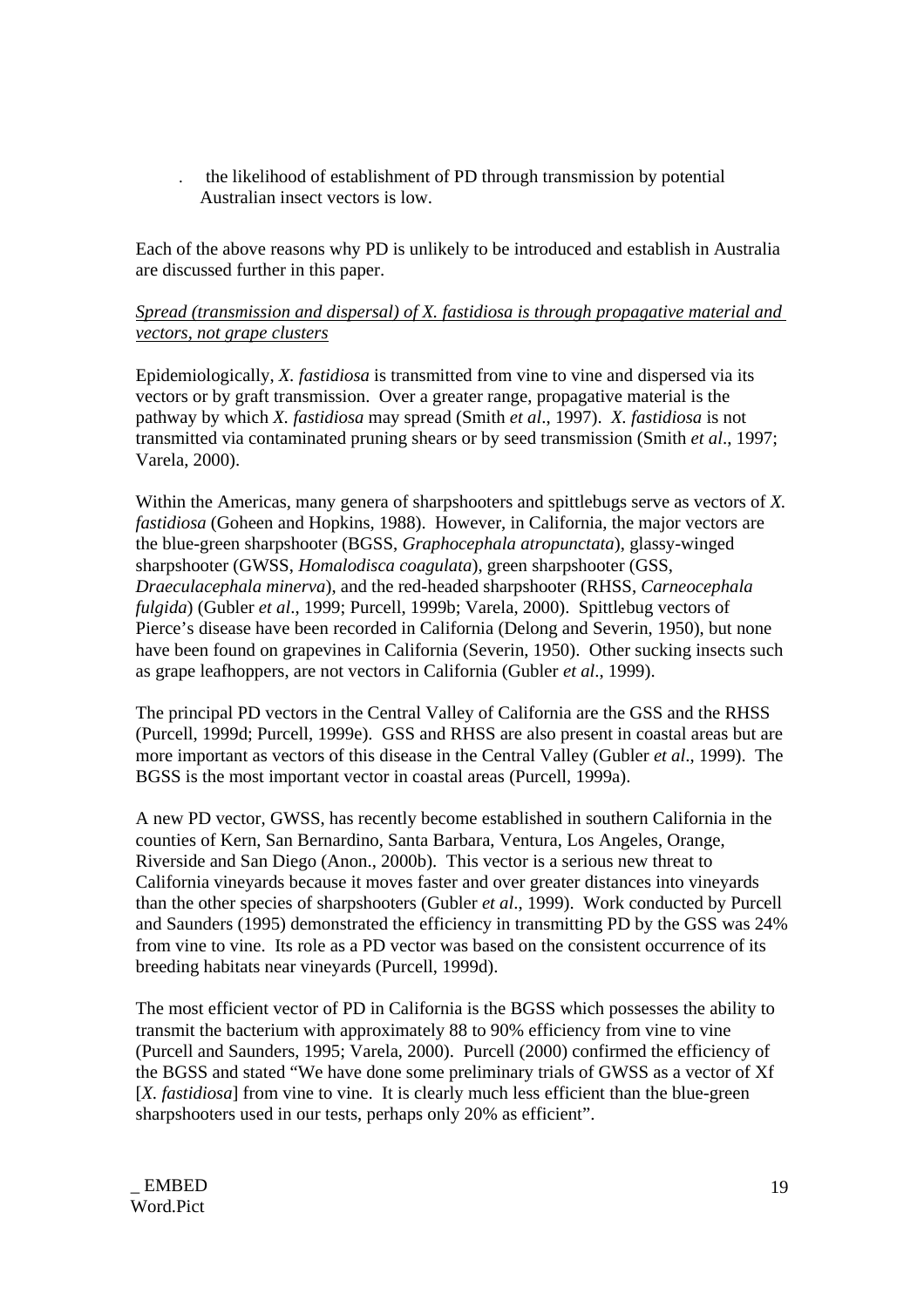Reports on the efficiency of the RHSS are not available, although it is likely that the efficiency would be similar to the GSS (Purcell, 1999e). Like the GSS, it was only rarely seen feeding on grapevines. Its role as a PD vector was based on the consistent occurrence of its breeding habitats near vineyards.

Purcell and Saunders (1995) conducted tests to determine the potential for California's most efficient vector (BGSS) of PD to acquire and transmit PD from grape clusters taken from PD-infected grapevines. Their studies also showed that the vectors, GSS and BGSS, could not transmit the bacteria to grapevines after six hours access feeding on fruit clusters from grapevines showing symptoms of PD. However, under similar trial conditions, 88% of GSS and 24% of BGSS transmitted the disease to grapevines after six hours access feeding on foliage of diseased vines. The results of their studies clearly demonstrated that no acquisition or transmission of the bacteria occurred from table grape fruit clusters. Furthermore, they noted that the highly artificial conditions in the studies were designed to maximise potential transmission and that in the field it would be unlikely that sharpshooters would feed at all on grape clusters as they do not provide the levels of nutrients and fluids required by sharpshooters.

APHIS, USDA (Green, pers. comm., 2000) has clarified that the following trading partners identify *X. fastidiosa* as a quarantine pest in propagative material, but not in fresh fruit. They are: Argentina, Brazil, Canada, Cook Islands, French Polynesia, Hungary, Indonesia, Madagascar, Malta, Mexico, New Caledonia, Paraguay, Switzerland, Tunisia, Uruguay, and the Inter-African group consisting of 30 African countries. For the European Union, table grape fruit are unrestricted but *Vitis* propagative material is prohibited. *X. fastidiosa* is identified as a prohibited pest but only for propagative material. For Chile, *Vitis* tissue cultures and all propagative material must be free from PD. Chile has very specific requirements for table grape fruit but neither the disease nor any vectors are listed to be of quarantine concern.

Hence, it is evident that harvested grape clusters are unlikely to serve as an epidemiological source of inoculum for vector spread of PD.

## *Eggs of vectors (sharpshooters) are not laid on grape clusters*

Adults of BGSS overwinter mainly in riparian (riverbank) habitats, but also may be distributed at low density in areas with trees and shrubs. Eggs are laid singly in green tissues of leaves and stems beginning in April, depending on temperature (Guidicipietro, pers. comm., 2000; Varela, 2000). Most adults (80-90%) breed in riparian areas, hence the majority of the eggs are laid on riparian plants. Adults which have started to migrate will lay their eggs in vines at the edge of the vineyard. Their dispersal into the vineyard increases as natural vegetation dries up. Most overwintered adults die by the end of June (Varela, 2000).

GWSS overwinters as an adult and begins to lay egg masses in late February through May. The first generation matures as adults from late May through to late August. A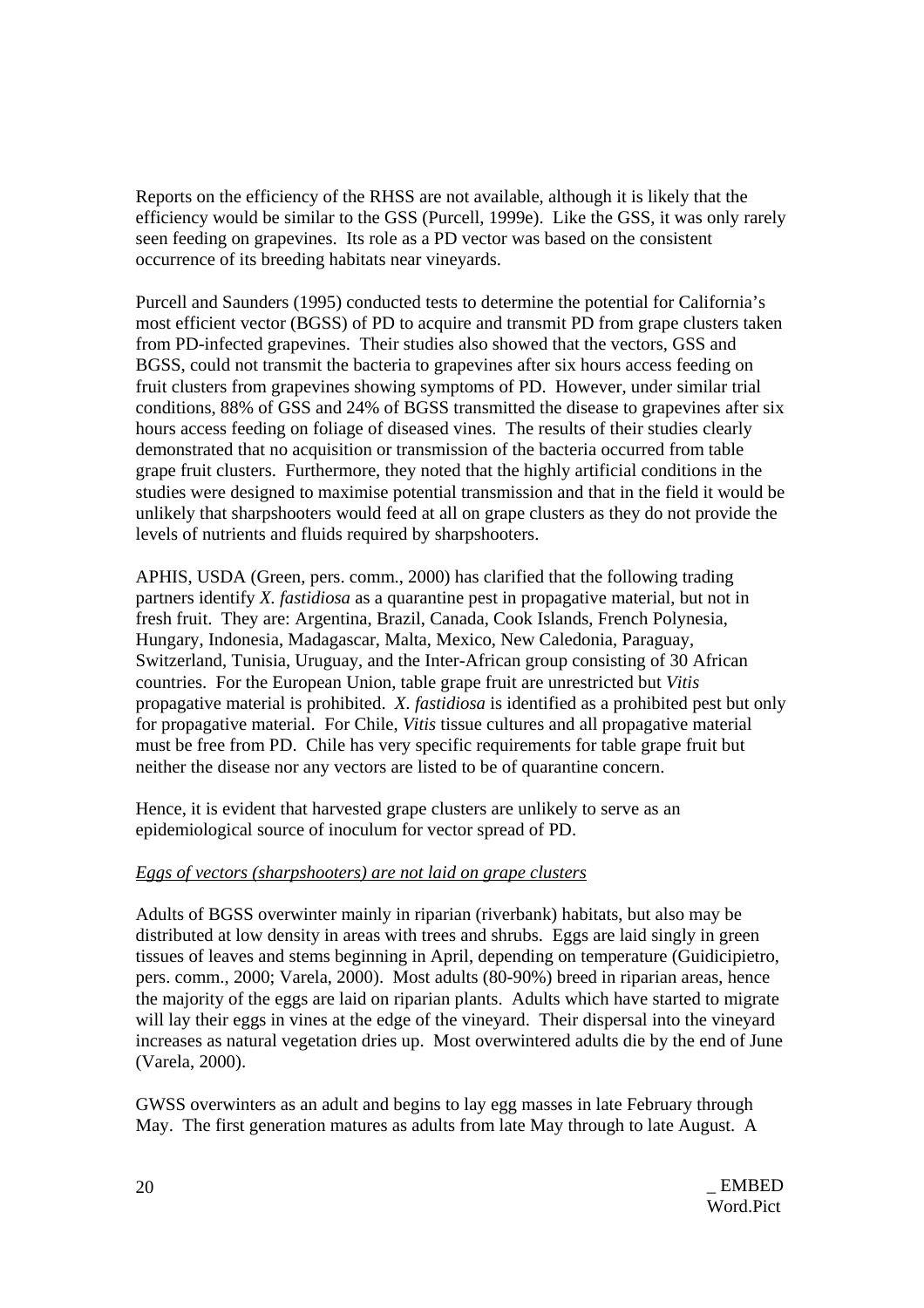second generation of egg masses is laid starting in mid-June through to late September, which develop into overwintering adults (Anon., 2000a). Eggs of GWSS are laid side by side in clutches of 1-27, with the average mass consisting of 10 eggs (Guidicipietro, pers. comm., 2000). The eggs are laid under the lower epidermis of leaves, giving a greenish, water-blistered appearance (Guidicipietro, pers. comm., 2000). It is only on citrus fruits that egg masses may be deposited into the fruit rind when populations are high, and not on grape clusters.

GWSS probably first entered California as eggs on plants (Purcell, 1999c). GWSS egg masses were first detected on lemon trees in Ventura County in 1993 (Guidicipietro, pers. comm., 2000). Immature lemon fruit could be an oviposition host for GWSS. Old egg masses were found when the fruit were young. However, in work conducted by the University of California Cooperative Extension (Ventura County), 23,000 mature lemon fruit were examined and no viable egg masses were found. The California Department of Food and Agriculture (CDFA) concluded that mature citrus fruits, including lemons, do not pose an introduction potential for GWSS (Guidicipietro, pers. comm., 2000).

Both GSS and RHSS have three generations per year (Purcell, 1999b; Purcell, 1999d; Purcell, 1999f). They feed primarily on grasses. GSS breeds and feeds on water grass (*Echinochloa crusgalli*), Bermuda grass (*Cynodon dactylon*), perennial rye (*Lolium perennae*), and fescue grass (*Festuca* spp.). RHSS breeds and feeds primarily on Bermuda grass. They are found on grasses in wet spots, sump ponds, irrigation ditches, irrigated pastures or where the growth of grasses is lush and continuous all year. Adults stop reproducing in the autumn and begin to lay eggs in grasses as soon as temperatures are warm enough, usually in January or February.

From the above research it is apparent that eggs of all sharpshooters are laid on leaves or stems, and not on or among table grape fruit clusters. As consignments of table grapes from California to Australia are not permitted to have leaf material in the consignments, the risk of entry of larvae or eggs of the sharpshooters would be negligible.

## *Feeding preferences of vectors (sharpshooters) are not grape clusters*

Purcell and Saunders (1995) noted in their studies referred to in the previous section, that the highly artificial conditions in the trial were designed to maximise transmission of *X. fastidiosa* from grapes. They further noted that in the field it would be unlikely that sharpshooters would feed at all on grape clusters, as they do not provide the levels of nutrients and fluids required. Their studies confirmed earlier studies (Purcell, 1975) that fruit clusters were not attractive feeding sites for the sharpshooter vectors of the disease as they were essentially xylem feeding suctorial insects.

BGSS has been reported as preferring green succulent growth, as the insects shift their feeding preference during the season to sites where succulent growth is available (Gubler *et al*., 1999). Like other xylem-feeding insects, BGSS prefers new growth on plants that are in a succulent condition. This was probably the major reason why they preferred riparian areas in California (Purcell, 1999a).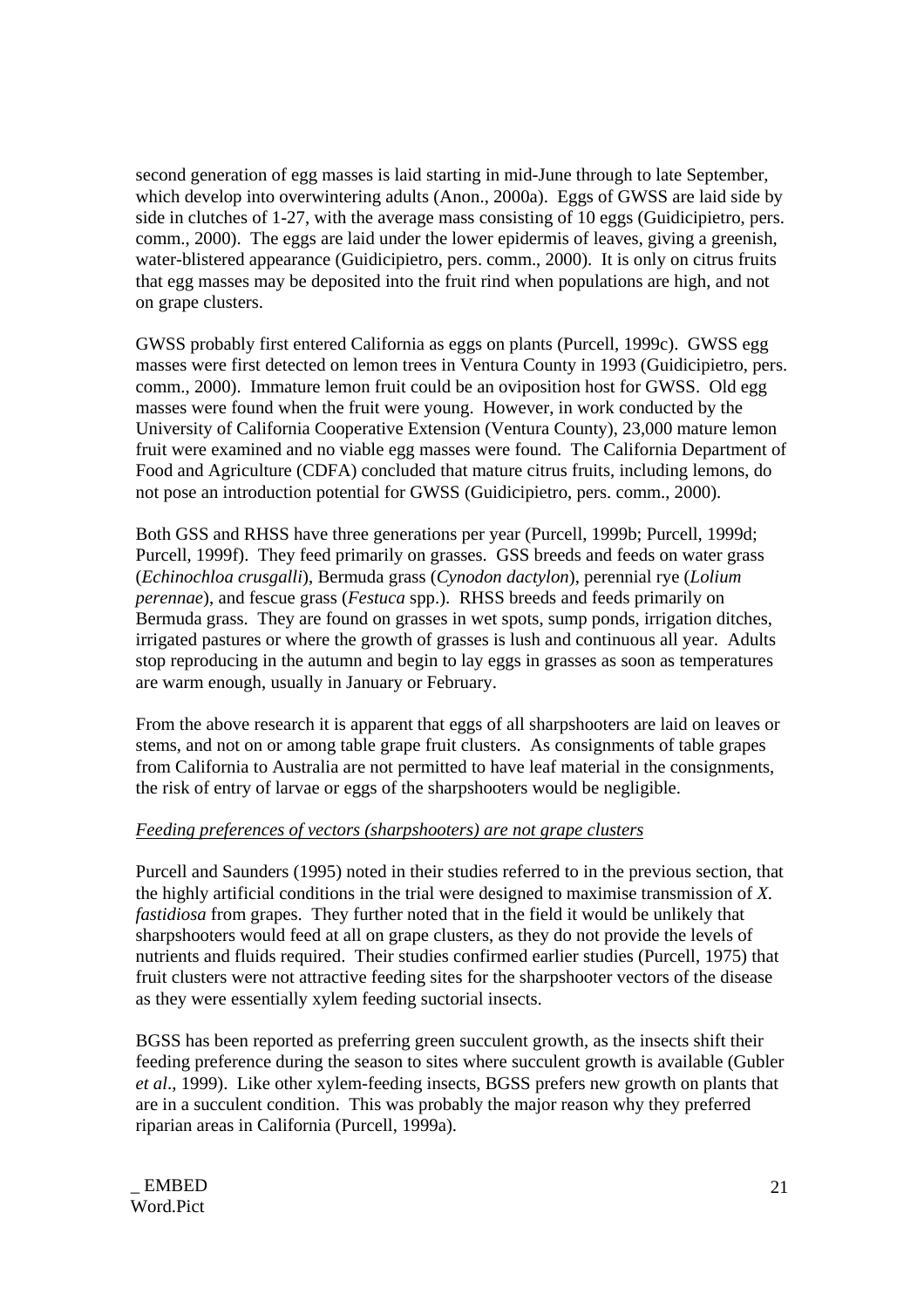GWSS are reported to feed much lower on the cane than other sharpshooters in California. They will also feed on the larger (basal) stems of plants (Anon., 2000a), and even on dormant grapevines during winter (Purcell, 1999a).

RHSS and GSS are both reported to feed on succulent grasses, with the RHSS preferring slightly drier conditions as opposed to the GSS (Purcell, 1999d; Purcell, 1999f). It has been reported that RHSS and the GSS rarely feed on grapes (Purcell, 1999d; Purcell, 1999f).

To date no reports have suggested that the feeding preferences of sharpshooters include grape bunches. Purcell (2000) has stated "Grape bunches are a very low preference item for sharpshooter feeding, even more so when detached or even slightly dried in storage".

# *Sharpshooter vectors are easily disturbed and unlikely to occur on harvested grape clusters as hitch-hikers*

Sharpshooters typically fly away when disturbed in the vicinity of fruit during picking. It is extremely unlikely that any sharpshooters would be associated with packed table grapes. In the event of any hitch-hikers on packed clusters, methyl bromide and sulfur dioxide treatment will eliminate them (See Section 1 for details on efficacy data on fumigation treatments). Consequently, the risks associated with vectors, such as the GWSS, feeding or hitch-hiking on consignments of table grapes would be negligible.

# *The concentration of X. fastidiosa in grape clusters is very low*

Purcell and Saunders (1995) conducted trials to determine the efficiency of vectors in transmitting PD from grape clusters taken from PD-infected grapevines. As part of this work the authors investigated the incidence and fate of *X. fastidiosa* levels in the grape clusters exhibiting severe symptoms. Their research revealed that "isolations of *X. fastidiosa* from cluster stems and rachises were successful in only 5 of 24 samples [approximately 20%] 1 day after harvest. Concentrations of *X. fastidiosa* isolated from stems of diseased clusters were about 10 to 100 times lower than typical concentrations in grape petioles or leaf veins".

## *Grape clusters showing PD symptoms are not likely to be harvested*

The likelihood of harvesting infected grapes showing PD symptoms for export or domestic markets is very low. The symptoms encountered, and defined as indicative of PD infection in the vine, include the shrivelling and raisining of, part of, or all of the fruit clusters above the site of infection (Gubler *et al*., 1999). Consequently, infected grape clusters on diseased vines would be shrivelled, dried, deformed, under-sized and would not be harvested because of low commercial quality.

Further to this, diseased vines would be unthrifty and would not produce any commercial yield of significance and would be removed as part of disease management practices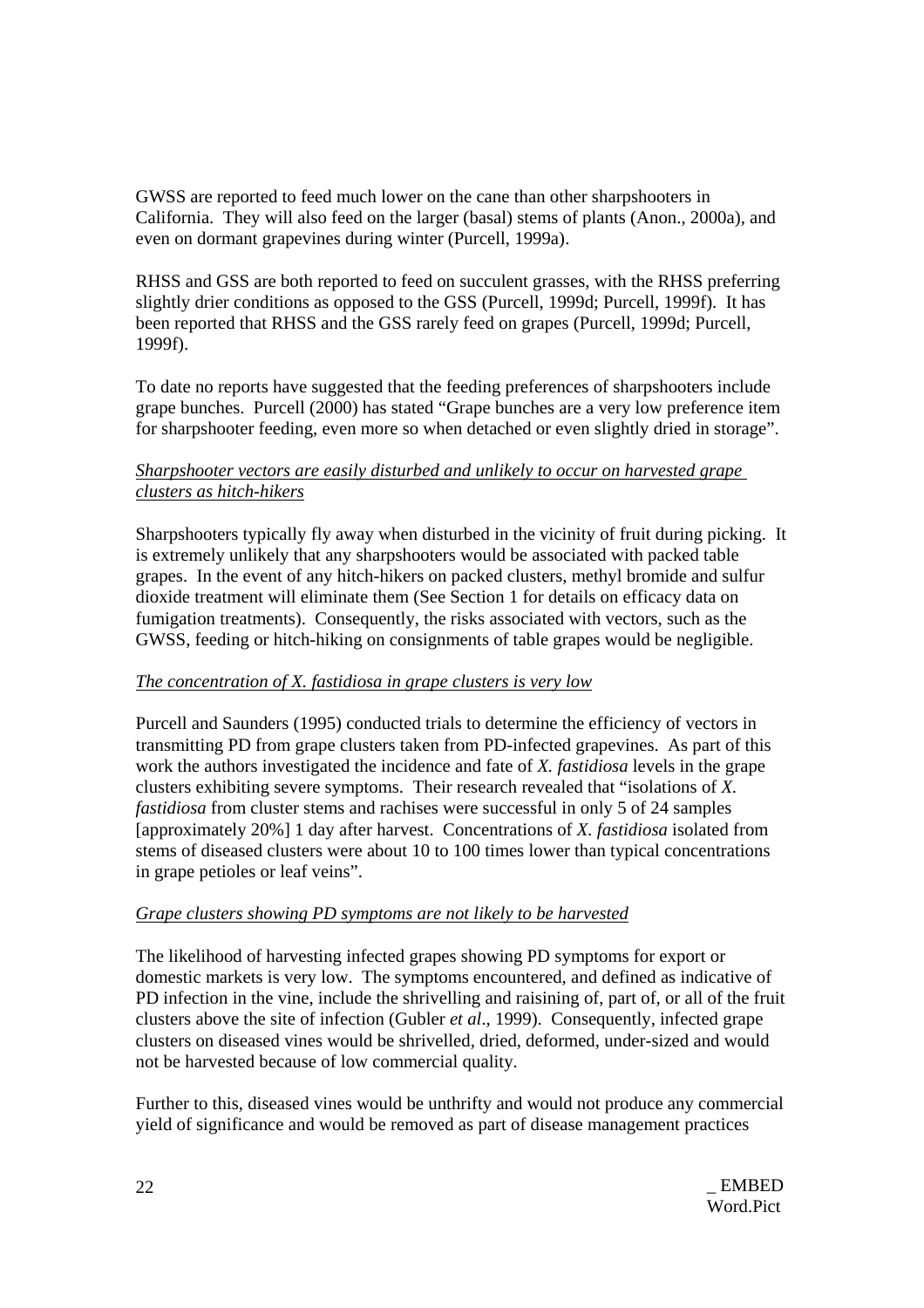(Gubler *et al*., 1999). The symptoms of PD are produced by infections of the bacteria forming dense aggregates within the xylem vessels. These aggregates, along with gums and tyloses produced by the grapevine, restrict vascular flow of the xylem (Goheen and Hopkins, 1988).

Consequently, the likelihood of packing and exporting fruit with Pierce's disease would be very low.

# *Methyl bromide would be efficacious against the vectors*

In the event of any sharpshooter hitch-hiking on packed bunches, methyl bromide treatment, as required by AQIS for Californian table grape imports, will eliminate these vectors (See the final IRA and Section 1 of this paper for details on efficacy data of methyl bromide fumigation treatments). Consequently, the risks associated with sharpshooter vectors, such as the GWSS, being introduced on treated table grape consignments from California would be very low.

# *Survival of X. fastidiosa is low under normal in-transit cold storage regimes*

Harvested grapes are normally stored at 1-4<sup>o</sup>C to maximise shelf-life. Wills *et al.* (1998) reported that grapes achieved a maximum storage life of four to six weeks if stored at this temperature range.

Research conducted by Purcell and Saunders (1995) in California indicated that levels of *X. fastidiosa* in infected grape clusters declined sharply after cold storage at 4°C. The bacterium was not recovered by dilution plating technique from infected grapes after 21 days of storage at this temperature.

Consequently, survival of *X. fastidiosa* in consignments of inoculum bearing table grapes, if any, would be very low at this cold storage regime.

# *Likelihood of inoculum bearing fruit being fed upon by potential Australian insect vectors is extremely low*

The likelihood of xylem-feeding insects feeding on discarded grape bunches or their stems and stalks, is extremely low. Purcell (2000) stated "Discarded grape bunches or their stems and stalks would be no real threat for spittlebugs or sharpshooters picking up Xf [*X. fastidiosa*], as they have no proclivity to feed on such material and would only do so if there were no alternative available". Purcell goes further to state "the population levels of Xf [*X. fastidiosa*], in bunches from Pierce's diseased vines are very low to begin with, as assessed by the lack of transmission by an efficient vector and culturing. These [levels] drop even further in storage. Finally, xylem-feeders would not be likely to feed on even slightly desiccated bunches. I think grape bunches would not be a threat for introducing Xf [*X. fastidiosa*]."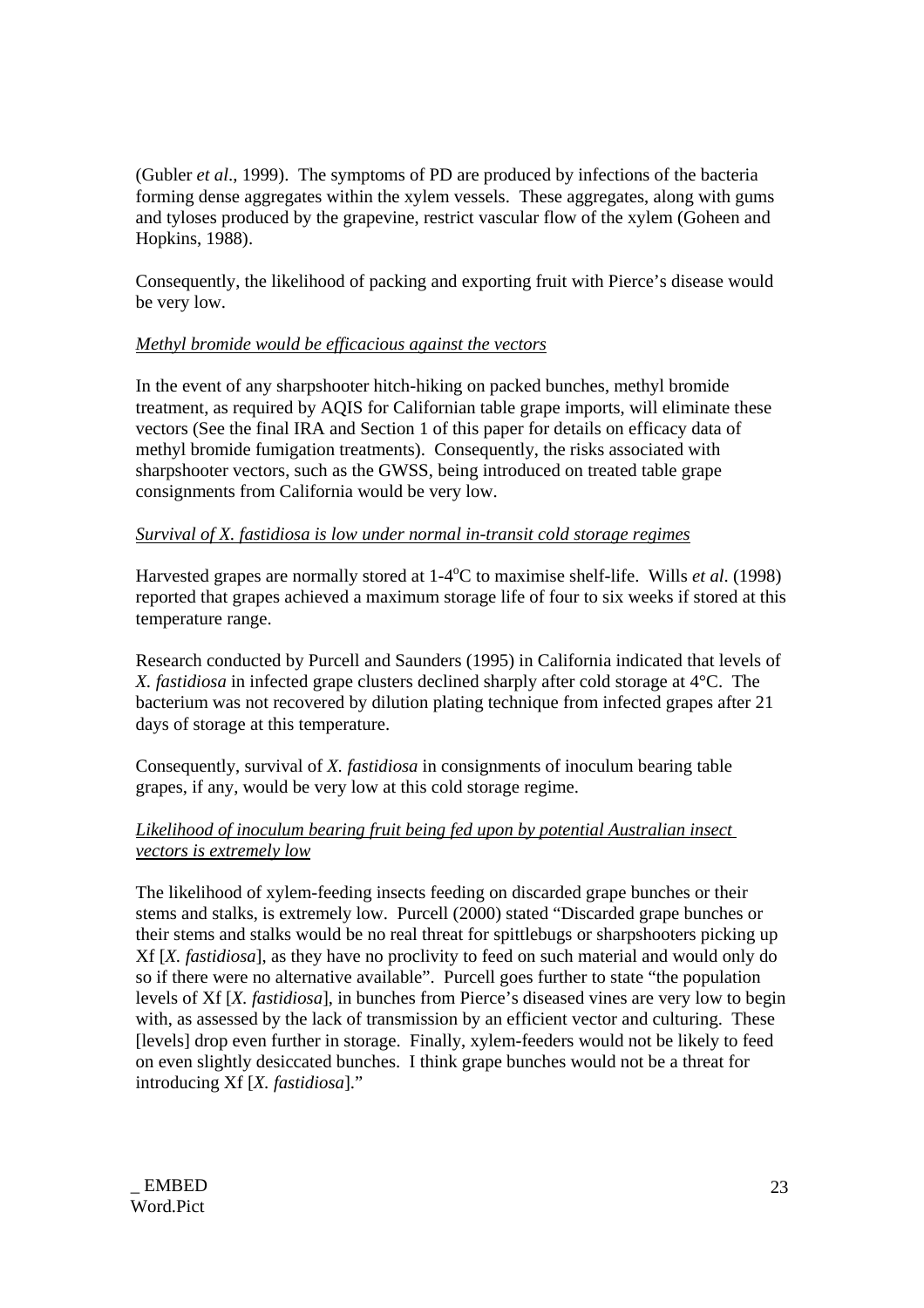Consequently, it is unlikely that Australian xylem-feeding insects would feed on discarded grape clusters as they have similar nutritional requirements to xylem-feeders in California.

Additional to considerations of xylem-feeders preferences, natural decay of discarded bunches or their stems and stalks results in the discarded material being swiftly colonised by fungal and bacterial decay organisms (such as *Penicillium*, *Aspergillus* and *Botrytis* species). These species would also be saprophytically competitive towards any residual *X. fastidiosa* bacteria that might remain if any at all.

# *Likelihood of establishment of PD through transmission by potential Australian insect vectors is low*

Purcell, in two articles (Purcell, 1989; Hill and Purcell, 1995) stated, "Most if not all xylem-feeding suctorial insects [order Hemiptera] are potentially Pierce's disease vectors". This statement, which has been widely quoted, is considered by AQIS to be an overstatement and simplification of the situation as many other features of the biology of any xylem-feeding insect will determine whether it is a vector or not of PD.

In the Americas, all known insect vectors of PD are confined to the order Hemiptera. More specifically, insects from the families Cicadellidae and Cercopidae are capable of transmitting the PD bacterium (Purcell *et al*., 1979; Varela, 2000). Insects from these families are commonly called sharpshooters or leafhoppers [Cicadellidae] and spittlebugs or froghoppers [Cercopidae].

In the family Cicadellidae, all vectors belong to the tribe Cicadellini, specifically the genera *Draeculacephala*, *Carneocephala*, *Graphocephala* (= *Hordnia*) and *Homalodisca*. These genera have been reported to be the most important vectors in the spread of PD in the United States of America (Purcell, 1989; Purcell *et al*., 1979). None of these genera are reported as occurring in Australia (Fletcher, pers. comm., 2000). Of the 14 species of Cicadellini in Australia (Day and Fletcher, 1994), none have been recorded on Vitaceae.

In the family Cicadellidae, the most likely candidates for transmission of PD in Australia are species in the genus *Ishidaella* as they are known to have broad host ranges. However, species in this genus have never been recorded on Vitaceae in Australia; hence it is believed that the risk of transmission of PD is negligible. Other Australian leafhoppers in the subfamilies Typhlocybinae, Agallinae, Iassinae and Deltocephalinae are unlikely to be vectors since Typhlocybinae are parenchyma feeders. The remaining subfamilies are phloem feeders and are less likely to transmit diseases of this type.

In the family Cercopidae, there are four spittlebug species that have been reported to be vectors of *X. fastidiosa* causing PD on grapevines and alfalfa dwarf on alfalfa in North America (Hewitt *et al*., 1949; Severin, 1950; Purcell *et al*., 1979). The four species are *Aphrophora angulata* (alfalfa), *Aphrophora permutata* (alfalfa), *Clastoptera brunnea* (alfalfa) and *Philaenus leucophthalmus* (grapevines and alfalfa), but none have been found on grapevines in California (Severin, 1950). Severin (1950) conducted tests on the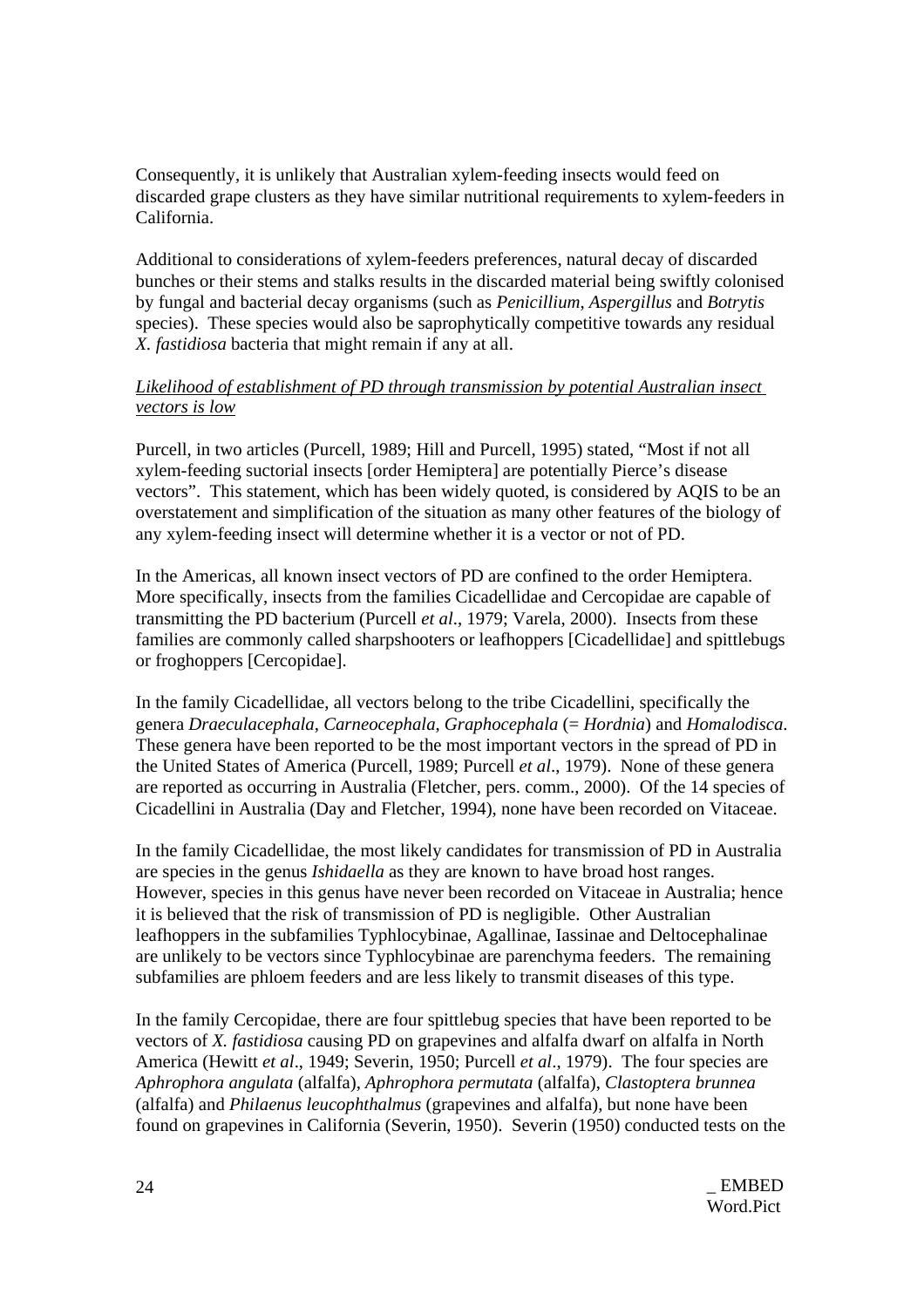four species listed above for natural infectivity on healthy grapevines. Only *Philaenus leucophthalmus* showed some natural infectivity in transmitting the PD bacterium to grapevines; the remaining species all failed to cause infection on healthy grapevines. None of these species or genera are reported as occurring in Australia. Of the nine species of Cercopidae in Australia (Carver *et al*., 1991), none have been recorded on Vitaceae (Carver, pers. comm., 2000). One species, *Euryaulax carnifex*, is known to infest sugar cane (Carver *et al*., 1991). This implies that the importance of this family as a vector, when compared to the sharpshooter family, is relatively minor.

Cicadas (family Cicadidae) are also xylem feeders but so far have not been reported to be vectors.

All of the insects mentioned above can be considered as potential vectors of greater or lesser importance. However, in order for establishment of PD to occur in Australia, these potential vectors must acquire the bacterium from a host plant.

None of these potential vectors are known to be economically significant or feed on Vitaceae spp. (Carver, pers. comm., 2000). Hence, the feeding on discarded grape clusters by xylem-feeding or phloem-feeding insects would be exceptionally unusual. Additionally, in points covered previously, the likelihood of the bacterium being present in the discarded grape clusters has already been demonstrated to be negligible.

Consequently, the likelihood of these potential vectors acquiring the disease from discarded grape clusters would be extremely unlikely. Therefore, the potential for the transmission of PD in Australia by Australian vectors is remote.

## **3.4 Conclusion**

In the Final IRA, AQIS did not recommend any specific phytosanitary measures to address the risks of PD being imported via the pathway of fresh table grapes from California. AQIS reached this decision based upon consideration of several important factors. The factors considered included the biology of the bacterium *X. fastidiosa*, the consideration that grape clusters showing PD symptoms are not likely to be harvested and survival of *X. fastidiosa* is low under normal in-transit cold storage regimes. Additional considerations included potential sharpshooter vectors of *X. fastidiosa*, the feeding preferences of vectors are not grape clusters, the eggs of vectors are not laid on grape clusters, and that methyl bromide would be efficacious against the vectors. AQIS also considered potential Australian vectors, the extremely low likelihood of inoculum bearing fruit being fed upon by these insects, and the low probability of establishment of PD through transmission by these insects.

AQIS is satisfied that scientific evidence shows that harvested grape clusters do not serve as an epidemiological source of inoculum of *X. fastidiosa*. This is further reinforced by the phytosanitary measures of other countries which serve to protect against the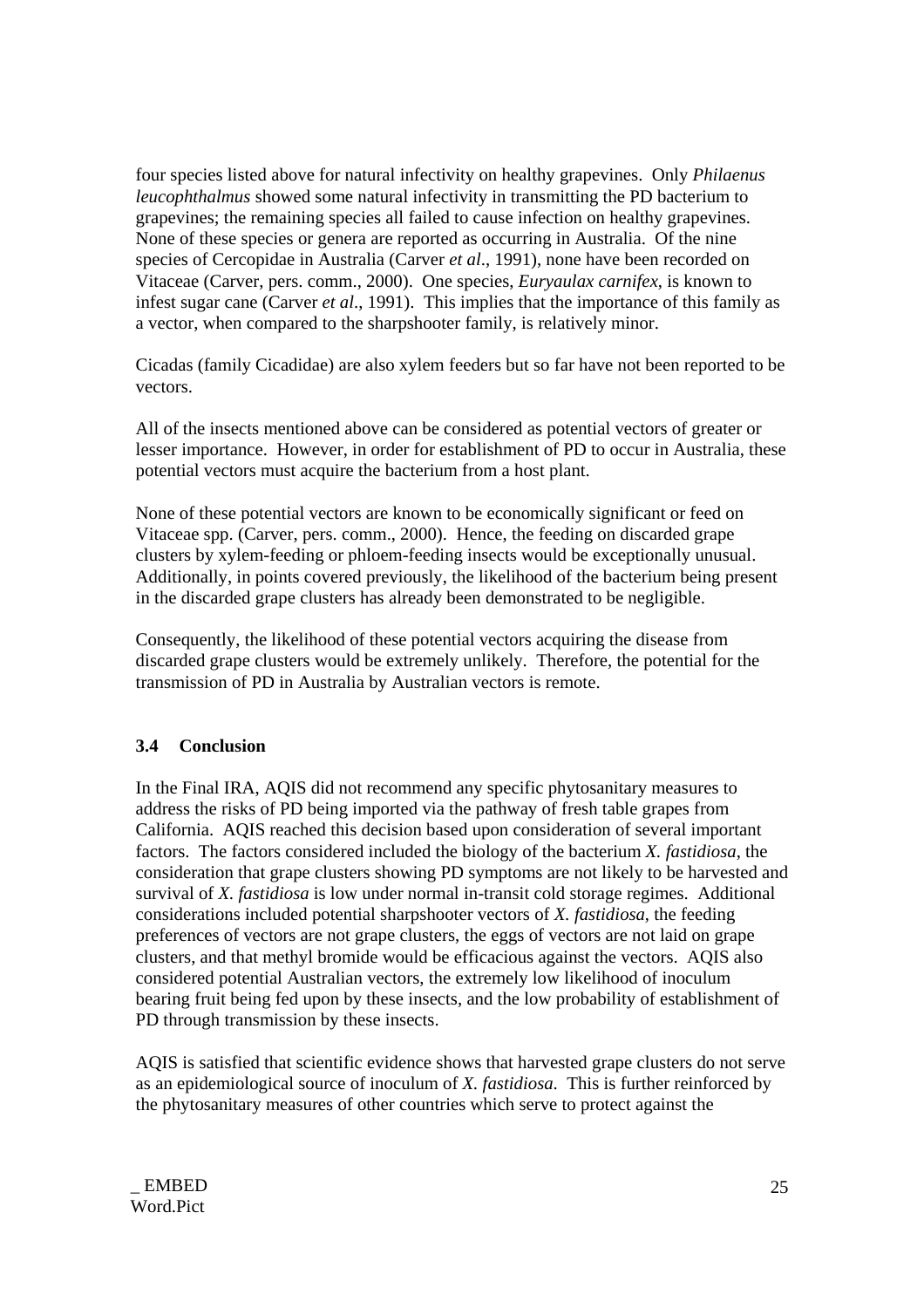introduction of PD on propagative material, but do not consider grape clusters. None of these countries have reported incidences of PD in their grapevines to date.

# **3.5 References**

Anonymous (2000a). Background: questions and answers. http://www.cfbf.co/m GWPDBack.htm

Anonymous (2000b). Distribution of GWSS in California. http://plant.cdfa.ca.gov/gwss/gwmap.htm

Berisha, B., Chen, Y.D., Xu, B.Y. and Chen, T.A. (1996). Isolation of Pierce's disease bacteria from grapevines in Europe. Phytopathology 86: 119.

Brogan, N.M. (1993). E-mail communication with Sharan Singh on comments in respect to QCM 1993/12 Pierce's disease of grapes dated 15 March 1993.

Carver, M. (2000). Clarification of spittlebug species in Australia. Australian National Insect Collection (ANIC), CSIRO Entomology, Canberra ACT, 15 June 2000.

Catley, A. (1991). Californian grapes to Australia. Letter to Mr T.H. Russell, APHIS from AQIS dated 21 August 1991.

Carver, M., Gross, G.F. and Woodward, T.E. (1991). Hemiptera (bugs, leafhoppers, cicadas, aphids, scale insect etc.). pp. 429-509. In: Naumann, I.D. (chief editor). Insects of Australia (2nd edition). Volume 1. Melbourne University Press: Carlton, Australia 542 pp.

Currey, D.W. (1993). Response to Quarantine Circular Memorandum 1993/12. Letter to the Senior Assistant Director, AQIS from AQIS Queensland dated 5 March 1993.

Day, M.F. and Fletcher, J.J. (1994). An annotated catalogue of the Australian Cicadelloidea (Hemiptera: Auchenorrhyncha). Invertebrate Taxonomy 8: 1117-1288.

Dean, J. (1993). Risk of establishment in Australia of Pierce's disease through imported table grapes. Letter to Chief Quarantine Officers (Plants), AQIS from AQIS Plant Quarantine and Inspection Branch dated 23 February 1993.

Fletcher, M. (2000). Occurrence of sharpshooters in Australia. Orange Agricultural Institute, NSW Agriculture, Orange NSW.

Goheen, A.C. and Hopkins D.L. (1988). Pierce's Disease. pp. 44-45. In: Pearson, R.C. and Goheen, A.C. (eds). Compendium of Grape Diseases. The American Phytopathological Society (APS) Press: St Paul, Minnesota, USA 93 pp.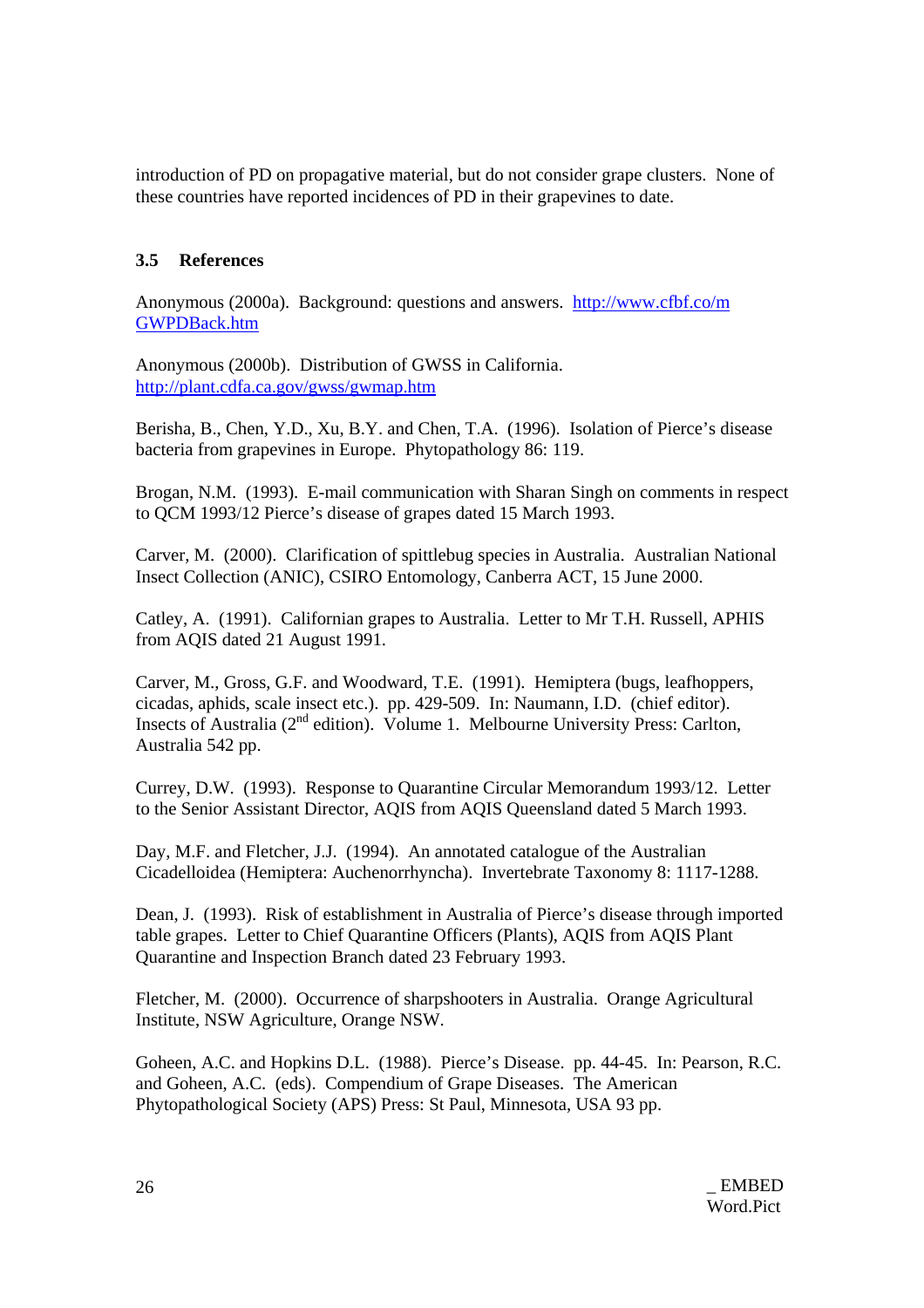Goheen, A.C., Nyland, G. and Lowe, S.K. (1973). Association of rickettsia-like organism with Pierce's disease of grapevines and alfalfa dwarf and heat therapy of the disease in grapevines. Phytopathology 63: 341-345.

Green, A. (2000). APHIS letter to Sharan Singh (AQIS) on USA table grapes dated 10 May 2000.

Gubler, D., Stapleton, J., Leavitt, G., Purcell, A., Varela, L. and Smith, R.J. (1999). UC Pest Management Guidelines. http://www.ipm.ucdavis.edu/PMG/r302101211.html

Guidicipietro, M. (2000). APHIS response to AQIS questions raised at the bilateral technical meeting in Canberra on 17-18 May 2000.

Hewitt, W.B., Frazier, N.W. and Freitag, J.H. (1949). Pierce's disease investigations. Hilgardia 19(7): 207-264.

Hill, B.L. and Purcell, A.H. (1995). Acquisition and retention of *Xylella fastidiosa* by an efficient vector, *Graphocephala atropunctata*. Phytopathology 85: 209-212.

Medley, J.C. (1998). Pierce's Disease. http://aesrg.tamu.edu/Grapes/PierceDis.htm

Purcell, A.H. (1975). Role of the blue-green sharpshooter, *Hordnia circellata*, in the epidemiology of Pierce's disease of grapevines. Environmental Entomology 4: 745-752.

Purcell, A.H. (1980). Environmental therapy for Pierce's disease of grapevines. Plant Disease 64(4): 388-390.

Purcell, A.H. (1989). Homopteran transmission of xylem-inhabiting bacteria. In: Advances in disease vector research. Springer-Verlag: New York, USA 6: 243-246.

Purcell, A.H. (1999a). Blue-green sharpshooter. http://www.cnr.berkeley.edu/xylella/bgss.html

Purcell, A.H. (1999b). General insect category. http://www.cnr.berkeley.edu/xylella/geninsct.html

Purcell, A.H. (1999c). Glassy-winged sharpshooter. http://www.cnr.berkeley.edu/xylella/oss.html

Purcell, A.H. (1999d). Green sharpshooter. http://www.cnr.berkeley.edu/xylella/grnshrp.html

Purcell, A.H. (1999e). Red-headed sharpshooter. http://www.cnr.berkeley.edu/xylella/rhss.html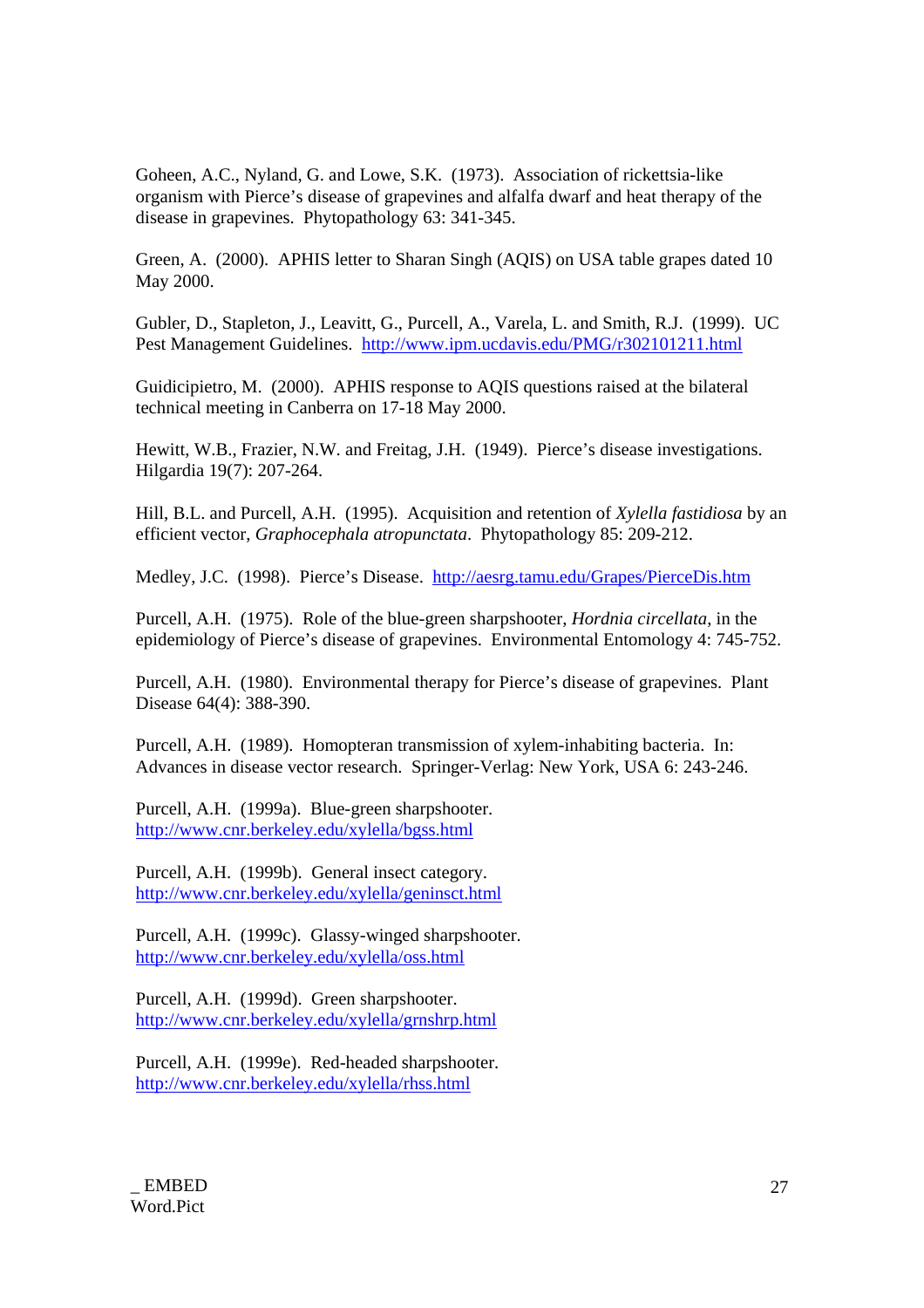Purcell, A.H. (2000). E-mail communications with D. Hunt-Sharman on harvested grape clusters as a quarantine risk to Australia dated 7 April 2000.

Purcell, A.H., Finlay, A.H. and McLean, D.L. (1979). Pierce's disease bacterium: Mechanism of transmission by leafhopper vectors. Science 206: 944-946.

Purcell, A.H. and Saunders, S. (1995). Harvested grape clusters as inoculum for Pierce's disease. Plant Disease 79: 190-192.

Severin, H.H.P. (1950). Spittle-insect vectors of Pierce's disease virus. II. Life history and virus transmission. Hilgardia 19(11): 357-382.

Singh, S. (1992). Pierce's disease proposal – APHIS. Internal minute/conversation record to Mr C. Hood, AQIS dated 22 April 1992.

Smith, I.M., McNamara, D.G., Scott, P.R., Holderness, M. and Burger, B. (eds). (1997). Quarantine Pests for Europe ( $2<sup>nd</sup>$  edition). CAB International: Wallingford, UK 1425 pp.

van Velsen, R.J. (1993). Risk of establishment in Australia of Pierce's disease through imported table grapes. Letter to Mr J. Dean, AQIS from APHIS dated 30 March 1993.

Varela, L.G. (2000). Pierce's disease in the North Coast. http://www.cnr.berkeley.edu/xylella/pd97.html

Wills, R., McGlasson, B., Graham, D. and Joyce, D. (1998). Postharvest: An introduction to the physiology and handling of fruit, vegetables and ornamentals. University of New South Wales Press, Sydney 262 pp.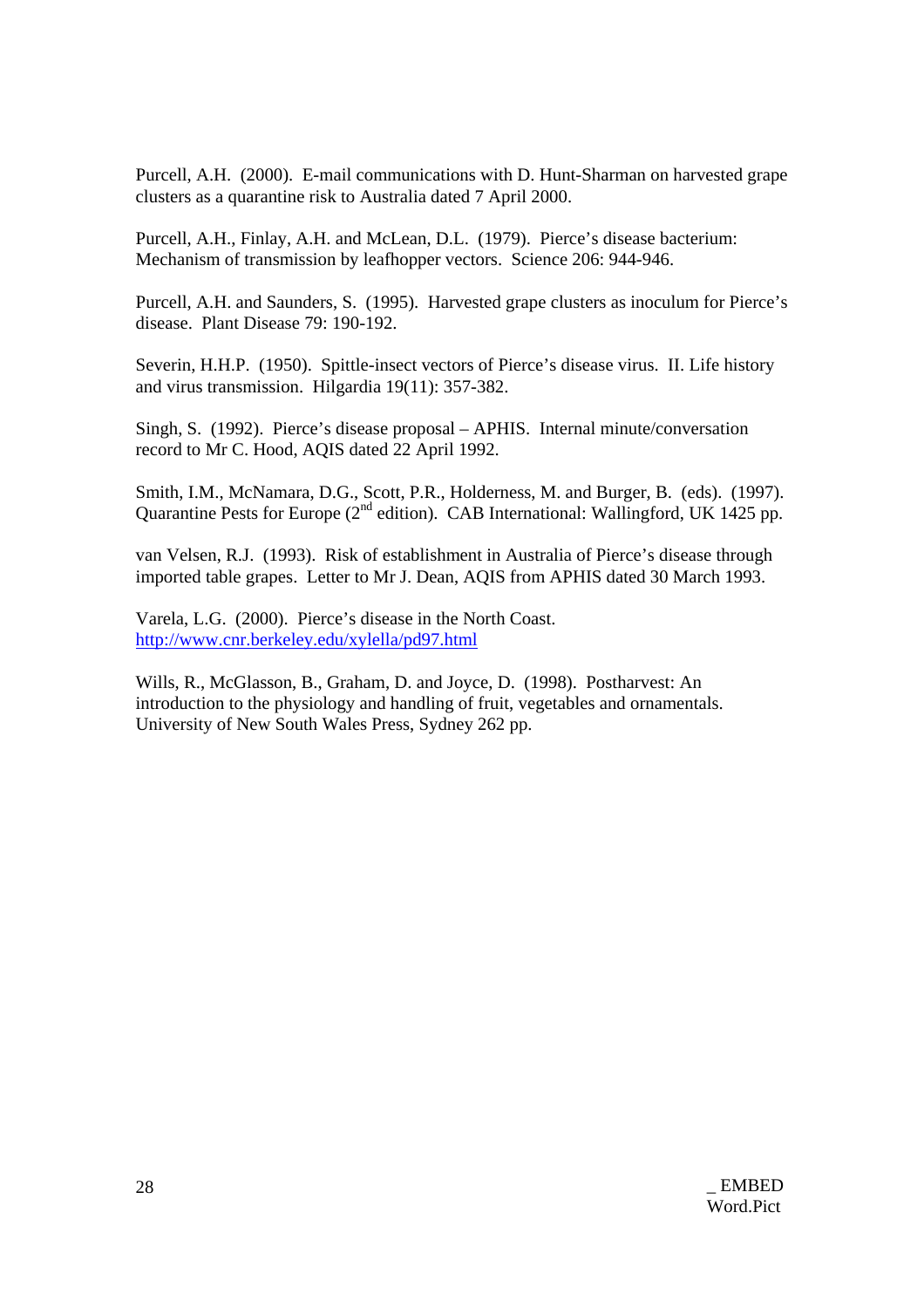# **4 ATTACHMENT 1 – IMPORT RISK ANALYSIS APPEAL PANEL FINDINGS**

# **IMPORTATION OF TABLE GRAPES FROM THE STATE OF CALIFORNIA IN THE UNITED STATES OF AMERICA**

Dear appellant,

# **IRAAP Decision – Import Risk Analysis on the Importation of Table Grapes From California, USA**

As previously advised on 10 March 2000, the Import Risk Analysis Appeal Panel (referred to as IRAAP or the Panel) convened on 22 and 29 March 2000 to consider appeals against the Import Risk Analysis on the Importation of Table Grapes from California, USA (the Table Grape IRA). This letter outlines the IRAAP's consideration of, and decision on, the appeals.

# **Background**

On 13 January 2000 AQIS released the final IRA for the importation of table grapes from California, USA. The Table Grape IRA was conducted using the routine process described in the AQIS Import Risk Analysis Process Handbook (the Handbook). Stakeholders were advised that if, in their opinion, the process outlined in the Handbook had not been properly followed they could appeal in writing to the Director of Animal and Plant Quarantine by COB Monday 14 February 2000.

The IRAAP followed the guidelines established for the conduct of the appeal process. Those guidelines (at Attachment A) were developed with the assistance of legal advice from the Office of the Australian Government Solicitor.

Appellants were notified on 10 March 2000 that the Table Grape IRAAP would comprise Mr Andrew Inglis (Chair), Dr Jim Cullen, Mr Geoff Gorrie and Professor Craig Pearson. Appellants will note that the Chair of the Quarantine and Exports Advisory Council (QEAC), Professor Malcolm Nairn, excused himself from this IRAAP due to a potential conflict of interest. As a consequence, as the Deputy Chair of QEAC, I am Chair of this IRAAP. The Director of Animal and Plant Quarantine, who would normally sit on the IRAAP, excused himself from this IRAAP on the grounds that he had commented on the draft Table Grape IRA in his previous role. The Chief Plant Protection Officer and Deputy Chief Plant Protection Officer also excused themselves from this IRAAP on the grounds that they had been involved in the early stages of the IRA and may have a conflict of interest.

The Panel considered 10 appeals against the criteria outlined in section 4.5 of the Handbook. Section 4.5 states that: "any stakeholder of the opinion that the process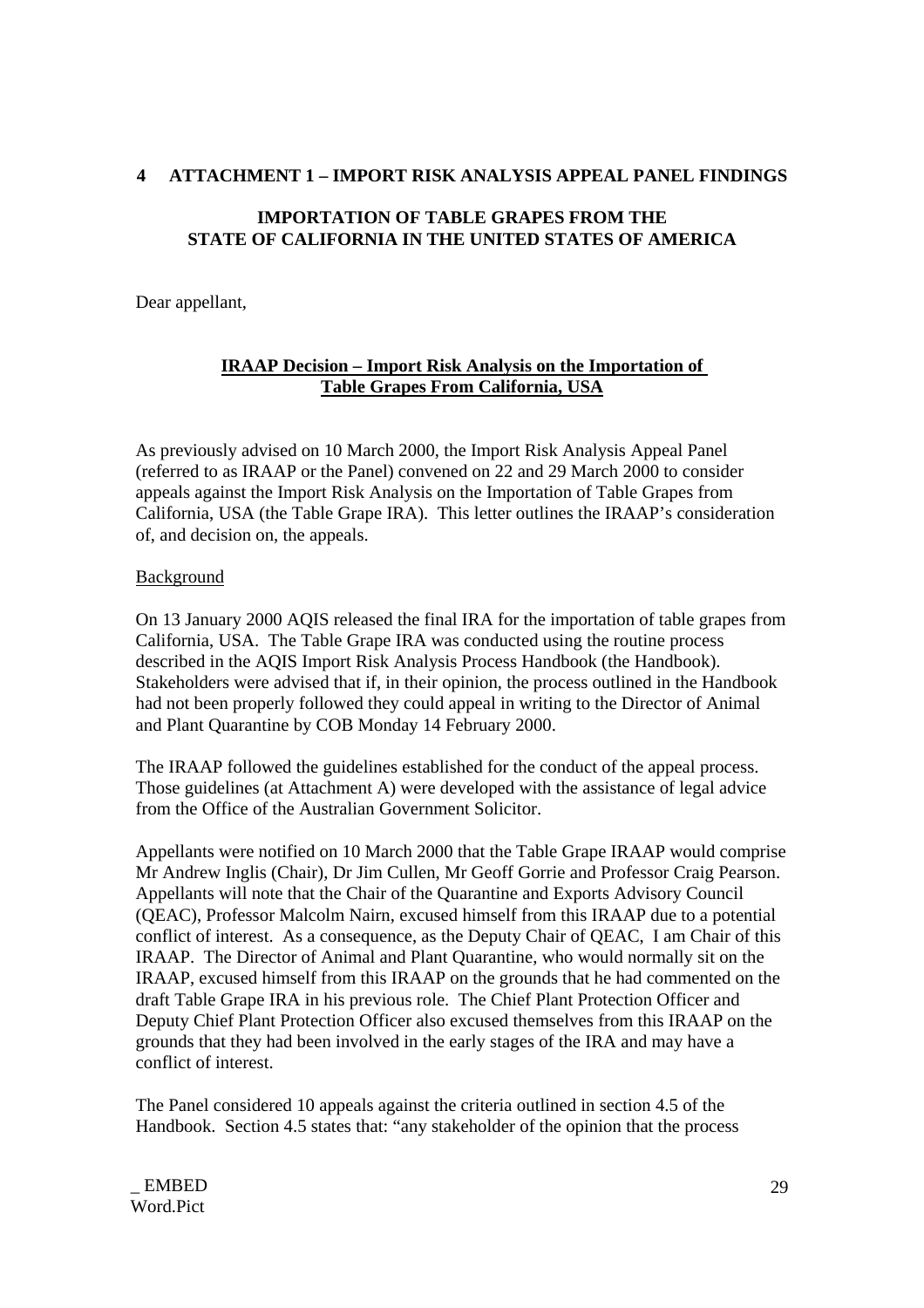outlined in the Handbook has not been properly followed, including that the risk analysis failed to consider a significant body of relevant scientific or technical information, may appeal to the Director [of Animal and Plant Quarantine]".

Two further letters were received after the cutoff date for appeals. These were not considered formally by the IRAAP. However, the Panel noted that these correspondents raised issues also raised by appellants.

In reaching its recommendations, the IRAAP considered each appeal, the final Table Grape IRA and written briefing supplied by AQIS.

# **Recommendations**

The IRAAP has considered the issues that formed the basis of appeals and has formulated its recommendations under the three broad headings of failure to consider a significant body of relevant scientific or technical information, consultation and transparency.

## Failure to consider a significant body of relevant scientific or technical information

The IRAAP noted that several of the appellants had not commented on the draft IRA but had provided new scientific and technical material in their appeals using this as a basis for appeal on the grounds that AQIS "failed to consider a significant body of relevant scientific or technical information". The Panel was concerned that such an approach could be construed as delaying the IRA process and concluded that stakeholders should, wherever possible, take the opportunity to provide such material during the consultation period on a draft IRA rather than as part of an appeal.

Nevertheless, the Panel examined these appeals and concluded that there was no evidence that a significant body of relevant scientific or technical information had not been considered in the Table Grape IRA, nor was there any evidence presented that the Table Grape IRA was inconsistent with Government policy or lacked harmonisation with international standards. As such, appeals under these principles have been dismissed.

## Consultation

The IRAAP considered the issues highlighted by appellants regarding consultation and concluded that although aspects of the consultative process demonstrated shortcomings, generally the IRA was conducted as required by the AQIS IRA Handbook on routine IRAs. As such, appeals under this category have been dismissed by the IRAAP.

The IRAAP notes that while the IRA was conducted using the routine process in accordance with the provisions of the Handbook, this process did not provide the opportunity for a level of industry and scientific consultation that would necessarily address all stakeholder concerns. In this regard, the IRAAP draws attention to two areas for improvement: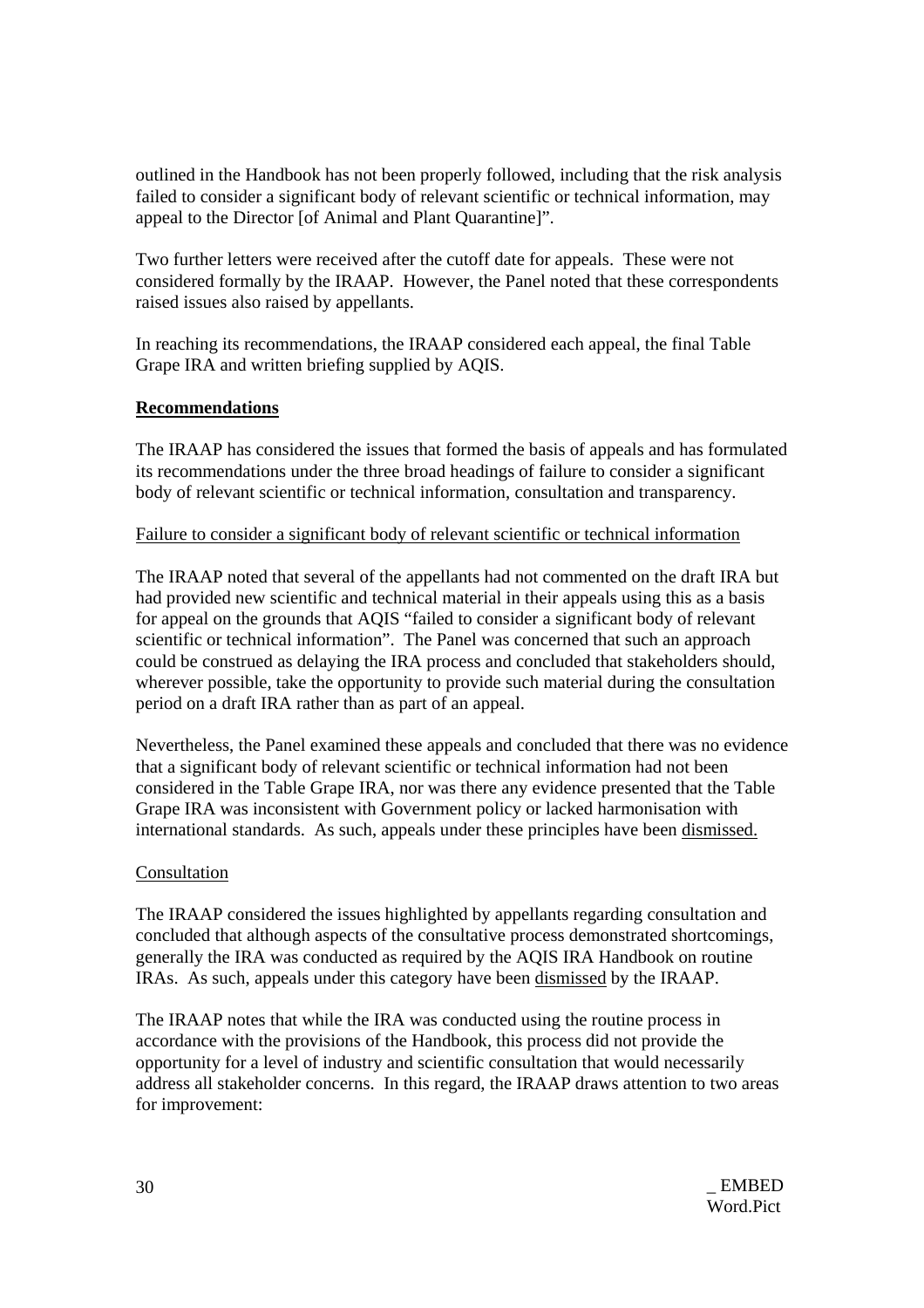- (a) the need for clear and comprehensive responses in the final IRA to issues raised following circulation of the draft IRA; and
- (b) the desirability of a greater emphasis on public meetings of AQIS with industry as part of the consultation process.

The IRAAP also noted that there were unexplained delays in releasing the Pest Risk Analysis in response to a request from one stakeholder.

The IRAAP recommends that its comments regarding consultation be referred to the Quarantine and Export Advisory Council Policy Sub-Group on Managed Risk, for action.

## Transparency

The IRAAP has concluded that certain aspects of the IRA appear not to have been conducted in a fully transparent manner. The Panel considers that in certain instances insufficient information is provided in the IRA, or is presented but not in a way which explains and supports how and why certain conclusions were reached. This is not to say that these conclusions are incorrect, but rather that the reader may not be able to reach the same conclusions on the basis of the information presented in particular sections of the IRA. The Panel believes that comments from several appellants demonstrate that further information is required in relation to the following issues:

- 1. efficacy data for Methyl Bromide treatment; and
- 2. the risk of introduction of Pierce's disease.

Under these circumstances, the IRAAP has upheld these appeals.

The IRAAP notes that the transparency of the process would have been enhanced if further information had been provided on the effectiveness of the United States Animal and Plant Health Inspection Service inspection and certification procedures.

## Action

The IRAAP recommends the following course of action:

- 1. Within 90 days of the announcement of this decision, AQIS will (a) revise the IRA to improve its transparency and (b) advise stakeholders of this information.
- 2. The IRAAP, once satisfied that the two outstanding issues have been satisfactorily addressed, and clear explanations provided as to how the respective conclusions were arrived at, will consider that the appeal has been finalised and the Table Grape IRA concluded, at which time the import policy will become effective.

Any further comments that you wish to make on the process conducted by the IRAAP may be directed to me at the address on the first page of this letter.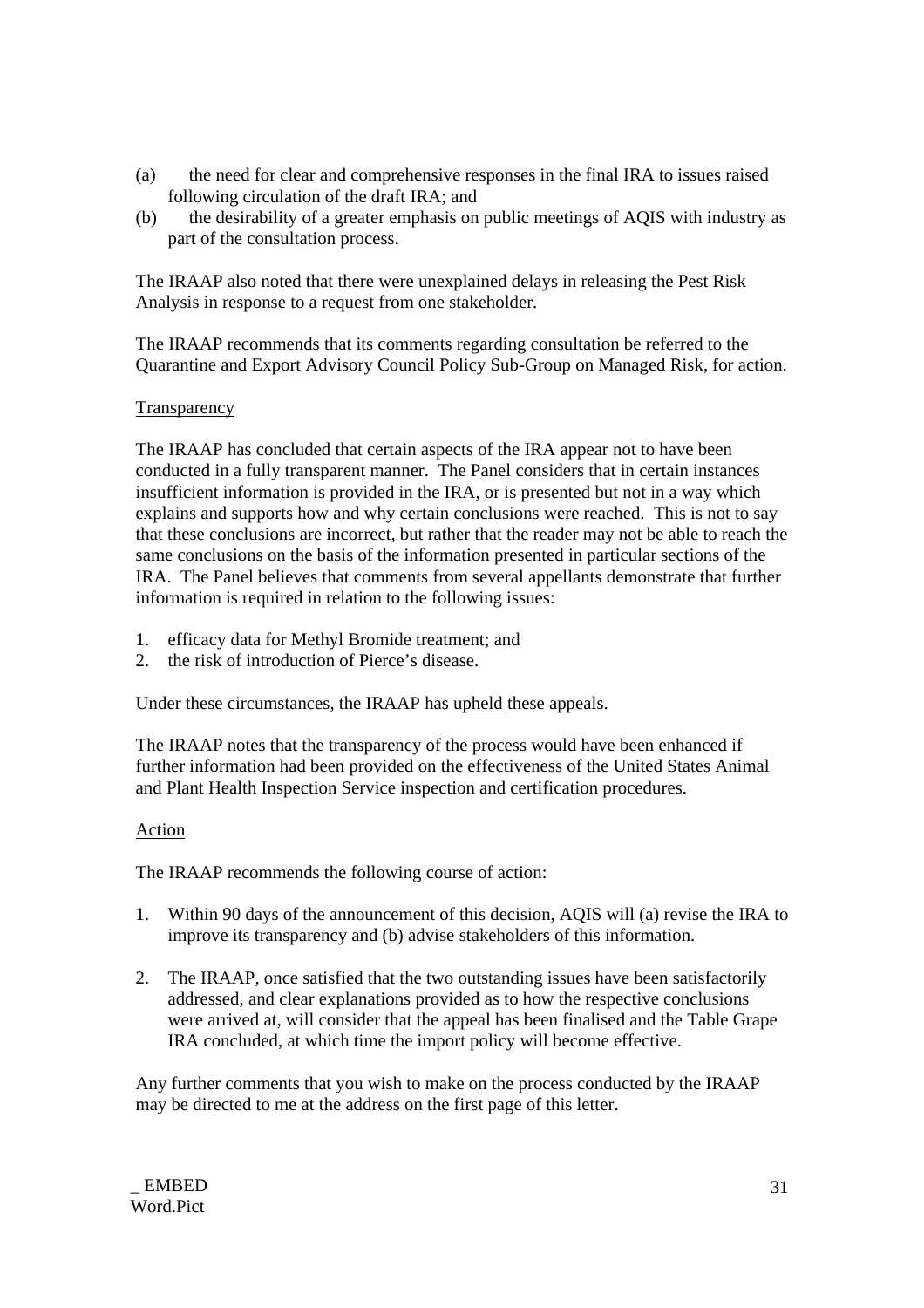Yours sincerely

Andrew Inglis Chair of the IRAAP for the Importation of Table Grapes

30 March 2000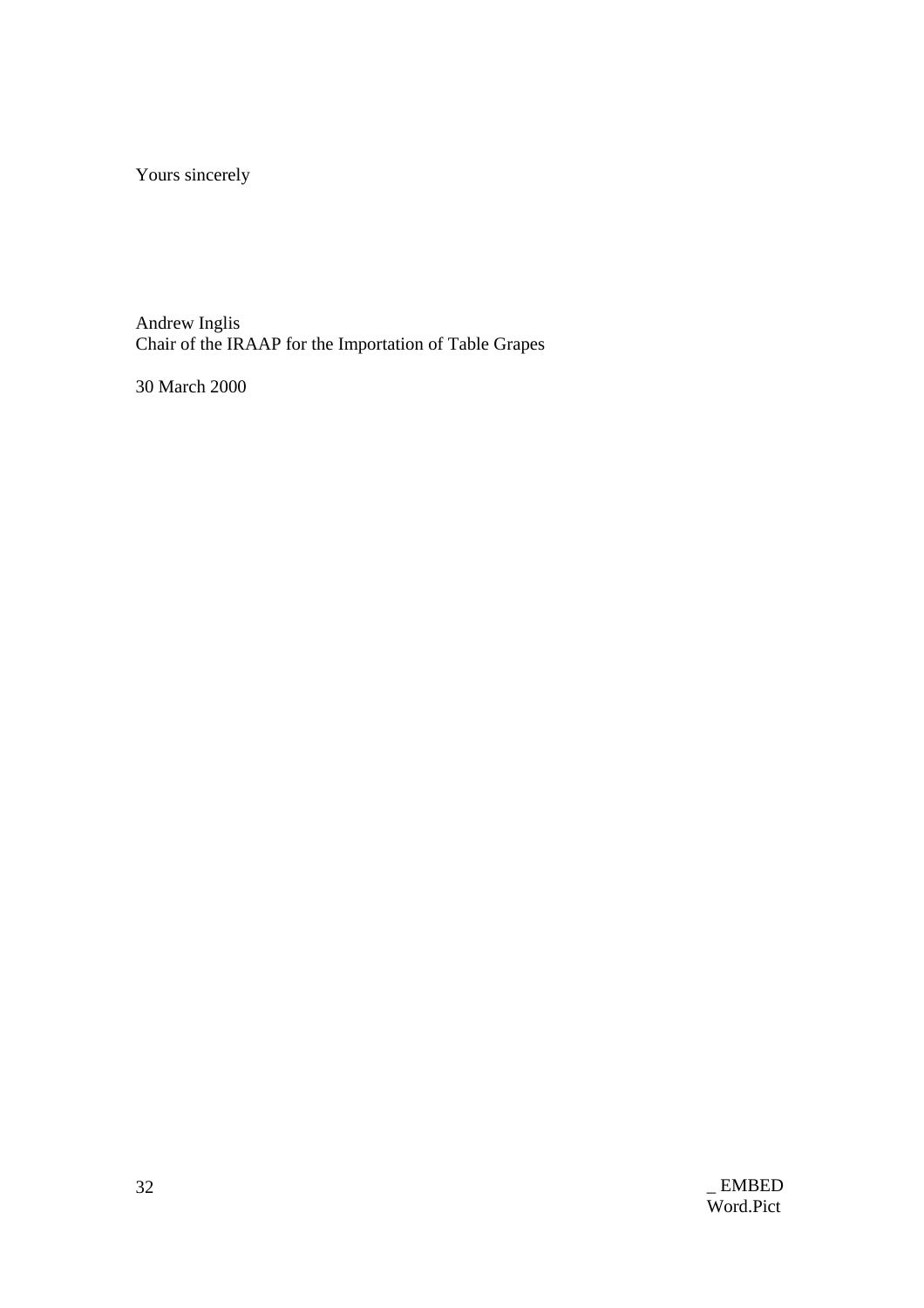# **ATTACHMENT A**

## **IMPORT RISK ANALYSIS APPEAL PANEL GUIDELINES**

An Import Risk Analysis Appeal Panel is convened to consider appeals made by . stakeholders in accordance with the provisions of the IRA Handbook. The sections of the IRA Handbook that relate to convening an IRAAP are 4.5, 4.6 and 4.7.

#### IRAAP - Chair and Members

The IRAAP, as described in section 4.6 of the IRA Handbook, routinely comprises the Chair of the Quarantine and Exports Advisory Council as the Chair; the Director of Animal and Plant Quarantine, either the Chief Plant Protection Officer or the Chief Veterinary Officer as appropriate to the appeal and one other member of QEAC. The IRAAP membership will, in most cases, be balanced between scientific expertise and other fields of expertise such as economics, business management and communication.

If, when a person is approached to become the Chair or a Member of an IRAAP they believe that there may be a conflict of interest or perception of bias, that person shall declare those interests to the Chair or other Members as appropriate. In all cases, if the Chair or Member should decide to withdraw from the IRAAP, then a replacement is required.

Notification to appellants of the Chair and Members of the IRAAP will be undertaken by the IRAAP Secretariat.

#### IRAAP Meetings

The IRAAP must meet at least once during the course of the appeal process, in person. Follow up meetings may be in person if this is convenient or by way of teleconference.

#### Administrative arrangements

All papers associated with the appeal, including all correspondence with appellants, will be coordinated by the IRAAP Secretariat located in the Executive Secretariat of AFFA.

#### Conduct of Chair and Members

In considering an appeal, the Chair and Members of the IRAAP, wherever possible, should not make judgements on scientific issues that are within the scope of the actual appeal(s). The IRAAP's primary role is to review the process and will consider issues on a case by case basis.

The Chair of the IRAAP is the sole point of contact for appellants, or other parties. Any queries regarding the conduct of the IRAAP or deliberations or decisions made by the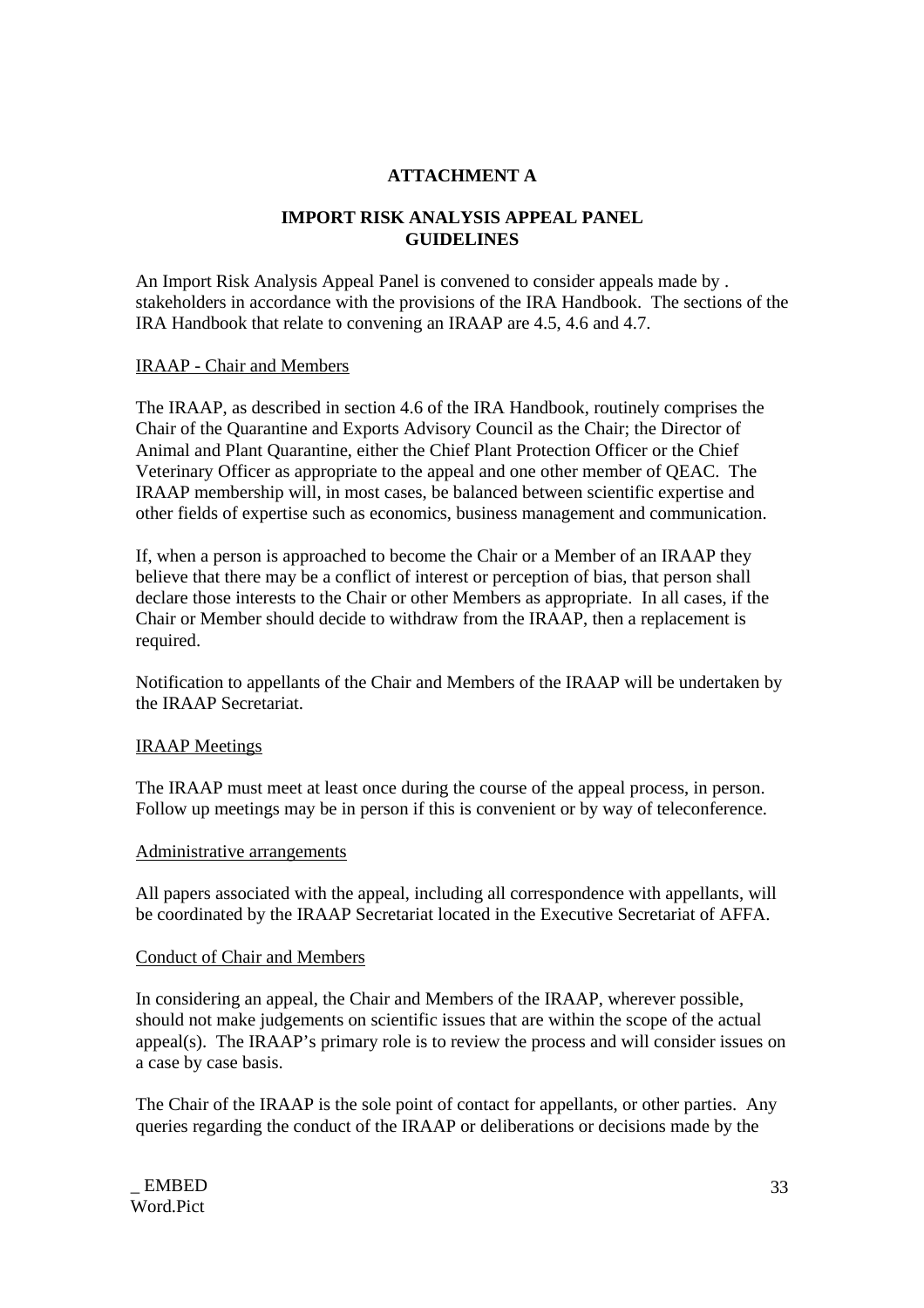IRAAP, must be directed to the Chair of the IRAAP, in writing, via the IRAAP Secretariat.

## Dismissal of an appeal

Dismissal of an appeal requires majority support of the IRAAP. The Chairman will not exercise a casting vote.

## Oral submissions to the IRAAP

The IRAAP will not consider oral submissions from any applicant unless the applicant can demonstrate to the IRAAP that they cannot present their case adequately by way of written submission.

#### 45 Day period to hear appeals

The IRAAP will endeavour to consider appeals within the 45 day time period outlined in the IRA Handbook. Should circumstances arise where this may not be possible, eg volume of appeals received, then the Chairman of the IRAAP will write to appellants advising them of the delay and where possible, the date the IRAAP will conclude its deliberations and release its recommendations.

#### Consideration of appeals

The IRAAP will consider in detail the appeals provided, the final draft IRA and any written factual briefing from AQIS that may be requested by the IRAAP.

#### Announcement of decision

The IRA Handbook advises that if the appeal is upheld, the IRAAP refers its conclusion to the AQIS team or Risk Analysis Panel (in the case of non-routine IRAs) for rectification of the deficiency in the process. If the appeal is dismissed the policy is adopted.

The IRAAP Chair should formally notify the appellants, AQIS and the Minister and any other relevant interested parties of the IRAAP decision within 3 working days of the final decision being taken.

As mentioned previously, the Chair of the IRAAP is the sole point of contact for appellants, or other parties regarding the decision(s) of the IRAAP.

## Action arising from a decision to uphold an appeal

Within a specified period of time of the announcement of the decision to uphold an appeal, AQIS is to advise the Chair of the IRAAP, in writing, of the action taken to remedy the issues raised.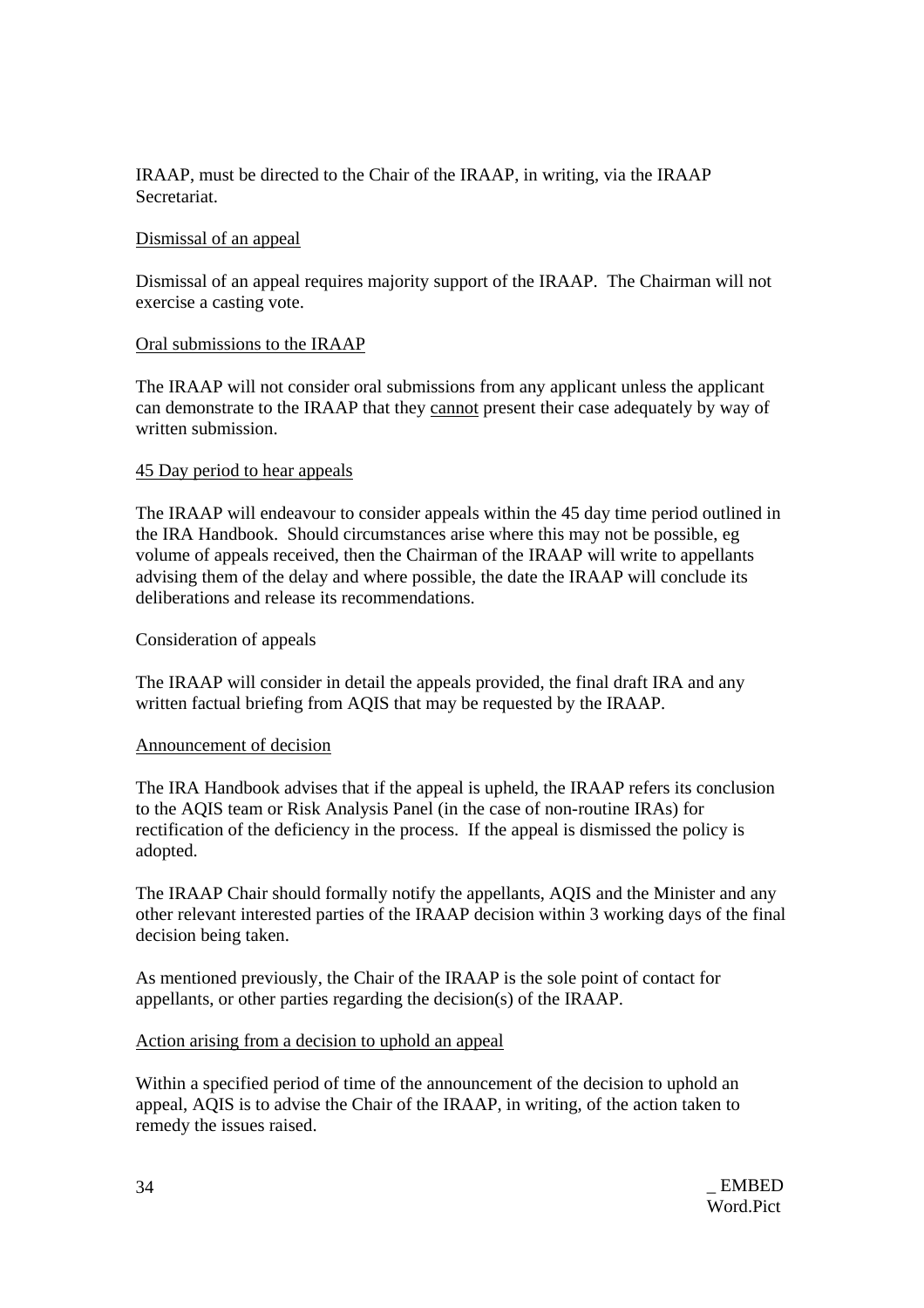# **5 ATTACHMENT 2 – APPELLANTS AND THEIR ADDRESSES**

| No. | Issue                                         | <b>Appellant Number</b>            | <b>Total Number</b><br>of Appeals |
|-----|-----------------------------------------------|------------------------------------|-----------------------------------|
|     | Efficacy data for methyl bromide<br>treatment | 1, 2, 3, 4, 5, 6, 7, 8, 10, 11, 12 |                                   |
|     | Risk of introduction of Pierce's<br>disease   | 2, 3, 4, 5, 7, 8, 10               |                                   |

1 – Mareeba District Fruit & Vegetable Growers Association (Chairman: Mr Joe Moro) PO Box 989 Mareeba QLD 4880 Appealed Issue No. 1

2 – South West Table Grape Growers Association Inc., Western Australia (President: Mr Roger Fahl) RMB 3380 Harvey WA 6220 Appealed Issue No. 1, 2

3 – Australian Table Grape Association (Chairman: Mr Brian Woodford) PO Box 746 Mildura VIC 3502 Appealed Issue No. 1, 2

4 – Dept. of Primary Industry and Fisheries (Director Horticulture: Dr N.R. Dasari) Northern Territory Government PO Box 990 Darwin NT 0801 Appealed Issue No. 1, 2

5 – Graham L. Hamdorf (Director/Partner) E mail : hamdorf@vic.ozland.net.au Appealed Issue No. 1, 2

6 – Far North Queensland Grape Industry Consultative Committee (Mrs Lucy Picco) PO Box 33 Dimbulah QLD 4872 Appealed Issue No. 1

7 – Grape Growers Association of Western Australia (President: Mr Matt Katich) PO Box 15 Midland WA 6936 Appealed Issue No. 1, 2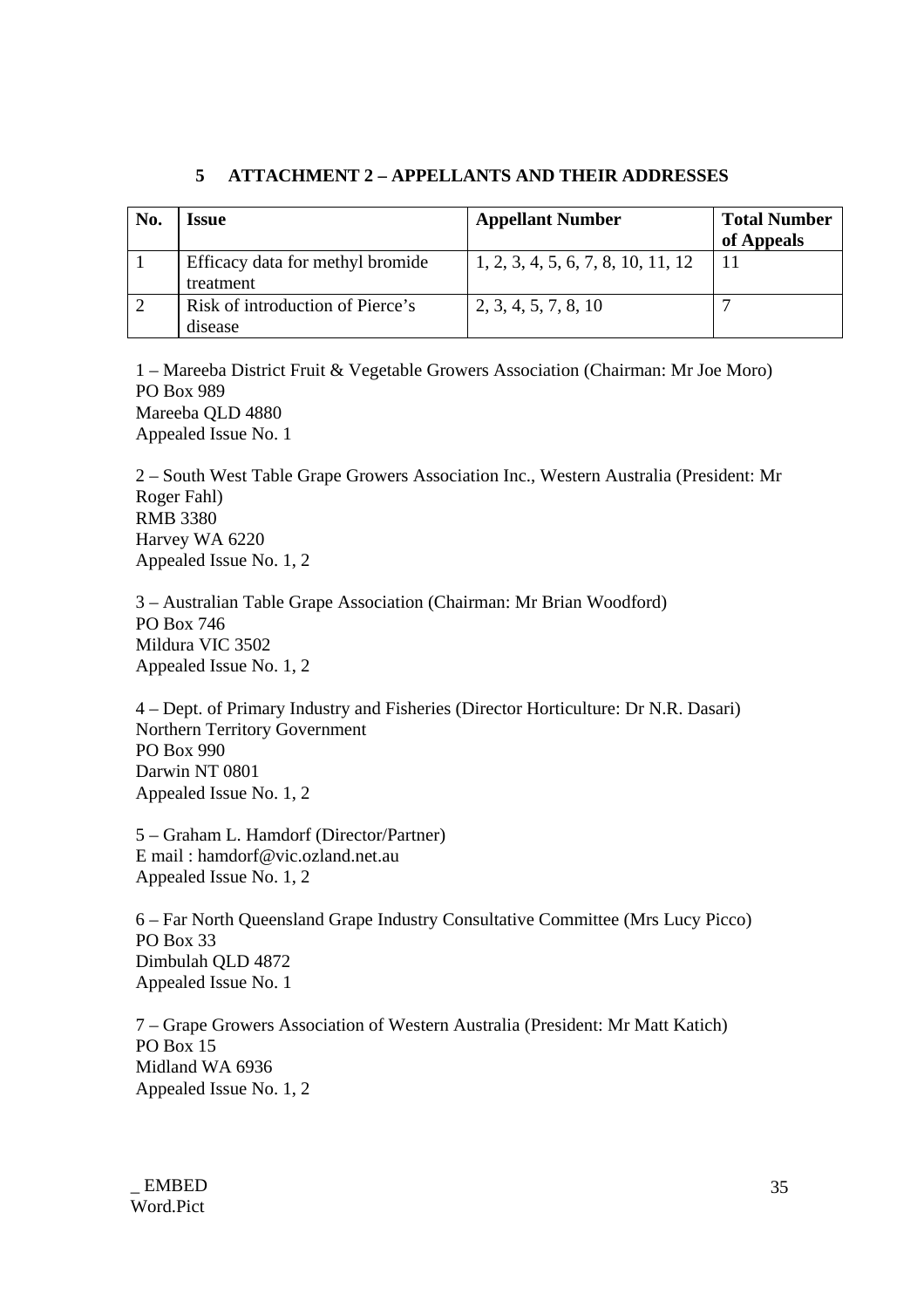8 – Agriculture Western Australia (Chief Executive Officer: Mr G.A. Robertson) 3 Baron-Hay Court South Perth WA 6151 Appealed Issue No. 1, 2

10 – National Vine Health Steering Committee (Chairman: Dr Bill Roberts) PO Box 647 Magill SA 5072 Appealed Issue No. 1, 2

11 –Mr Peter Cottrell (Director) Cottrell Farms Pty Ltd Pilot Farm Road Emerald QLD 4720 Appealed Issue No. 1

12 – New South Wales Agriculture (Director General: Mr K.P. Sheridan) 161 Kite Street Locked Bag 21 Orange NSW 2800 Appealed Issue No. 1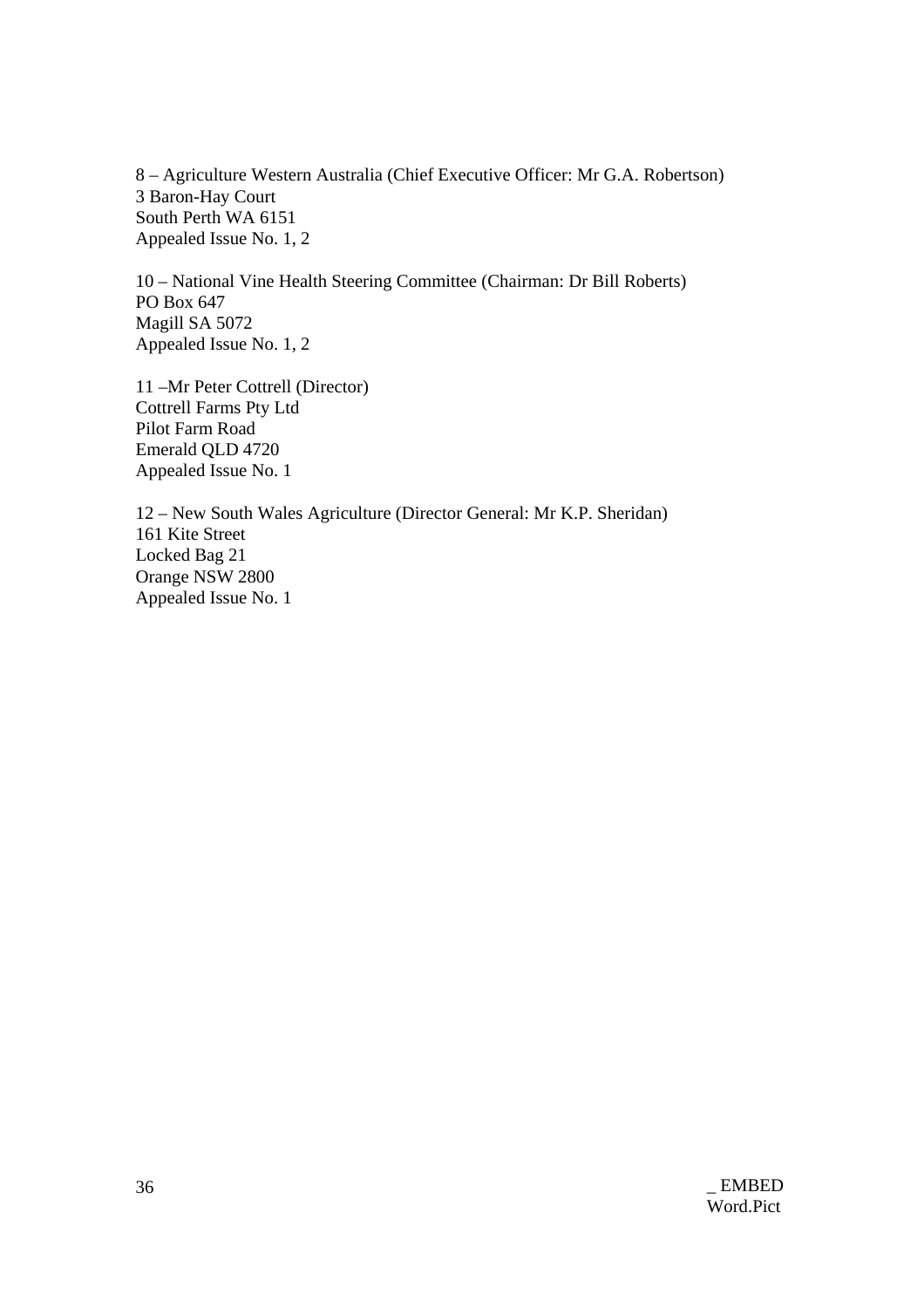# **6 ATTACHMENT 3 – ISSUES RAISED BY APPELLANTS ON THE EFFICACY DATA FOR METHYL BROMIDE TREATMENT**

## **Appellant No. 1 & 6**

Written data that methyl bromide used in combination with other phytosanitary measures will provide security against the introduction of this pest (Hemiptera) should be available.

There is no data stating these treatments will be effective on all pests and diseases occurring in California.

This disinfestation treatment data is not available [as such we demand] this treatment be disallowed. Efficacy data from other countries is not relevant to this application of importing fresh table grapes from California and is only relevant to those countries…

## **Appellant No. 2**

The IRA states "no efficacy data against these specific pests"…the levels of treatment by methyl bromide are grossly inadequate to treat mites.

#### **Appellant No. 3**

The methyl bromide treatment will not affect pathogens, which are located in stems or stalks. This could include fungi such as *Monilinia fructicola* and powdery mildew, which are prolific producers of wind borne spores. This is a possible pathway for entry of these types of organisms and needs consideration.

Further analysis is also required of whether methyl bromide will be effective against all life stages of sharpshooters which are vectors of Pierces Disease, particularly the Glassy-Winged Sharpshooter which has only recently being described in California.

Treatment with methyl bromide will not in any way guarantee freedom from viral, bacterial or most fungal diseases.

Methyl bromide resistant… and gall insects may survive treatment and be undetected.

The Orange tortrix (*Argyrotaenia citrana*), the vine mealybug (*Planococcus ficus*) and the omnivorous leaf roller (*Platynota stultana*) are all noted as high-risk level quarantine pests (IRA table 1 page 11). AQIS proposes treatment with methyl bromide. However, AQIS admits "that efficacy data for methyl bromide against the specific pests identified in the IRA is not available" (IRA page 70). Despite this, AQIS proposes that the only protection against these high-risk level quarantine pests is a treatment for which efficacy data is not available and for which no scientific evidence is advanced in support.

AQIS also failed to properly investigate scientific information on the GWSS and control measures for this pest. Significantly, AQIS was not able to identify any credible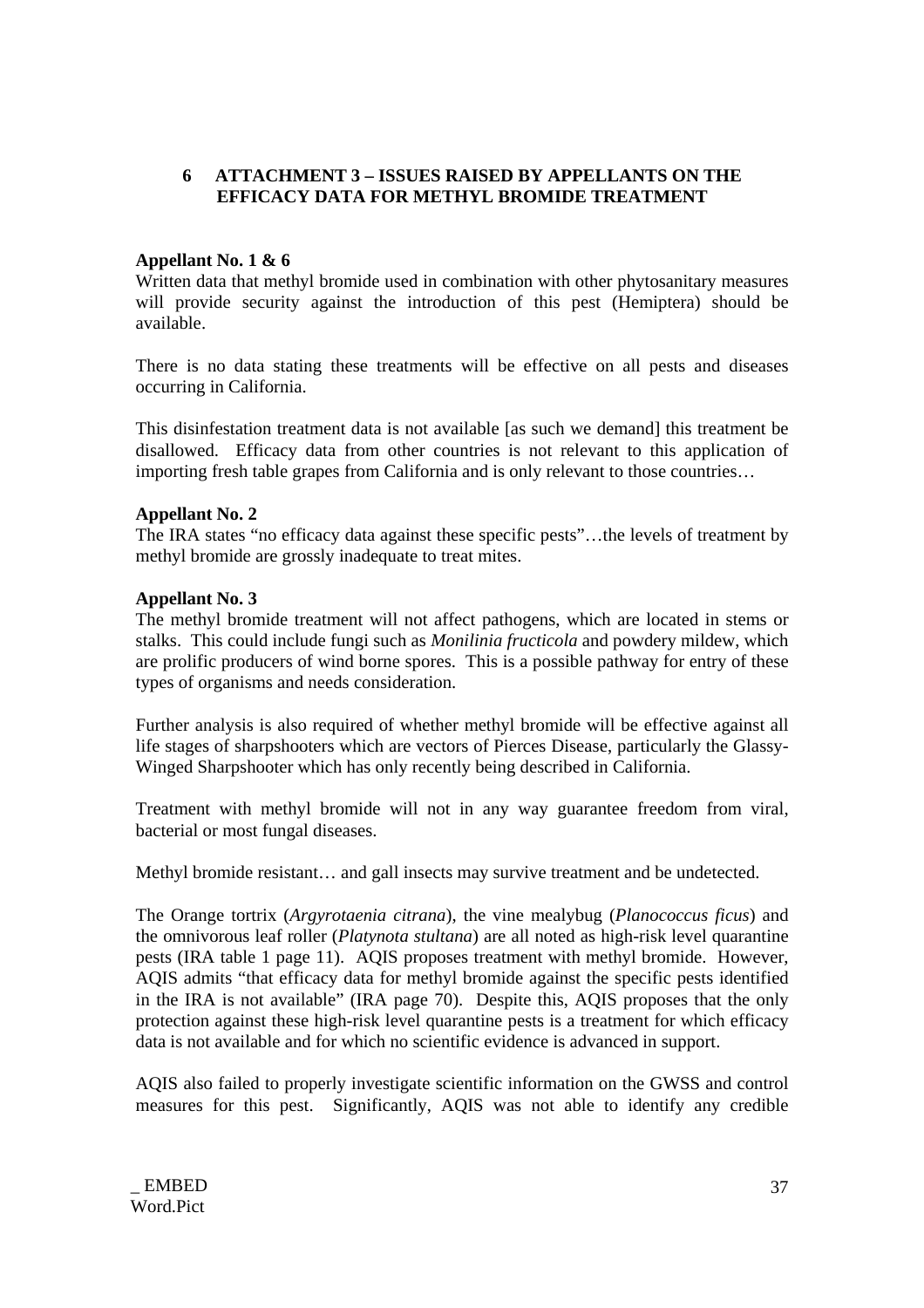scientific evidence to support the view that the proposed control method (pre-shipment or post arrival fumigation with methyl bromide) was efficacious in eradicating GWSS eggs. The grape-leaf bud mite (*Colomerus vitis* – strain C) the grapevine mealybug (*Pseudococcus maritimus*) and the Pacific spider mite (*Tetranychus pacificus*) are all pests which are categorised as medium level risk quarantine pests. However, the same comments regarding the lack of scientific evidence to support the efficacy of methyl bromide fumigation apply equally to these pests.

The IRA identifies a variety of fungal, bacterial and viral pathogens but failed to address the risks associated with them in any satisfactory way or at all. While methyl bromide treatment was again proposed as a control measure AQIS failed to present any sufficient scientific evidence to support this as an effective treatment to ensure freedom from viral, bacterial or most fungal diseases.

The process under the SPS Agreement is described by the SPS Agreement as being scientifically-based. However, when AQIS admits that "efficacy data for methyl bromide against the specific pests identified in the IRA is not available" (IRA page 70) this is a clear indication of an absence of a scientific base for the conclusion by AQIS that methyl bromide is in all cases an effective phytosanitary measure to control the broad spectrum of pests in question.

The lack of scientific information regarding the efficacy of methyl bromide fumigation to control the quarantine pests listed above, or the efficacy of methyl bromide as a control agent generally, is a serious failure in the scientific process.

AQIS failed properly or at all to estimate the introduction potential of relevant insect pests and diseases in Australia and, in particular, failed to consider factors which might affect the likelihood of entry into Australia of relevant insects, other pests and disease including the lack of efficacy of the proposed treatment by methyl bromide of imported grapes.

## **Appellant No. 4**

Methyl bromide (MB) fumigation, it is well known that this procedure has limitations in efficacy against many internal (as distinct from surface living) pests. This is why, until it was withdrawn, ethylene dibromide was used rather than MB in fumigating against fruit flies. These pests lay eggs beneath the fruit skin and the larvae feed within the fruit.

In Appendix 3, the 'Life history' section under GWSS notes that eggs are normally laid just under the lower leaf epidermis of host plants, but eggs are deposited in fruit if populations are high. This makes it clear that GWSS eggs must be considered as 'internal insects' and that consequently, unless and until acceptable experimental evidence is forthcoming, the efficacy of MB fumigation against them cannot be accepted. This is contrary to the finding (page 15) that methyl bromide disinfestation is determined to provide an appropriate level of protection against the introduction of medium- and high-risk quarantine pests.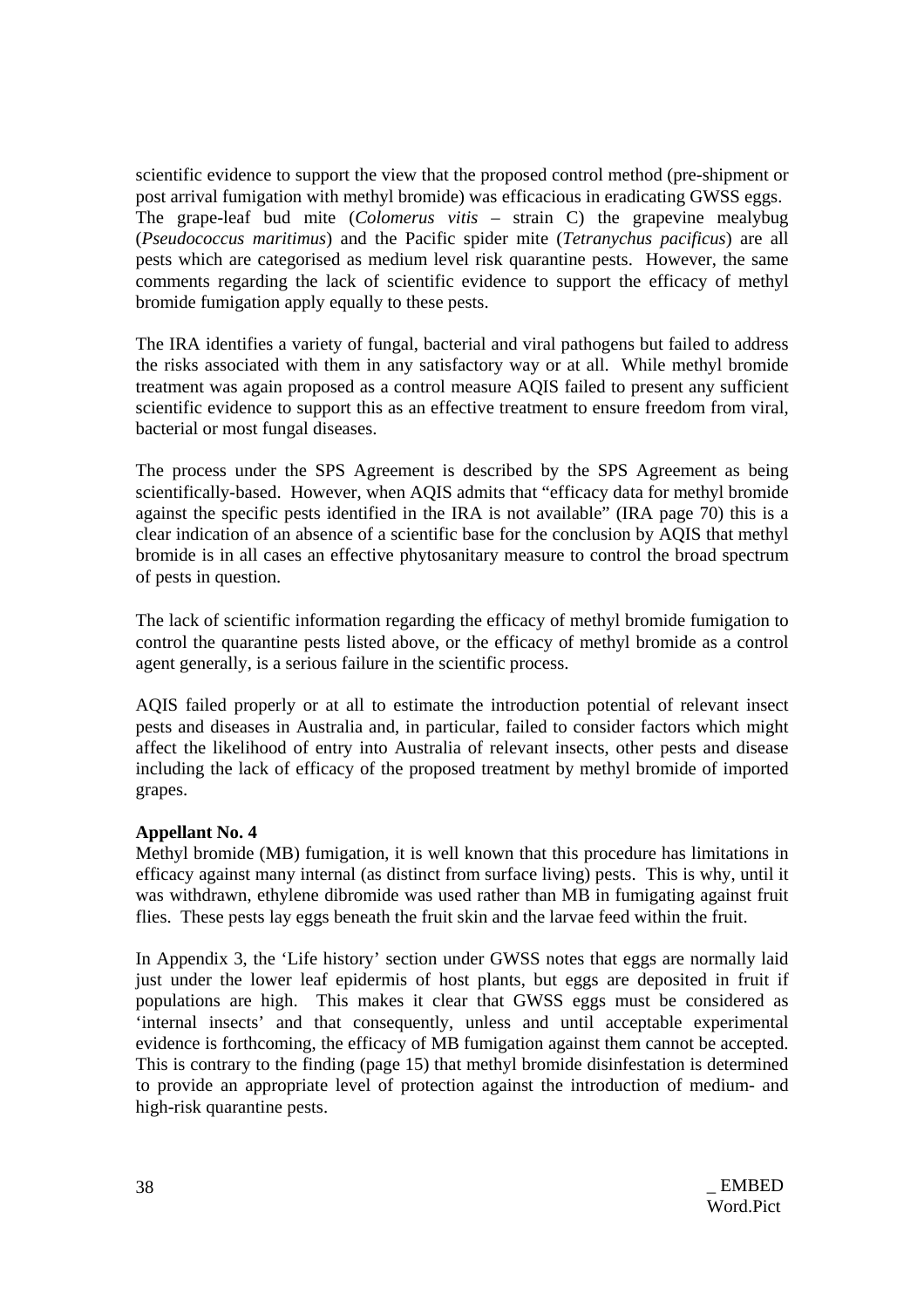## **Appellant No. 5**

Even with the use of chemicals such as methyl bromide… it would be almost impossible to have 100% kill of all insects.

## **Appellant No. 7**

The level of fumigation …inadequate to control certain pests and disease. Certainly it has been proven that the indicated rates by AQIS to date would not be an effective control and hence not acceptable.

## **Appellant No. 8**

Both the Draft and Final IRA have assumed that fumigation will be efficacious against the target pests. AQIS admit that there is no efficacy data for the specified pests in the IRA. AQIS goes on to state in the Final IRA that "…AQIS and quarantine agencies from other countries have been using this fumigant on similar pests and similar commodities for a long enough period to build up a significant amount of historical data which supports its efficacy." None of this historical data is presented to stakeholders for consideration. In fact there is considerable evidence to show that many quarantine pests are not killed by the rates specified in the IRA.

AQIS Quarantine Circular Memorandum (Plants) (QCM(P)) 1990/32 in respect to proposed measures for strawberry fruit from the USA states "During October 1989 following the failure of the methyl bromide treatment used by Australian quarantine to kill all mites and insects on fresh Californian strawberries further imports were suspended pending a review of the quarantine risks and treatment options." The treatment that failed was  $32g/m^3$  for 2 hours at  $21^{\circ}$ C, the same as the rate proposed in the IRA.

The OCM(P) goes on to say that in respect to NZ strawberries the fumigation rate was increased from  $32g/m^3$  for 2 hours to  $32g/m^3$  for 3 hours with a CT product of 96ghr/m<sup>3</sup>. Information provided by the US showed that western flower thrip are killed by fumigating with methyl bromide at the rate of  $48g/m<sup>3</sup>$  (CT 96 ghr/m<sup>3</sup>) for 2 hours at a temperature as low as 16°C. Red legged earth mite requires a CT of  $144ghr/m<sup>3</sup>$  at 21°C, Steneotarsonemus laticeps (bulb scale mite) required a CT of 200ghr/m<sup>3</sup> at 18°C. Complete control of the stored product mite *Carpoglyplus lactis* was obtained when exposed to a CT of  $144\text{ghr/m}^3$ . The European and Mediterranean Plant Protection Organisation [EPPO] has adopted a standard of  $96ghr/m<sup>3</sup>$  at  $20°C$  for control of *Rhizglyplus* spp. on various bulbs. Over wintering eggs of European red mite and eggs of other mite species have been shown to be highly tolerant to treatments with methyl bromide.

Trials conducted by AGWEST have shown that fumigation achieving a CT product of 52ghr/m<sup>3</sup> at 20 $^{\circ}$ C were effective in killing western flower thrip. To translate this into the rates proposed, the fumigation will need to maintain 81% of initial gas dosage as a minimum throughout the treatment period. It should be borne in mind that a death rate of up to 80% in the untreated controls occurred that may indicate some interaction with pre or post harvest treatments that have assisted in the efficacy of the fumigation. AQIS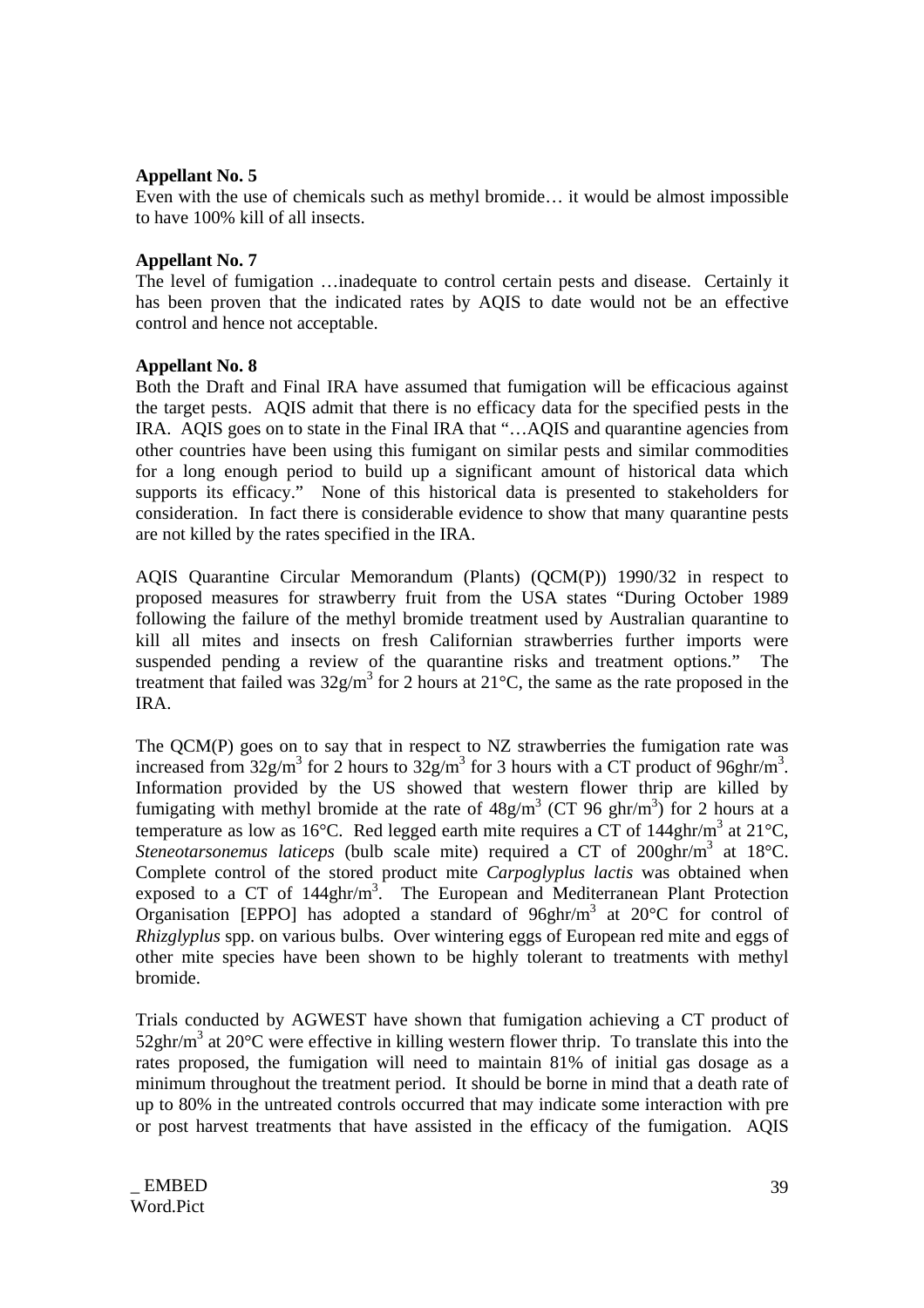adopted this minimum gas concentration for all fumigation using  $32g/m<sup>3</sup>$  for 2 hours at 21°C, (AQIS, 1993).

AQIS also state in ICON in respect to cut flowers that "The dosage required to kill softbodied insects on flowers is  $32g/m^3$  for 2 hours at 21°C, (T9030); the same as the scheduled dosage. For this reason, the fumigation must be conducted with the penetration and gas retention as near to perfect as possible, because a small amount of gas loss may render the treatment ineffective." (AQIS, 2000c).

Data from OEPP and EPPO Bulletin 23, (1993) shows that  $54ghr/m<sup>3</sup>$  was effective in killing >99% of western flower thrip, although this was under an initial gas vacuum and the treatment ran for 4 hours.

If table grapes are fumigated at  $32g/m<sup>3</sup>$  for 2 hours and assuming that the standard minimum gas concentrations are maintained, as specified in the AQIS fumigation handbook, a minimum CT product of  $32ghr/m^3$  at  $21^{\circ}$ C and above would be achieved.

From this it can be concluded that the AQIS statements in respect to fumigation are not consistent with the data. There is no evidence presented in the IRA to suggest that the proposed fumigation rates provide an appropriate level of protection against the target pests.

AQIS state in respect to issue 81, "The rates of methyl bromide for table grapes have been explicitly specified". No minimum gas concentration is specified, so this statement is incorrect. If the grapes are fumigated with a minimum gas concentration of 50% of initial dosage a different CT product will be achieved in comparison to grapes fumigated with a minimum gas concentration of 75% or 80%. Given that such variation could occur the rates have not been explicitly stated.

AQIS stated in respect to issue 81, "A loading ration not exceeding 80% is prescribed by APHIS for table grape imports from Chile, and is considered adequate by AQIS." The target pests and fumigation protocol used by the USA for Chilean grapes should be specified so stakeholders can form their own assessment.

AQIS state in respect to *Planococcus ficus* at Issue 42, "APHIS has confirmed that methyl bromide treatment will be efficacious against this insect." No data is presented to justify this statement. What CT product did APHIS achieve? Is this confirmation of the efficacy of the treatment based on anecdotal information or experimental data? Has it been published? How can stakeholders be satisfied that the rate proposed by AQIS is the same as that shown to be efficacious by APHIS?

AQIS state in respect to *Colomerus vitis* at Issue 51, "Because of its extremely small size and difficulty of detection by inspection AQIS considers that methyl bromide fumigation is required to reduce the risk of the leaf curl strain of *C. vitis* entering Australia on Table grapes from California." No evidence is presented in the IRA to suggest that the methyl bromide rates proposed will be efficacious against this mite. What level of security is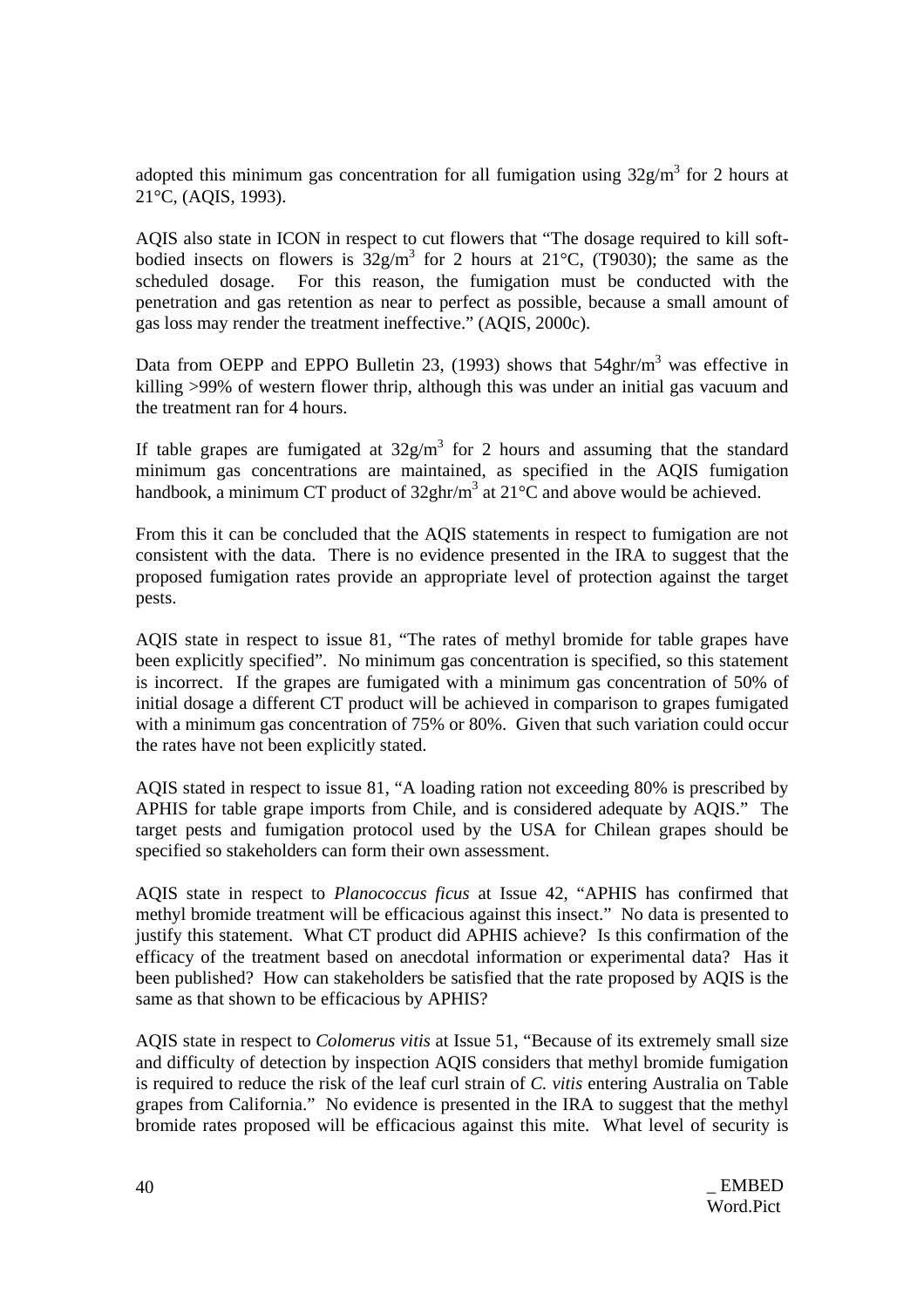afforded given that the treatment's efficacy against the pest is unknown and the pest may not be adequately detected in fruit by visual inspection?

If any mandatory pre-export disinfestation treatment is carried out, details of the minimum gas concentration or CT product must be provided, in addition to dosage, treatment duration, and grape pulp temperature, loading ratio and date.

It is well documented that invertebrates take some time to die following fumigation. Dr D. Hardie (pers. comm.) reports that recent trial work on western flower thrips indicated that there was a delay in mortality and it was not uncommon to find them still alive up to 48 hours following fumigation. It has also been an AQIS procedure to wait for a specified time to ensure that all pests have died prior to re-inspecting consignments following fumigation. This aspect has not been fully documented in the IRA.

Bean thrips lay eggs in the fruit… Do the eggs pose a risk… and is fumigation efficacious against the eggs?

AQIS state in respect to *Tetranychus pacificus* at Issue 53, "AQIS considers that because of its small size, *T. pacificus* might not necessarily be detected in fruit on visual inspection and that mandatory methyl bromide fumigation is required to provide security against its introduction." What level of security is afforded given that the treatment's efficacy against the pest is unknown and the pest may not be adequately detected in fruit by visual inspection?

## **Appellant No. 10**

In the absence of supportive MB efficacy data on all life cycle stages of quarantine pests, Californian table grape exporters should be required to treat all product with MB prior to shipment – ie mandatory Option A (plus mandatory  $SO_2 + CO_2$  Treatment). NOTE it has not been stated categorically, in the IRA, that shipment at <1.5<sup>o</sup>C and SO<sub>2</sub> + CO<sub>2</sub> treatments are mandatory.

AQIS has not provided evidence of the effectiveness of MB on all life cycle stages of the quarantine pests. There is considerable doubt that eggs laid in berries, by several of the listed pests, would not be killed.

AQIS has failed to provide references in which the effectiveness of methyl bromide (MB) fumigation on product in plastic sleeves has been demonstrated at the listed dosages. It is known that this packaging restricts fumigant movement (both infiltration and aeration) and the stated rates of fumigation may not reflect this.

No specific evidence has been provided to support the statement (p. 10) that MB will protect against the introduction of the orange tortrix, omnivorous leafroller and the vine mealy bug. This is a significant omission, since these pests are high risk and may have life cycle stages present in bunches.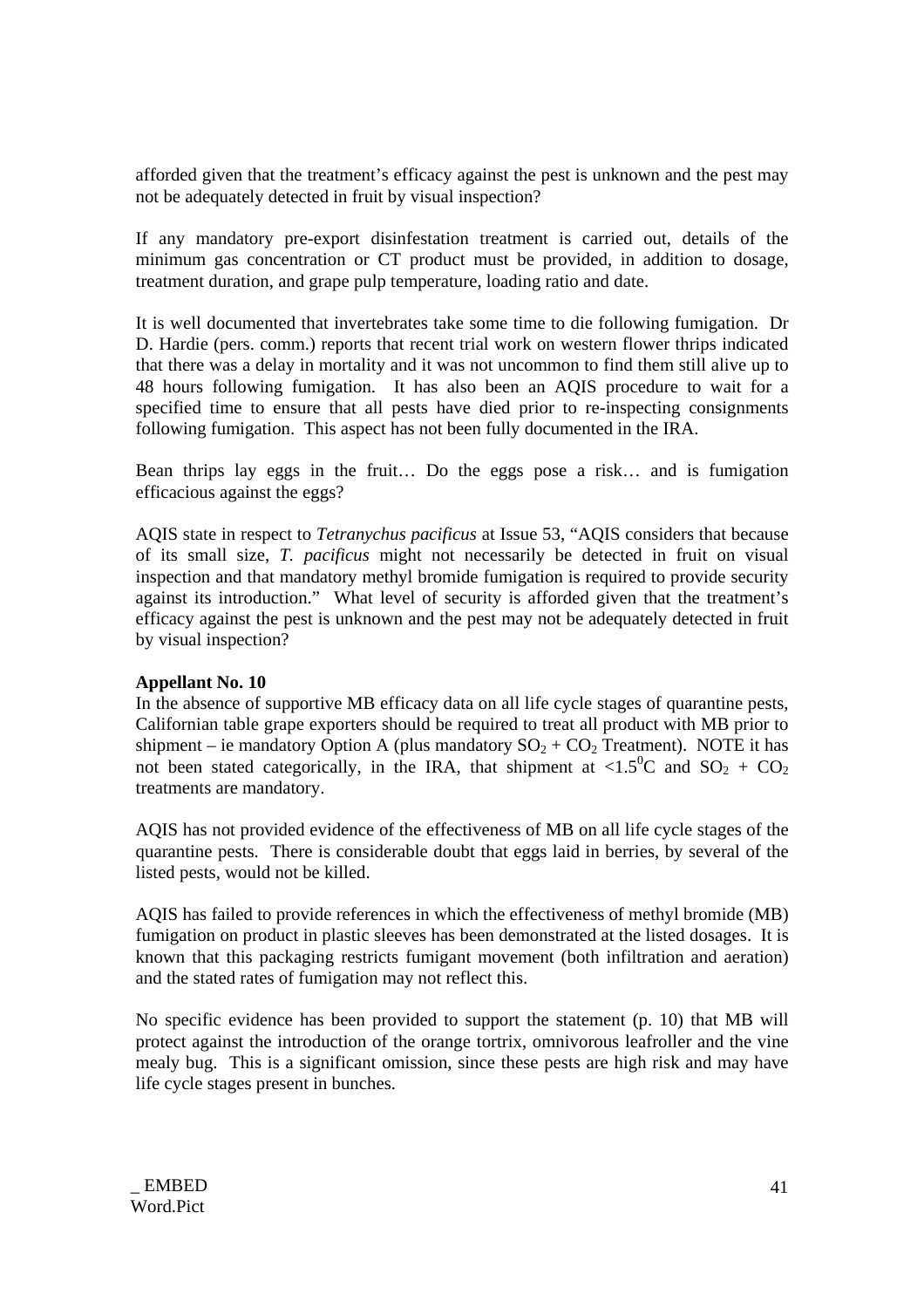Since most viruses enter the rachis, peduncles and fruit, it would seem appropriate that they appear on the pathway, until more evidence exists about the effectiveness of MB on all vectors.

## **Appellant No. 11**

AQIS's response to Issue 86 was "Efficacy data for methyl bromide against the specific pests identified in the IRA is not available". Table grapes berries [*sic*] and bunches can pack in tightly against each other impeding airflow, this could be compounded by the use of bunch bags. Surely the fumigation process of bunch bagged grapes should be scientifically proven to give adequate results in a documented form before being implemented.

#### **Appellant No. 12**

I believe fumigation is a critical component of the proposal and should be supported through efficacy trials conducted on some of the more resistant target pests like the orange tortrix and omnivorous leaf roller, which are difficult to detect by inspection. As I have already stated fumigation with methyl bromide at 32  $g/m<sup>3</sup>$  for 2 hours at 21<sup>o</sup>C is marginal for insect control, particularly where research on lepidopterous species indicate it can be in excess of three time that rate. I do not believe it is sufficient, as stated by AQIS, to base ones assessment of the treatment on historic data. These observations will include instances where the treatment has failed even to control susceptible soft-bodied insect species.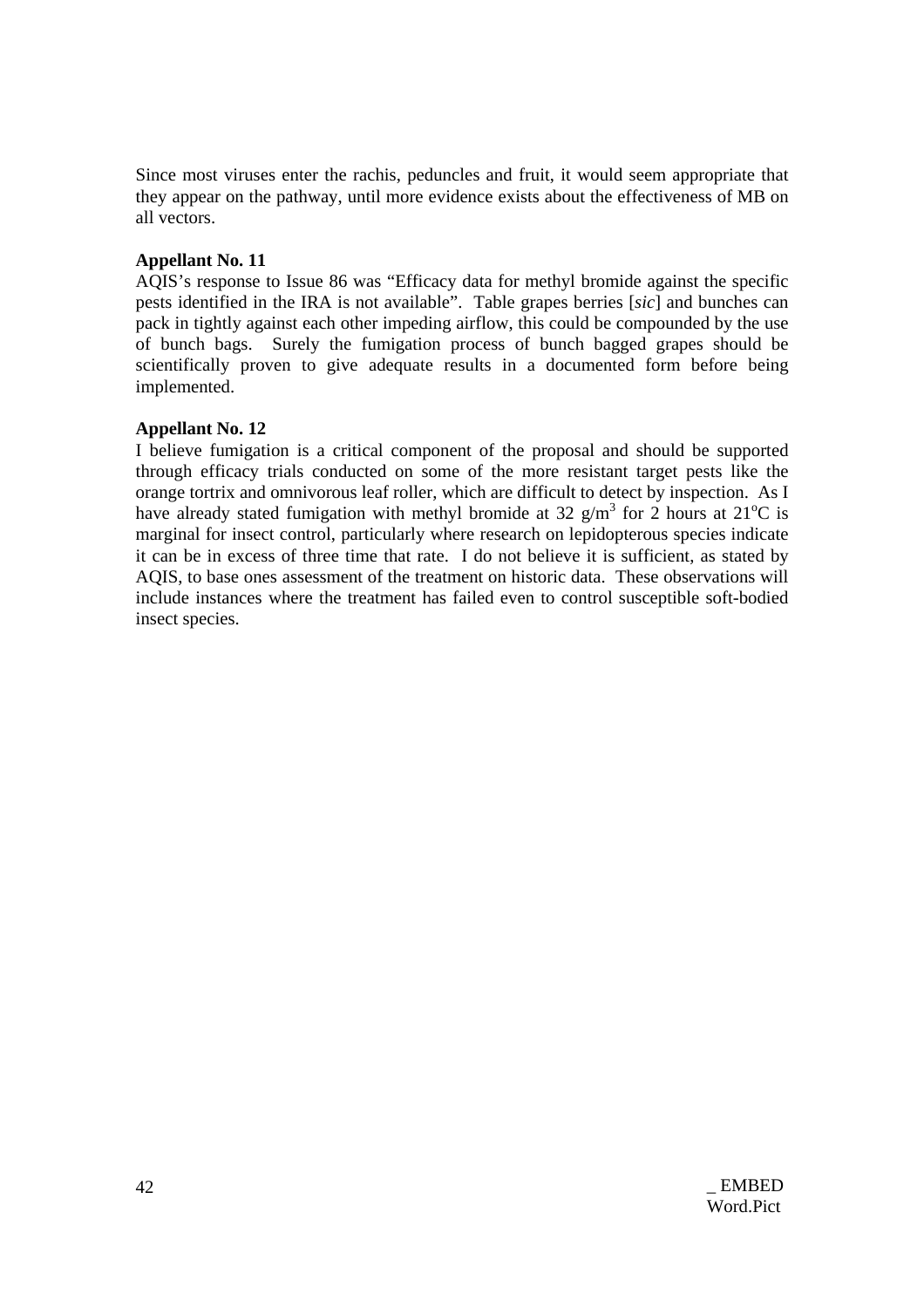# **7 ATTACHMENT 4 – ISSUES RAISED BY APPELLANTS ON THE RISK OF INTRODUCTION OF PIERCE'S DISEASE**

#### **Appellant No. 2**

All decisions were based on the likelihood of presence on the pathway. The IRA appears dismissal of the bunch stalks. A bunch consists of more than the berries, and as such provides a range of sites for the presence of pests and disease. Pierce's disease for example, can be in the bunch stalks as shown by Purcell and Saunders (1995). Their work showed the disease could survive in bunch stalks for up to 21 days at 4°C. The IRA quoted this work but claims it is not on the pathway. Surely AQIS has used its own interpretation on this issue. We believe that interpretation may not be valid. The possibility of air freighting grapes has not been assessed, nor denied, in this IRA. Such an action would be well within the stated 21 days. As this disease can render whole areas unsuitable for vine production, and the press statement from Mr Hickey included the importance of Pierce's disease, then we believe the risk to be too high. Similarly, viruses are claimed to not be on the pathway. This is true of berries, but the woody parts of the bunch stalks are capable of carrying such viruses. Again, indications that *decisions may have been made to fit the outcome.*

The IRA does not discuss potential hitch-hiker pests that may be of concern to other horticultural producers.

#### **Appellant No. 3**

Failed to obtain from the areas where relevant… the glassy winged sharpshooter… the newly established disease in USA, Pierce's disease currently occur in California reliable biological information (life cycle, host range, epidemiology, survival etc.) as this information was necessary in order to estimate the establishment potential of such insects, pests and diseases in Australia.

Many of these quarantine pests are strong flyers with large host ranges (eg Glassy winged sharpshooter). AQIS should have considered the placing of restrictions on opening containers when ambient temperatures exceed certain limits.

The glassy-winged sharpshooter is the vector for several bacterial plant pathogens, particularly *Xylella fastidiosa*. This bacterium is the causal agent for Pierce's disease of grapes, phoney peach disease, variegated chlorosis of citrus, alfalfa dwarf, almond leaf scorch and oleander leaf scorch. Since the 1990's GWSS has expanded through various Californian counties to become a very serious pest. It is widely distributed in the Table Grape Growing regions of California.

Pierce's Disease has been found to occur in bunch stems and stalks and as such is a possibility via the pathway. Australia has insects related to the sharpshooters and these may have the ability to act as a vector. Dr Sandy Purcell is considered to be the world's leading expert on Pierce's disease. His statement all xylem feeding suctorial insects are potential vectors of Pierce's disease should not be taken lightly. This disease has for all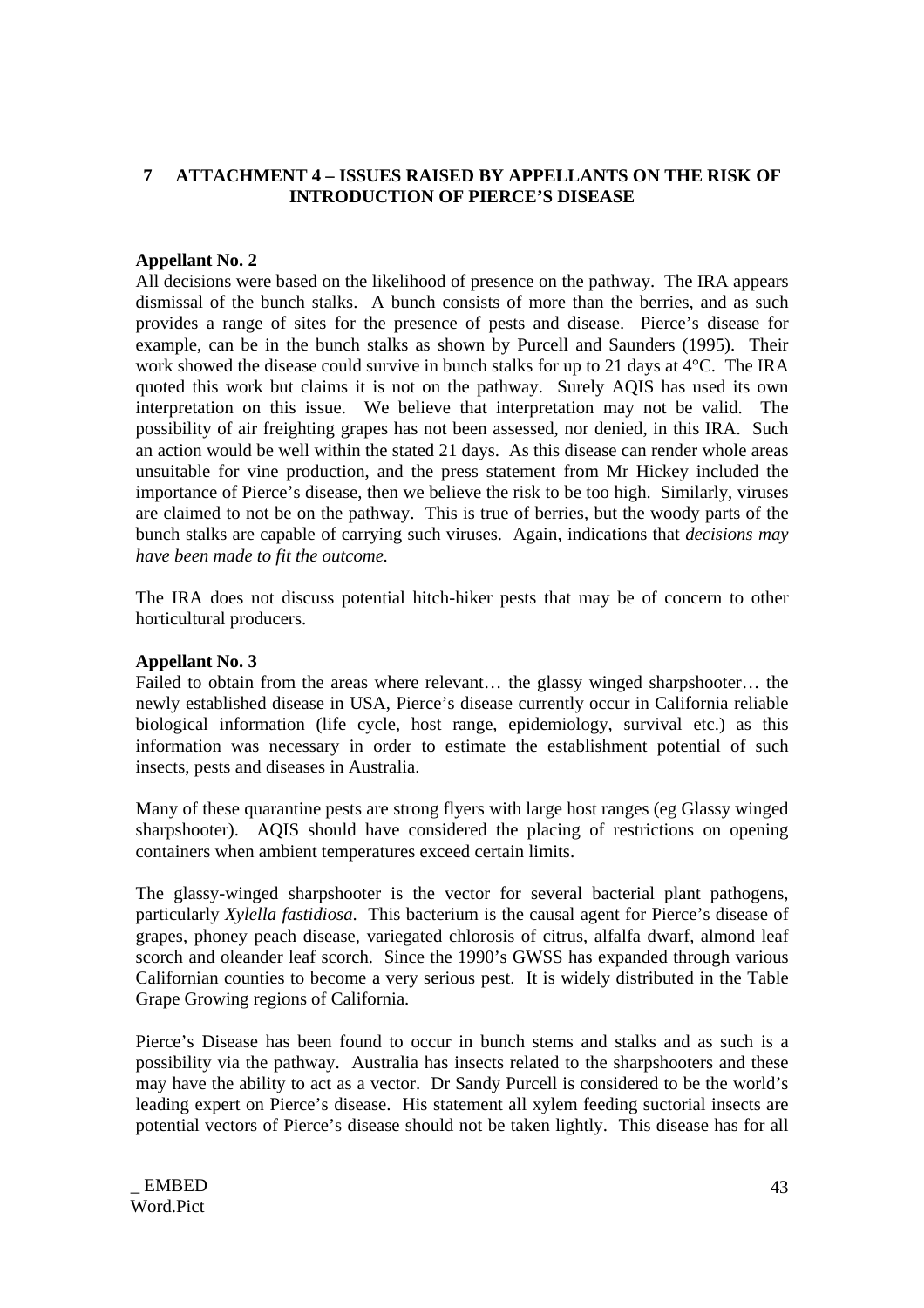practical purposes already destroyed the wine grape-growing region of Temecula in southern California. Despite the severe threat that GWSS (and Pierce's disease) pose for Australia's grape growing industry, AQIS has relied on anecdotal evidence rather than scientific process.

AQIS was aware that GWSS was a serious insect pest for grapes and included it as a quarantine pest (IRA page 9). AQIS should have concluded that it was a major quarantine issue for this IRA because of the importance of Pierce's disease bacterium *Xylella fastidiosa*. Instead, and despite all evidence to the contrary, GWSS was classified as merely having a medium risk level.

AQIS also failed to properly investigate scientific information on the GWSS and control measures for this pest. Significantly, AQIS was not able to identify any credible scientific evidence to support the view that the proposed control method (pre-shipment or post arrival fumigation with methyl bromide) was efficacious in eradicating GWSS eggs.

The Appellants submit that: the quantity of imported fresh table grapes entering Australia under the proposed options A and B; the strong possibility of the fruit being infested with GWSS eggs, and other pests and diseases; and the free movement of imported grapes within Australia would ensure the establishment and spread of GWSS and other pests and diseases in the production areas once entry has occurred.

AQIS has not presented any research to support its conclusions in respect of the proposed control measures for GWSS. No entomological evidence is produced. AQIS has not even fully researched the GWSS life cycles. For an insect pest as devastating to our Australian Industry, this is a completely unacceptable scientific approach by AQIS.

This IRA is in no way consistent with Australia's conservative approach to pest and disease risk management, especially as all the risks associated with GWSS and the other high-risk insects were not investigated through a logical, scientific process.

The likelihood of establishment of GWSS or other pests in Australia through the number and frequency of consignments of imported table grapes into Australia is very high.

# **Appellant No. 4**

On page 19, the phytosanitary requirements listed for GWSS are listed as "methyl bromide fumigation, inspection". In Appendix 3 it is stated that individual may secrete themselves within the fruit bunches, which clearly suggests that inspection would not be a reliable method of ascertaining their presence.

In Appendix 3, the 'Life history' section under GWSS notes that eggs are normally laid just under the lower leaf epidermis of host plants, but eggs are deposited in fruit if populations are high. This makes it clear that GWSS eggs must be considered as "internal insects" and that consequently, unless and until acceptable experimental evidence is forthcoming, the efficacy of MB fumigation against them cannot be accepted. This is contrary to the finding (page 15) that methyl bromide disinfestation is determined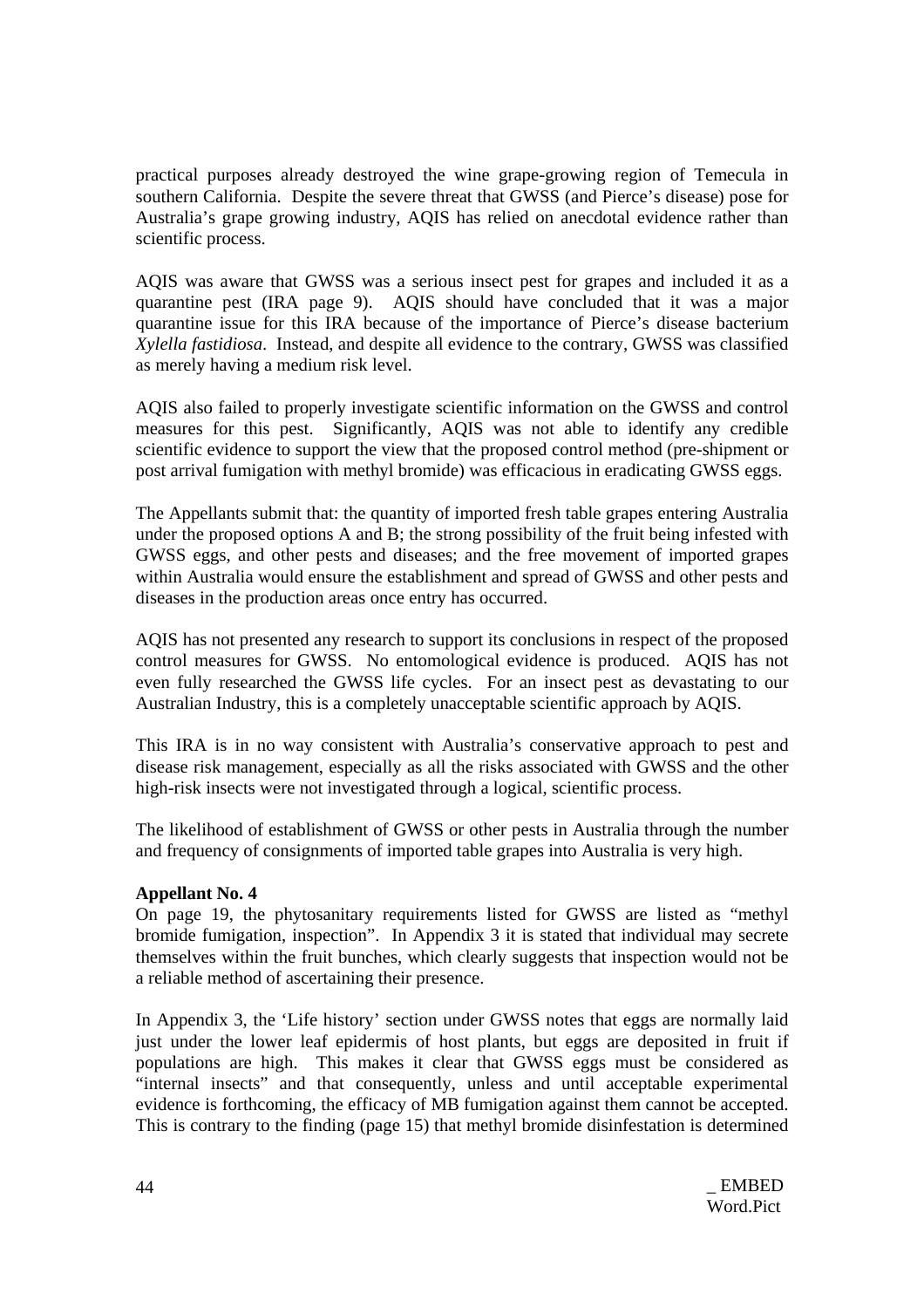to provide an appropriate level of protection against the introduction of medium and high-risk quarantine pests.

GWSS is, as acknowledged in Appendix 3, a pest of high economic importance and the IRA fails in the measures proposed to deal with it.

## **Appellant No. 5**

Economic factors aside, the problem relating to the introduction of pests and diseases is a real one. The last thing the Australian wine industries need is the introduction of imported pests and diseases such as Pierce's disease…GWSS…

# **Appellant No. 7**

Risks of entry, establishment and spread of pests and diseases, and their potential impacts are not fully evaluated.

Firstly a bunch of grapes are more than just berries. AQIS must also include all diseases that affect the peduncles, laterals, rachises and subrachises and assess the risk that they pose. Issue 76 is wrong as it ignores… *Xylella fastidiosa*.

## **Appellant No. 8**

The IRA does not consider *Xylella fastidiosa* (Pierce's disease) to be present on the pathway. However the vectors of the pathogen occur on the fruit, (AQIS, 2000) and the bacterium is reported to be present on fruit clusters by Purcell and Saunders, (1995). Therefore it may be reasonable to assume that the pathogen is on the pathway.

In California (USA), all tested members of the subfamily Cicadellinae (including *Carneocephala fulgida*, *Draeculacephala minerva* and *Graphocephala atropunctata*) were vectors of the grapevine strain, (AQIS, 1999). All these are xylem feeding suctorial insects which acquire the bacterium rapidly on feeding (less than 2h) on the infected grapevines or an alternative host, (AQIS, 1999). No information is presented as to their presence on the pathway, albeit as a hitchhiker and the risk these vectors pose.

AQIS state in respect to Pierce's disease at issue 16, "The disease organism that causes Pierce's disease itself has a low risk of entering Australia on grapes since Purcell and Saunders (1995) showed that it does not survive more than 24 hours on grapes when subjected to storage at 1°C". AGWEST has been unable to find where Purcell and Saunders, (1995), state or infer that the disease organism that causes Pierce's disease does not survive more than 24 hours on grapes when subjected to storage at 1°C. Purcell and Saunders, (1995), demonstrated that the disease exists for up to 21 days in storage at 4°C. It should be noted that this is only one report and there is no indication that the experiments have been repeated with similar results. Given the seriousness of Pierce's disease this work should be seen as an indicator rather than definitive proof.

An AQIS press release from 14 February 2000, stated that 'Keeping out Phylloxera and Pierce's disease - the principal high-risk pest and disease of quarantine concern to Australian growers - were some of the main considerations in the risk analysis, according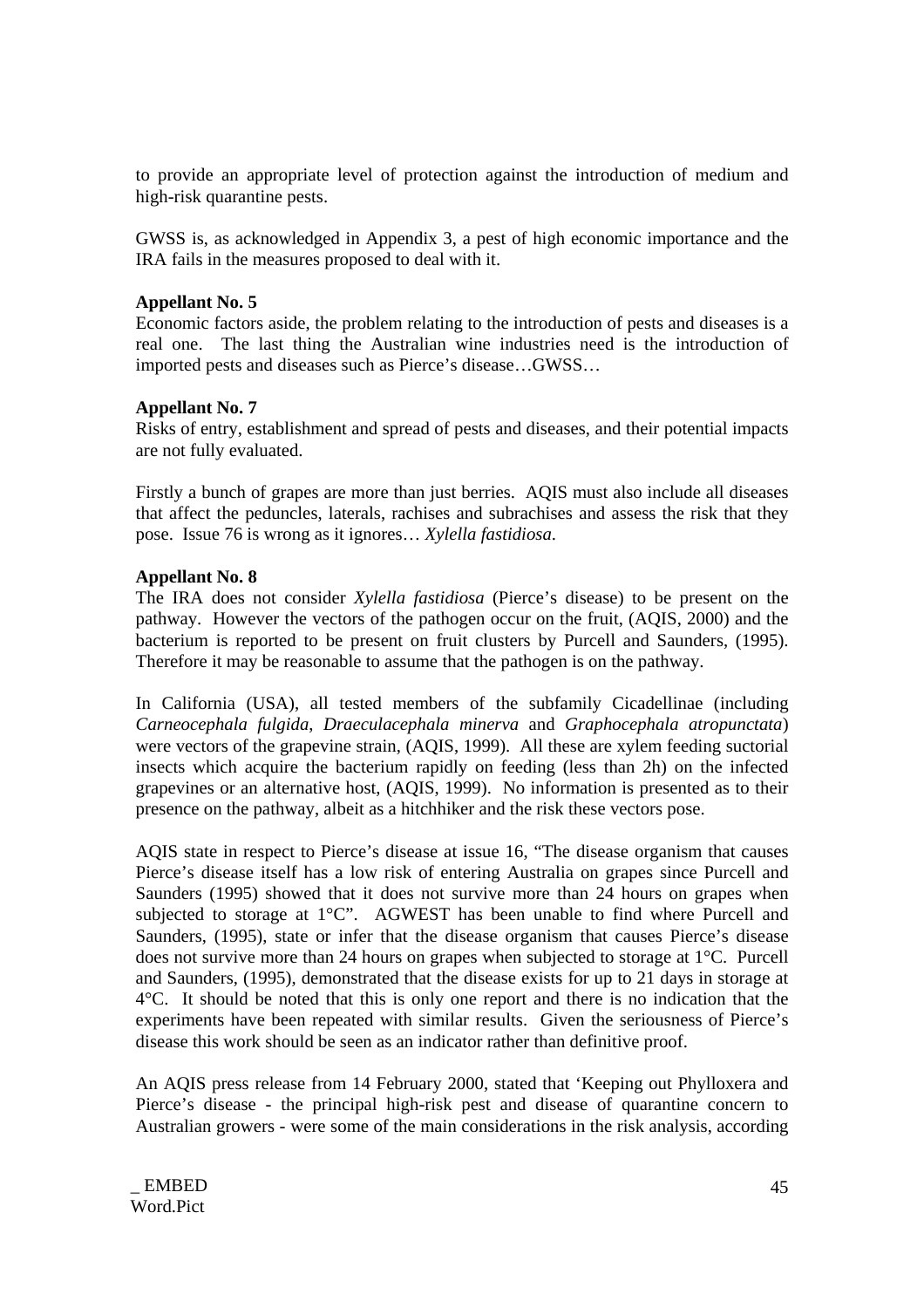to AQIS Executive Director Paul Hickey". Both Phylloxera and Pierce's disease did not appear to be the main considerations in the assessment as both were considered by AQIS not to be on the pathway. The risk of the disease being transmitted by infected vectors present in consignments, in particular *Homalodisca coagulata*, was not considered.

The PRA states that the Estimated Risk of *Xylella fastidiosa* is low, as the table grapes are trash free and the disease vectors are not present in California, yet the PRA also states that in California all tested members of the sub family Cicadellinae were vectors of the grapevine strain of *Xylella fastidiosa*. Which statement is correct?

Another area of concern is the apparent inconsistency between the close scrutiny of New Zealand apples for Fireblight, yet Pierce's disease was hardly considered in this IRA. Both diseases are serious and would have a major impact on Australian horticultural industries. It is easy to understand AQIS' close scrutiny of the risks NZ apples pose to the Australian pome fruit industry. What is difficult to understand is the low level of investigation made to Pierce's disease, despite the pest being on the pathway. Pierce's disease is considered the most formidable obstacle to growing *Vitis vinifera* in North America and the main reason for the failure to establish vineyards in Florida, an area ideal for the grape industry, (AQIS, 1999).

AQIS state in respect to the potential for Australian insect species to transmit Pierce's disease at issue 41, "However, species in this genus have also never been recorded on Vitaceae in Australia; hence it is believed that the risk of transmission of Pierce's disease is negligible". No evidence is presented to back this statement. Pierce's disease can infect a large number of hosts other than Vitaceae which may allow the establishment of the disease in Australia.

The family Cercopidae are also vectors of Pierce's disease (AQIS, 1999 and University of California, Berkeley, 1999). The family Cercopidae is represented in Australia, (Naumann, 1993).

Quarantine leaflet 34 states that "Although many leafhoppers of the subfamily Cicadellinae occur in Australia they may not be suitable vectors; however, the risk remains and vectors have been known to adapt to the introduction of a new pathogen.

These aspects have not been adequately considered in the IRA.

AQIS state in respect to issue 76, "AQIS is of the opinion that there is no necessity for testing table grape fruit for fungal spores because the IRA has identified that no diseases of quarantine concern occur on the fruit."

*Xylella fastidiosa* - Purcell and Saunders (1995), demonstrated that grape clusters contained *Xylella fastidiosa*.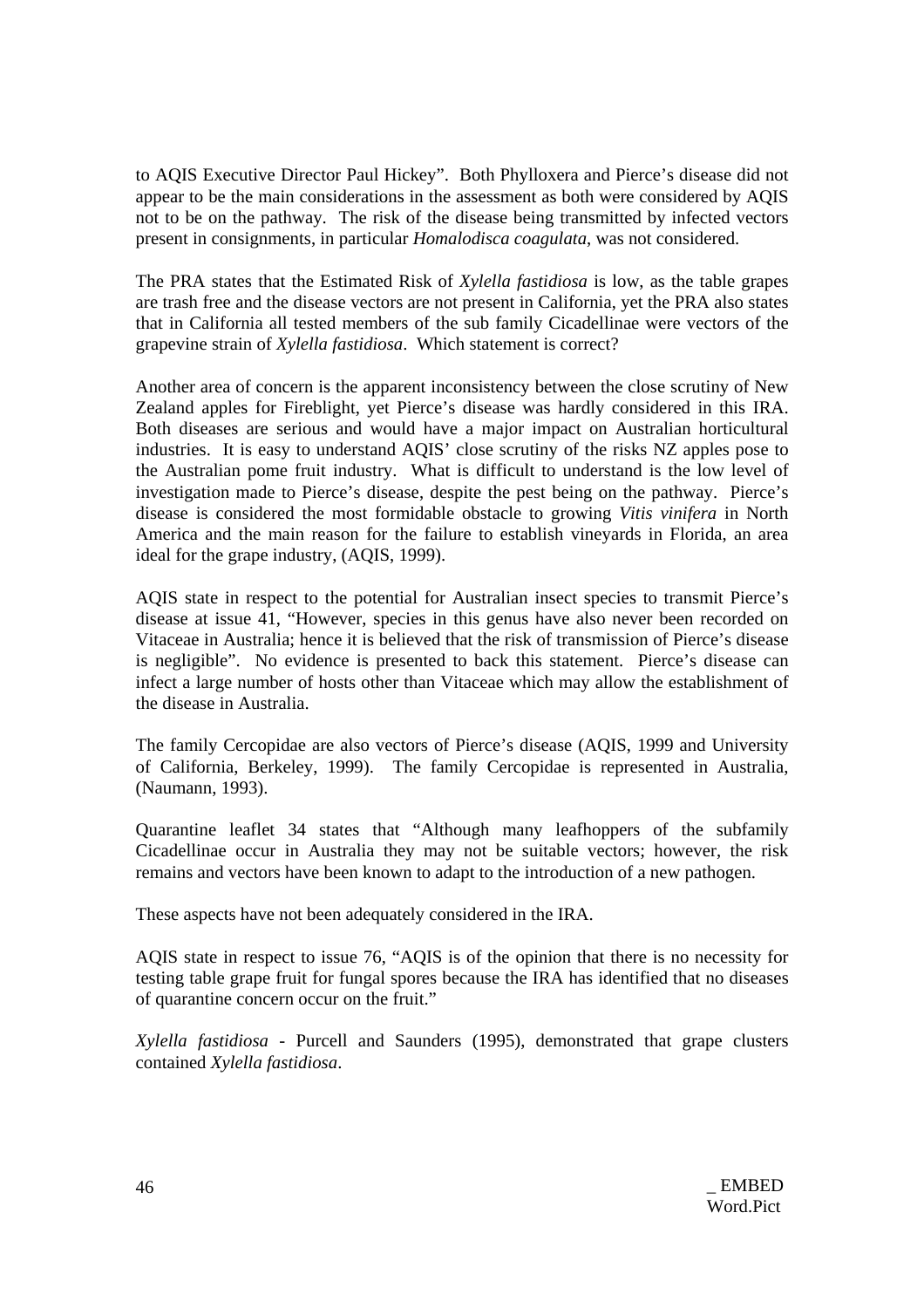The IRA has not considered the risk of potential disease hitchhikers that are present in California but not in Australia. It is important to identify these, assess the risk and, if necessary, put in place appropriate measures.

*Carneocephala fulgida* is present in California (Bentley, et al, 1998 and AQIS, 1999). Bentley, et al, 1998 states that "The green sharpshooter and the red-headed sharpshooter also are present in coastal areas, but they serve as the primary vectors in the Central Valley." AQIS, 1999 states that "In California (USA), all tested members of the subfamily Cicadellinae (including *Carneocephala fulgida*, *Draeculacephala minerva* and *Graphocephala atropunctata*) were vectors of the grapevine strain." AQIS, (1999) goes on to state "The green sharpshooter (*Draeculacephala minerva*) and the redheaded sharpshooter (*Carneocephala fulgida*) are the most important vectors in the Central Valley and other areas of north and (South) America. [*sic*]".

Interestingly in the same data sheet AQIS, (1999) state that the **"**Estimated risk**:** Low, as the table grapes are trash free and the disease vectors are not present in California. These oversights were pointed out to AQIS in AGWEST's response to the draft however they were not addressed in the final IRA. This pest is a vector of *Xylella fastidiosa* and therefore it is critical that it is assessed accurately and a data sheet provided.

## **Appellant No. 10**

Pierce's disease. The bacterium, vectors and alternative hosts continue to be researched in CA. New vectors were identified in 1999. The reference used to support the AQIS decision (that PD was not on the pathway), in fact suggests otherwise (Purcell and Saunders 1995). It demonstrated that bunch to bunch transmission did not occur, but that sharpshooters fed on diseased vines readily transmitted the bacterium into bunches. Australia must be protected from both the bacterium (ie in bunches) and the known vectors.

AQIS has no evidence to support the statement that we have few, if any, potential PD vectors in Australia (issue 41).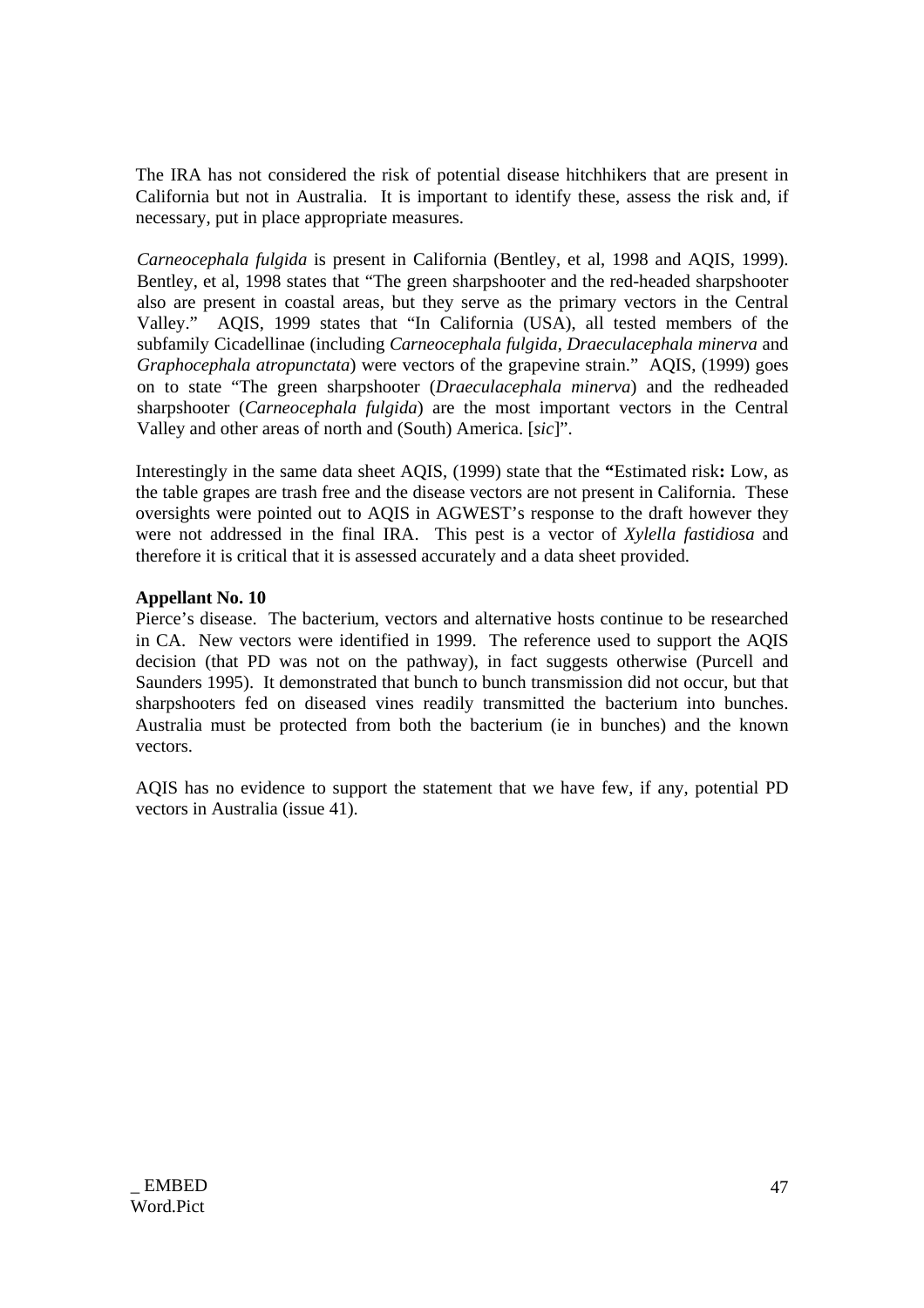# **8 ATTACHMENT 5 – PEST DATA SHEET ON PIERCE'S DISEASE (CAUSAL AGENT,** *XYLELLA FASTIDIOSA***)**

# *Xylella fastidiosa* **Wells, J., Raju, B., Hung, J., Weisburg, W.G., Mandelco-Paul, L. and Brenner, D.J., 1987 [Bacteria: Xanthomonadales: Xanthomonadaceae]**

**Synonyms and changes in combination:** Pierce's disease (PD) is a disease of grapevines which has been reported to cause significant economic losses since it was first identified in southern California in the 1880's (Medley, 1998). The causal agent of PD is *Xylella fastidiosa*, a bacterium which is limited to the xylem (i.e. water conducting vessels of the plant) (Medley, 1998). *X. fastidiosa* was first identified in 1973, prior to this the disease was though to be a result of a virus (Hewitt *et al*., 1949).

Different strains of *X. fastidiosa* cultured from different hosts by the same techniques cause various diseases in other plant hosts. Two such diseases are phony disease of peach and plum leaf scald, which were previously listed and described separately by EPPO (Anon., 1986). Another strain causes citrus variegated chlorosis in South America. The grapevine-virulent strains do not infect peach, whereas the strains virulent in peach do not cause disease in grapevine (Hopkins, 1988). Relationships between strains are still in the process of being categorised. Taxonomic efforts to classify strains using molecular methods (Chen *et al*., 1995) have raised questions as to the reciprocity of strains of *X. fastidiosa*. Host-range and cross-inoculation studies are still needed to determine host-specialised forms (pathovars) within *X. fastidiosa* (Purcell and Hopkins, 1996).

**Common name(s):** Common names of PD are Anaheim disease; California disease; California vine disease and Pierce's disease of grapevines.

Different strains of the bacterium also cause the following diseases on the following crops: Alfalfa dwarf; almond leaf scorch; citrus blight; citrus variegated chlorosis (CVC); decline ("declinio"); dwarf lucerne; leaf scald; leaf scorch; phony disease of peach; plum leaf scald; stunt; variegated chlorosis (Anon., 1999; Medley, 1998).

**Host(s):** The principal host of *X. fastidiosa* is grapevine (*Vitis vinifera*) and also the American species *V. labrusca* and *V. riparia*. Other American species used as rootstocks (*V. aestivalis*, *V. berlandieri*, *V. candicans* and *V. rupestris*), and hybrids derived from them are resistant, as is *V rotundifolia* (Goheen and Hopkins, 1988). Almonds (*Prunus dulcis*) and lucerne (*Medicago sativa*) are minor cultivated hosts of the grapevineinfecting bacterium, and numerous wild plants and weeds can carry it without symptoms (e.g. wild grasses, sedges, lilies, various bushes and trees) (Raju *et al*., 1983; Hopkins and Adlerz, 1988).

Peaches (*Prunus persica*) are another major host (phony disease), attacked by a distinct form of *X. fastidiosa* also found in *P. salicina* (causing leaf scald). All cultivars, forms and hybrids of peach are attacked, whether on their own roots or other rootstocks. Plums (*Prunus domestica*), almonds (*P. dulcis*), apricots (*P. armeniaca*) and the wild *P. angustifolia* were reported susceptible to phony disease before the association with *X.*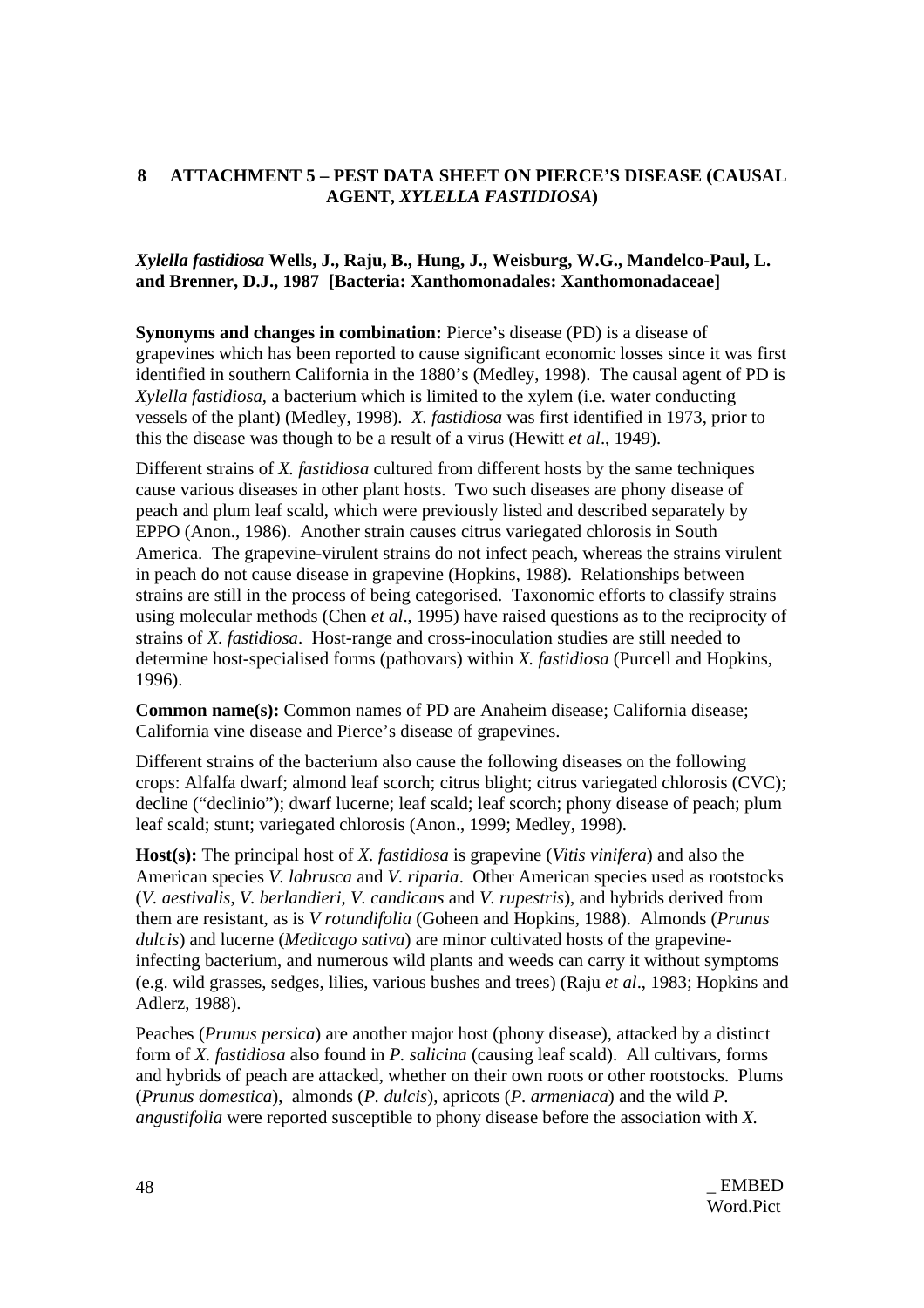*fastidiosa* was established. This reported range partly overlaps that of the grapevineinfecting strain and further studies are now needed to clarify the host ranges of the different strains (Smith *et al*., 1997). Various perennial weeds of orchards such as *Sorghum halepense*, may act as reservoirs for the peach-infecting strain (Yonce and Chang, 1987).

*X. fastidiosa* in the wide sense also attacks *Acer rubrum* (red maple, scarlet maple); *Morus rubra* (red mulberry); *Platanus occidentalis* (American plane, buttonwood) (wilt and leaf scorch); *Quercus rubra* (northern red oak, red oak); *Ulmus americana* (American elm, white elm); and *Vinca minor* (dwarf periwinkle; lesser periwinkle) (stunt) (Smith *et al*., 1997). Strains from *Ulmus* and from *P. occidentalis* are not reciprocally infectious (Sherald, 1993). The bacteria involved are not known to be transmissible to grapevine. Until their relationships and pest significance have been clarified, they can all be regarded as potentially dangerous for the EPPO region (Smith *et al*., 1997).

*X fastidiosa* causes a newly recognised disease, called citrus variegated chlorosis, in Brazil (Lee *et al*., 1991; Beretta *et al*., 1992). The disease affects mostly oranges (*Citrus sinensis*); it has been observed especially on cultivars Pera, Hamlin, Natal and Valencia. It occurs on trees propagated on all commonly used rootstocks in Brazil including lemandarin (*C. limonia*), Cleopatra mandarin (*C. reshni*) and *C. volkameriana* (Smith *et al*., 1997). The disease has not been observed on Tahitian limes (*C. latifolia*) or mandarins (*C. reticulata*), even when the trees were planted in severely affected orange groves. Some weed species are also hosts and act as reservoirs of infection (Smith *et al*., 1997).

## **Plant part(s) affected:** Systemic.

**Distribution:** The distribution of *X. fastidiosa* on grapes are: Argentina; Brazil; Central America; Costa Rica; El Salvador; Guatemala; Honduras; India; Mexico; Nicaragua; Panama; Paraguay; Peru; South America; United States (Alabama, California, Florida, Georgia, Mississippi, Missouri, North Carolina, South Carolina, Texas); Venezuela.

The geographical distribution of PD on grapevines appears to be related to the ability of the bacteria to survive winter temperatures (Varela, 2000). PD seems to be restricted to portions of North America with mild winters (Anon., 2000a). PD is present across the southern states from Florida west through southern Texas to California. In the eastern states it extends up to Virginia. In the west it has not been found north of California or equivalent latitudes. In general, the disease is less prevalent and less severe in areas where winter temperatures are colder i.e further north, more inland from ocean influences and at higher altitudes (Anon., 2000a).

Winter climate is a key factor in delimiting the areas where *X. fastidiosa* can persist from one season to the next (Anon., 1999). Wet winters promote survival of high vector populations and favour disease spread in regions with dry summers. In temperate climates with regular freezing winter temperatures, infections of *X. fastidiosa* established in grapevines during the early growing season are most likely to persist until the following year (Purcell, 1981).

#### **Biology**

\_ EMBED 49 Word.Pict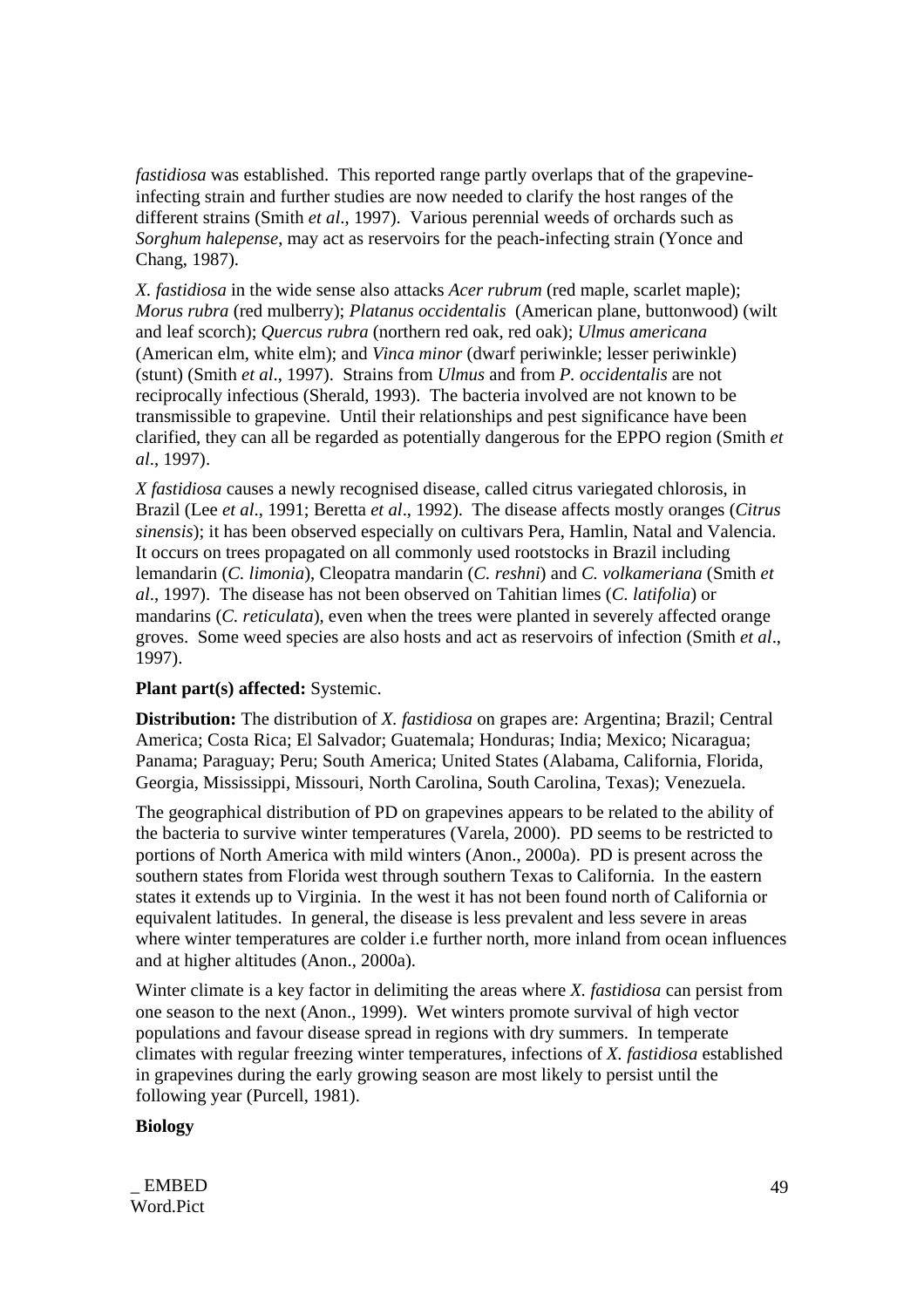**Life history:** The biological information on *X. fastidiosa* refers to the strain on grapes. *X. fastidiosa* is a gram negative, xylem-limited bacterium, measuring 0.25- 0.50µm in diameter and 1.0-4.0µm in length. The bacterium has a convoluted cell wall of several layers and extracellular fibrous strands.

Infections of the bacteria form dense aggregates within the xylem vessels. These aggregates, along with gums and tyloses produced by the grapevine restrict vascular flow of the xylem (Goheen and Hopkins, 1988). Goheen and Hopkins (1988) also suggested that a phytotoxin produced by *X. fastidiosa* may also play a role in the development of the disease. Symptoms appear when a significant amount of xylem is blocked (Varela, 2000).

Symptoms of PD first appear as water stress in midsummer as a result of blockages in the xylem caused by the bacterium (Medley, 1998). The occurrence of the following four symptoms in mid- to late summer indicates the presence of PD: (1) leaves become slightly yellow or red along margins in white and red varieties, respectively, and eventually leaf margins dry or die in concentric zones; (2) fruit clusters shrivel or raisin; (3) dried leaves fall leaving the petiole (leaf stem) attached to the cane; and (4) wood on new canes matures irregularly, producing patches of green, surrounded by mature brown bark or wood (Medley, 1998; Gubler *et al*., 1999; Anon., 2000a). When new growth occurs on infected canes it can be delayed and is usually stunted. Leaves on stunted shoots can have a yellow mottling between the major veins. Depending on the grape variety, death of the entire vine usually occurs in one to five years (Medley, 1998).

Usually only one or two canes will show PD symptoms late in the first season of infection (Gubler *et al*., 1999). Symptoms gradually spread along the cane from the point of infection out towards the apex and more slowly towards the base. By midseason some or all fruit clusters on the infected cane may wilt and dry (Gubler *et al*., 1999). Tips of canes may die back, and roots may also die back. Vines deteriorate rapidly after appearance of symptoms. Shoot growth of infected plants becomes progressively weaker as symptoms become more pronounced.

In the following year, some canes or spurs may fail to bud out. New leaves become chlorotic (yellow) between leaf veins and scorching appears on older leaves. From late April through summer infected vines may grow at a normal rate, but the total new growth is less than that of healthy vines (Gubler *et al*., 1999). In late summer leaf burning symptoms reappear.

Leaf symptoms vary among grape varieties (Gubler *et al*., 1999). Grape varieties such as Pinot Noir and Cabernet Sauvignon have highly regular zones of progressive marginal discolouration and drying on blades. In the varieties Thompson seedless, Sylvaner, and Chenin Blanc, the discolouration and scorching may occur in sectors of the leaf rather than along the margins. Climatic differences between regions can affect the timing and severity of symptoms, but not the type of symptoms (Gubler *et al*., 1999). Hot climates accelerate symptom development, as moisture stress is more severe even with adequate soil moisture.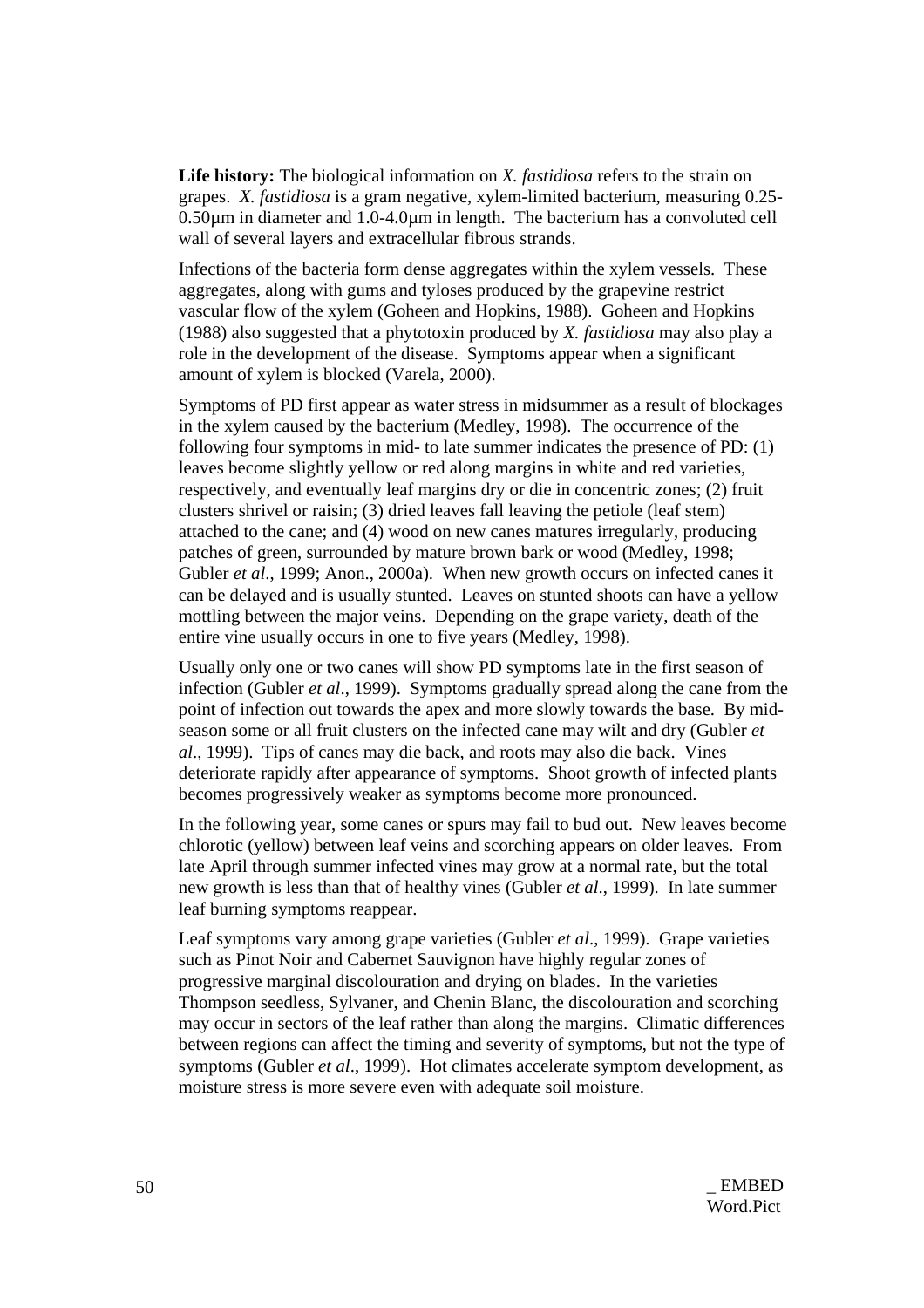Some vines infected during the season appear to recover from PD the first winter following infection (Varela, 2000). Recovery from PD depends on the grape variety. In Cabernet, recovery is high while in Barbera, Chardonnay and Pinot Noir it is low. In more tolerant cultivars, the bacterium spreads more slowly within the plant than in more susceptible cultivars (Varela, 2000). Once the vine has been infected for over a year (i.e. bacteria survive the first winter) recovery is much less likely (Varela, 2000). Young vines are more susceptible than mature vines, possibly because the bacteria can move more quickly through younger vines than through older vines. Rootstock species and hybrids vary greatly in susceptibility. Testing of rootstock plants show that *V. riparia* is rather susceptible; *V. rupestris* (St George) and 420A are very tolerant. Rootstock does not confer resistance to susceptible *V. vinifera* varieties grafted on to it. Climate, variety and age determine how long a vine with PD can survive (Varela, 2000). One-year old Pinot Noir or Chardonnay can die the year they become infected, whereas chronically infected 10-year-old Chenin Blanc or Ruby Cabernet can live for more than five years. Long before that, however, these chronically infested vines will cease to bear a crop (Varela, 2000).

*X. fastidiosa* is transmitted and dispersed via its vectors or by graft transmission. Propagative material is the pathway by which *X. fastidiosa* may spread (Smith *et al*., 1997). *X. fastidiosa* is not transmitted via contaminated pruning shears or by seed transmission (Smith *et al*., 1997; Varela, 2000).

Within the Americas many genera of sharpshooters and spittlebugs serve as vectors of the bacterium (Goheen and Hopkins, 1988). However, in California, the major vectors are the blue-green sharpshooter (*Graphocephala atropunctata*), glassywinged sharpshooter (*Homalodisca coagulata*), green sharpshooter (*Draeculacephala minerva*), and the red-headed sharpshooter (*Carneocephala fulgida*) (Gubler *et al*., 1999; Purcell, 1999b; Varela, 2000). Spittlebug vectors of Pierce's disease have been recorded in California (Delong and Severin, 1950), but none have been found on grapevines in California (Severin, 1950). Other sucking insects such as grape leafhoppers, are not vectors in California (Gubler *et al*., 1999). Refer to the "Vector relationships" heading for more information on the insect vectors of *X. fastidiosa*.

The laboratory observations from Purcell and Saunders (1995) work on harvested grape clusters as inoculum for PD showed that the number of viable *X. fastidiosa* decreased with time spent in cold storage at 4°C. Research conducted by Purcell and Saunders (1995) in California indicated that *X. fastidiosa* in infected grape clusters declined sharply after cold storage at 4°C. The bacterium was not recovered from infected grapes after 21 days of storage at this temperature. This data supports the observations made by Varela (2000). Further, experimental cold therapy of diseased grapevines suggests that freezing temperatures can eliminate the bacterium directly from plants (Purcell, 1980).

Positive identification of *X. fastidiosa* can be obtained by three methods: culturing the bacterium on selective media, serological test such as ELISA (enzyme linked immunosorbent assay) or PCR (polymerase chain reaction) (Varela, 2000).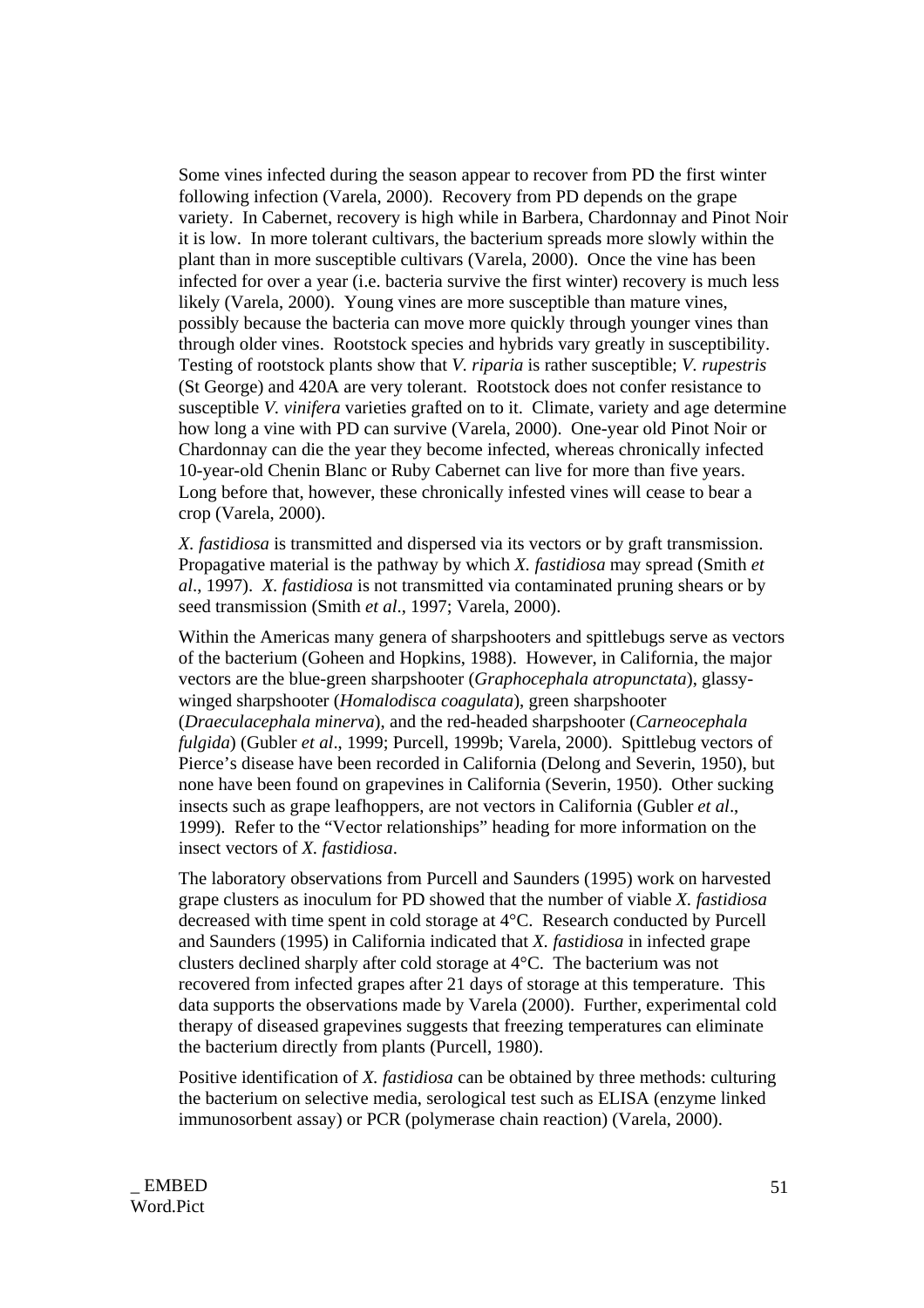For cultural diagnosis a specialised media has been developed for isolating and growing the PD bacterium. Petioles are used to isolate the bacteria. An advantage of this technique is that it does not give false positives and it is a comparatively inexpensive diagnostic test. The disadvantages are that it is time consuming, colonies may require one to three weeks to develop, microbial contaminants cloud or obscure results and the bacteria can only be isolated from petioles during the summer and early fall (Varela, 2000).

ELISA is based on using antiserum to detect the presence of the bacteria. This technique is fast and relatively inexpensive. It is useful to confirm the presence of *X. fastidiosa* in symptomatic plants after June. The disadvantage is that it does not provide as sensitive detection of the bacterium as PCR.

PCR enzymatically amplifies specific parts of the bacterium's DNA. This is the most sensitive technique to detect small numbers of bacteria in plants. It is specific for *X. fastidiosa* but has the disadvantages that it is expensive, cannot determine if the bacteria are dead or alive or how many bacteria are present in the sample (Varela, 2000).

Using ELISA, commercial laboratories can confirm if vines harbour *X. fastidiosa*. Samples taken from August through October of symptomatic leaves which are still attached to green portions of canes (live tissue), generally give the most reliable test results (Varela, 2000).

**Vector relationships:** All sucking insects that feed on xylem sap may be potential vectors of *X. fastidiosa*. However, all known vectors of *X. fastidiosa* are limited to the Homoptera suborder (Purcell, 1999c). The main vector groups are leafhoppers (family Cicadellidae) in the subfamily Cicadellinae. Many of these are commonly called sharpshooters. Spittlebugs or froghoppers (family Cicadidae) are also vectors (Purcell, 1999c). Cicadas (family Cicadidae) are also xylem feeders but there are no published reports of their being tested as vectors. In California, the only recorded vectors are the blue-green sharpshooter (BGSS, *Graphocephala atropunctata*), green sharpshooter (GSS, *Draeculacephala minerva*), red-headed sharpshooter (RHSS, *Carneocephala fulgida*), and the glassy-winged sharpshooter (*Homalodisca coagulata*) (Goheen *et al*., 1973; Purcell 1999a; Varela, 2000).

Vectors acquire the bacterium by feeding on infested plants. The bacteria appear to adhere to the foregut (between the needle-like mouthparts and the stomach) and are then transmitted during feeding by infective vectors into other plants. Vectors remain infective after picking up the bacterium until they moult their external skeleton. After moulting, insects must feed again on an infected plant before they can acquire and transmit the bacterium (Purcell, 1999c).

BGSS is the most important vector in the North Coast (Varela, 2000) and in coastal areas (Gubler *et al*., 1999; Purcell, 1999a). The most efficient vector of PD in California is the BGSS which possesses the ability to transmit the bacterium with approximately 88 to 90% efficiency from vine to vine (Purcell and Saunders, 1995; Varela, 2000). Purcell (2000) confirmed the efficiency of the BGSS and stated "We have done some preliminary trials of GWSS as a vector of Xf [*X. fastidiosa*]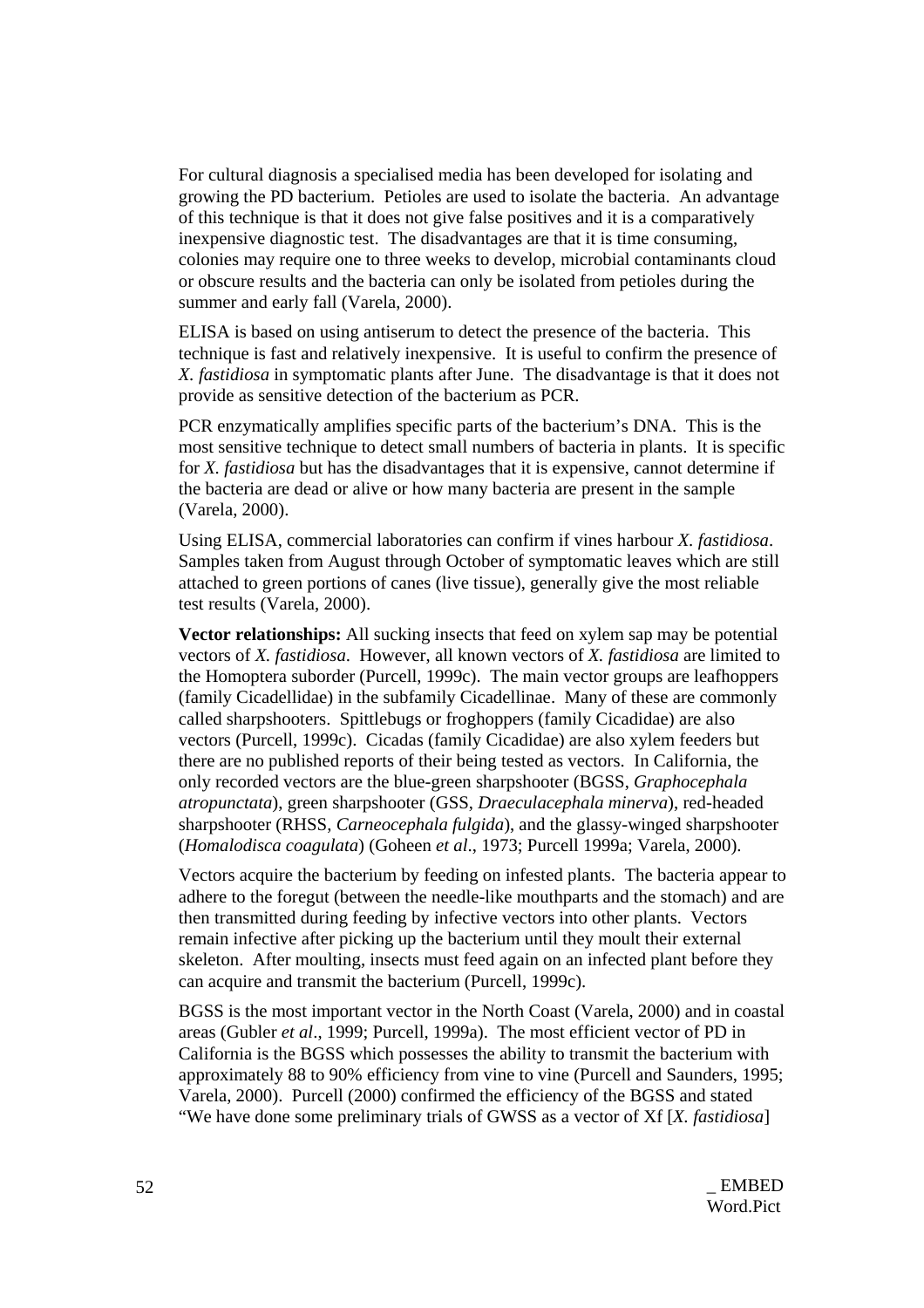from vine to vine. It is clearly much less efficient than the blue-green sharpshooters used in our tests, perhaps only 20% as efficient".

Purcell and Saunders (1995) conducted tests to determine the potential for California's most efficient vector (BGSS) of PD to acquire and transmit PD from grape clusters taken from PD-infected grapevines. Their studies also showed that the vectors, GSS and BGSS, could not transmit the bacteria to grapevines after six hours access feeding on fruit clusters from grapevines showing symptoms of PD. However, under similar trial conditions, 88% of GSS and 24% of BGSS transmitted the disease to grapevines after six hours access feeding on foliage of diseased vines. The results of their studies clearly demonstrated that no acquisition or transmission of the bacteria occurred from table grape fruit clusters. Furthermore, they noted that the highly artificial conditions in the studies were designed to maximise potential transmission and that in the field it would be unlikely that sharpshooters would feed at all on grape bunches as they do not provide the levels of nutrients and fluids required by sharpshooters.

The principal PD vectors in the Central Valley of California are GSS and RHSS (Purcell, 1999e; Purcell, 1999g). GSS and RHSS are present in the North Coast and are vectors under some circumstances (Varela, 2000). Both species are also present in coastal areas but are more important as vectors of this disease in the Central Valley (Gubler *et al*., 1999).

Work conducted by Purcell and Saunders (1995) demonstrated the efficiency in transmitting *X. fastidiosa* by the GSS was 24% from vine to vine. Its role as a PD vector was based on the consistent occurrence of its breeding habitats near vineyards (Purcell, 1999e).

Reports on the efficiency of the RHSS are not available, although it is likely that the efficiency would be similar to the GSS (Purcell, 1999g). Like the GSS, it was only rarely seen feeding on grapevines. Its role as a PD vector was based on the consistent occurrence of its breeding habitats near vineyards.

A new PD vector, GWSS, has recently become established in southern California in the counties of Kern, San Bernardino, Santa Barbara, Ventura, Los Angeles, Orange, Riverside and San Diego (Anon., 2000c). This vector is a serious new threat to California vineyards because it moves faster and greater distances into vineyards than the other species of sharpshooters (Gubler *et al*., 1999). GWSS occurs in unusually high numbers in citrus and avocado groves and on some woody ornamentals (Gubler *et al*., 1999).

#### **Vector biology and life cycle:**

#### **Blue-green sharpshooter (BGSS,** *Graphocephala atropunctata***)**

BGSS is considered to be the most important *X. fastidiosa* vector for coastal California, from San Diego in the south through Mendocino counties to the north (Purcell, 1999a). It is reported as occurring from Central America through British Columbia and is often abundant in coastal Oregon and Washington. In California, it can be found in the foothills of the Sierra Nevada mountains along streams or less abundantly in riparian (stream bank) vegetation along rivers in the Sacramento and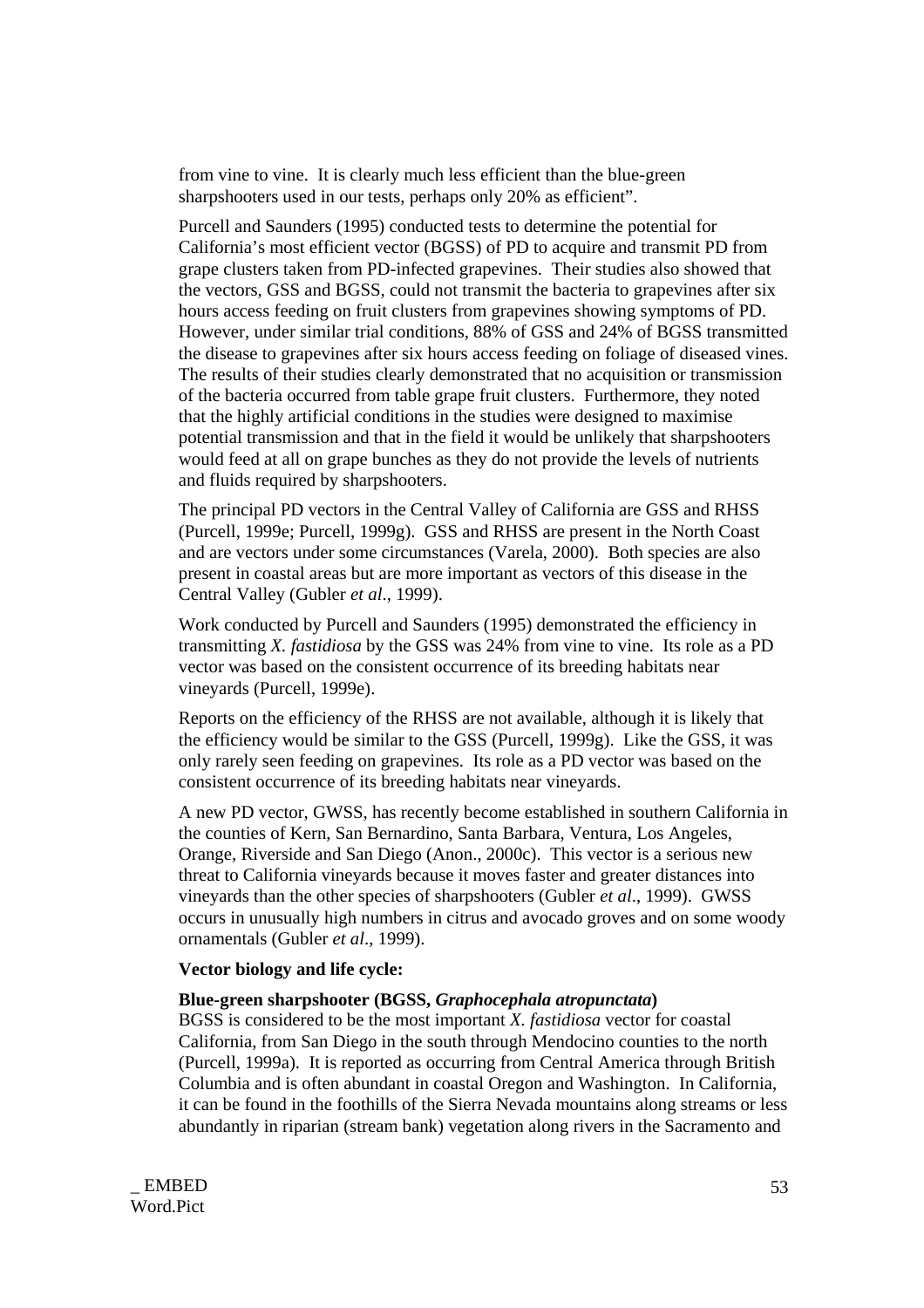San Joaquin Valleys (Purcell, 1999a). Along the foothills and mountains of the Pacific coast, BGSS occurs mostly along streams or springs, the margins of forest openings and in a variety of ornamental landscapes.

Woody plants, including grapevines, are favoured for feeding and reproduction. The list of plants on which it regularly feeds is enormous, but it favours some plant species over others, especially for laying eggs (Purcell, 1999a). The most common plants on which it is found in California include grape, blackberry, elderberry, mugwort, stinging nettle, and snowberry (Purcell, 1999a). In ornamental landscapes in residential areas or parks, it favours roses, fuschia, ivy and a variety of ornamental shrubs or trees. Unlike other important *X. fastidiosa* vectors in California, BGSS commonly occurs on commercial grapevines near riparian (riverbank) vegetation (Purcell, 1999a). The principal breeding habitat for BGSS is riparian vegetation, although ornamental landscape plants may also harbour breeding populations. As the season progresses, these insects shift their feeding preference, always preferring to feed on plants with succulent growth (Purcell, 1999a).

Adults are long-lived and there is usually only a single generation per year. A few adults may lay eggs a few weeks after they mature, resulting in a partial second generation, but most females require a period of cool temperatures to mature reproductively and do not lay eggs until the following spring (Purcell, 1999a). A high percentage of adults survive the winter, but not much is known of their behaviour during winter (Purcell, 1999a). Adults overwinter mainly in riparian habitats, but also may be distributed at low density in areas with trees and shrubs. Eggs are laid singly under the epidermis of leaves (along veins or petioles) and stems in April, depending on temperature (Guidicipietro, pers. comm., 2000; Varela, 2000). Most adults (80-90%) breed in riparian areas, hence the majority of the eggs are laid within riparian plants. Adults that have started to migrate will lay their eggs in vines at the edge of the vineyard. Their dispersal into the vineyard increases as natural vegetation dries up. Most overwintered adults die out by the end of June.

The flightless immatures (nymphs) emerge from late April or early May through July and remain on the same plant where they had emerged from as eggs, thus the majority of the nymphs are found on riparian plants. Nymphs become adults between late June and the end of August. As adults begin to emerge in late June they move deeper into the vineyard. At the beginning of September, when grape foliage is less succulent, sharpshooters begin to move back into nearby natural habitats (Varela, 2000).

Like other vectors; adult BGSS retain infectivity with *X. fastidiosa* for an indefinite period (Purcell, 1999a). Thus adults that acquire the bacterium during the autumn can introduce *X. fastidiosa* into plants during the following spring (Purcell, 1999a). The spatial pattern of PD in north coast California vineyards reflects the spring dispersal pattern of BGSS adults (Purcell, 1999a).

#### **Green sharpshooter (GSS,** *Draeculacephala minerva***)**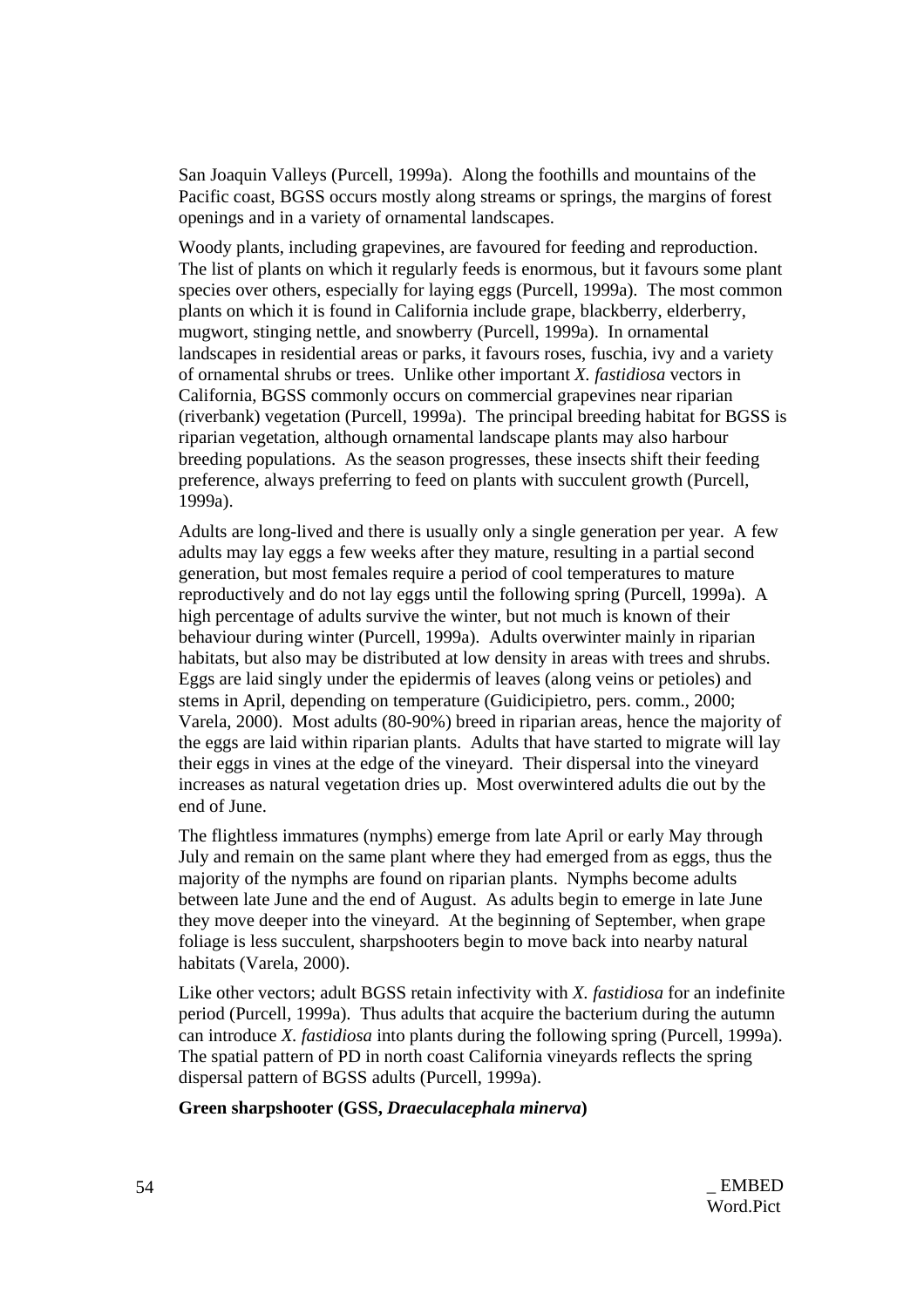GSS is considered to be one of two important species of insect vectors for *X. fastidiosa* and alfalfa dwarf diseases in the Central Valley of California. It also occurs in coastal areas in grasses and sedges along streams. Although it has been found on many species of herbaceous plants, it strongly prefers to feed and reproduce on grasses. It is most common on water grass (*Echinochloa cruz-galli*), fescues, perennial rye grass and Bermuda grass (Purcell, 1999e). Its most common habitats are ditch banks, weedy hay fields and permanent irrigated pastures, anywhere that its preferred grasses continue to grow throughout the year. For this reason it is common in orchard or vineyard cover crops only when there are suitable host plants in the cover crop at all times of the year. It is only rarely seen feeding on grape (Purcell, 1999e). Its role as a *X. fastidiosa* vector is based on the consistent occurrence of its breeding habitats near vineyards.

There are usually three generations per year in California. Beginning in February and March, females insert eggs into the leaves of winter annual or perennial grasses (Purcell, 1999e). Nymphs emerge from late February through March. Second generation eggs are laid beginning in April or early May. Nymphs from the second generation reach maturity during the latter part of June through July, during which time third generation eggs are deposited. Adults stop reproducing in the autumn and begin to lay eggs in grasses as soon as temperatures are warm enough, usually in January or February (Purcell, 1999e). Adult colouration can vary from bright green through dull brown during winter, while during late spring and summer, the upper surface of adult green sharpshooters is a bright grass green. In some areas, most adult green sharpshooters are brown during autumn and winter (Purcell, 1999e).

#### **Red-headed sharpshooter (RHSS,** *Carneocephala fulgida***)**

RHSS along with GSS, is considered to be one of the important species of insect vectors for *X. fastidiosa* and alfalfa dwarf diseases in California's Central Valley. It occurs from Mexico and western Arizona north to northern California. It is similar in appearance to GSS but is smaller and has reddish colouration on the pointed crown of its head. This sharpshooter also occurs in coastal areas in grasses and sedges along streams. Although it has been found on numerous species of grasses and sedges, by far its most common host plant for feeding and laying eggs is Bermuda grass (*Cynodon dactylon*) (Purcell, 1999f). Its most common habitats are ditch banks, orchard cover crops; weedy hay fields and permanent irrigated pastures, anywhere that its preferred grasses continue to grow throughout the year (Purcell, 1999g). RHSS prefers more open or sparser plant growth compared to GSS, and may be found in small patches of Bermuda grass along roadsides, ditches, or the margins of alfalfa fields where the grass growth is not succulent or dense enough to support high populations of GSS (Purcell, 1999g). Like GSS, it is only rarely seen feeding on grape (Purcell, 1999g). Its role as a *X. fastidiosa* vector is based on the consistent occurrence of its breeding habitats near vineyards.

There are usually four generations per year in central California. Eggs of each generation are laid in mid-March, mid-May, early July, and mid-August. Approximately 25 days are required for development from egg to adult. Adults are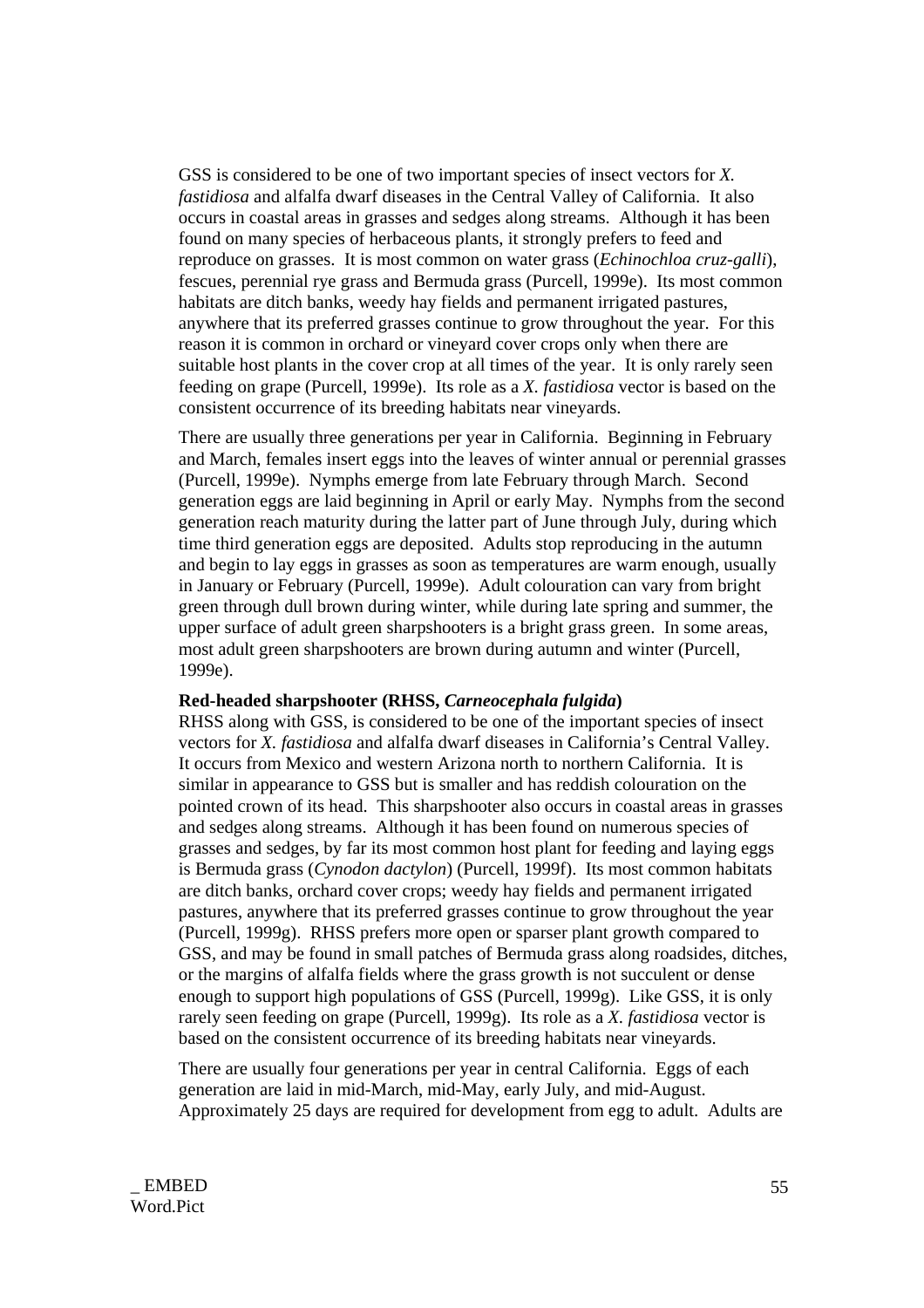active during winter, but they are much less abundant and more widely scattered than green sharpshooter adults during this time (Purcell, 1999g).

#### **Glassy-winged sharpshooter (GWSS,** *Homalodisca coagulata***)**

GWSS is distributed in southern United States and northern Mexico except in very arid areas. Its range has recently extended into southern and central California (Purcell, 1999d). Currently GWSS have been recorded as occurring in the counties of Kern, San Bernardino, Santa Barbara, Ventura, Los Angeles, Orange, Riverside and San Diego (Anon., 2000c). These insects thrive on a variety of common plants and have spread rapidly from Ventura to the Mexican border; they have also been found in the San Joaquin Valley (Anon., 2000b).

The host list for GWSS includes 73 plant species (Anon., 2000b). It feeds on a wide variety of trees, woody ornamentals and annuals. Crepe myrtle and sumac are especially preferred (Anon., 2000b).

Under high population pressure, some immature green lemon fruit have been used for egg laying (Guidicipietro, pers. comm., 2000). GWSS egg masses were first detected on lemon trees in Ventura County in 1993. Immature lemon fruit is a oviposition host of GWSS (Guidicipietro, pers. comm., 2000). However, in work done by the University of California Cooperative Extension (Ventura County), 23,000 mature lemon fruit were examined and no viable egg masses were found. Old egg masses, laid when the fruit was young, were found. The California Department of Agriculture concluded that mature citrus fruit, including lemons, do not pose an introduction potential for GWSS (Guidicipietro, pers. comm., 2000).

Adults are about  $\frac{1}{2}$  inch (13-14 mm) long, dark brown in colour with small yellow dots on head and thorax. Wings are membranous and translucent with reddish veins. The insect overwinters as an adult and begins to lay egg masses in late February through May. The first generation matures as adults from late May through to late August. A second generation of egg masses is laid starting in mid-June through to late September, which develop into overwintering adults (Anon., 2000b). Eggs of GWSS are laid side by side in clutches of 1-27, with the average mass consisting of 10 eggs (Guidicipietro, pers. comm., 2000). The eggs are laid under the lower epidermis of leaves, giving a greenish, water-blistered appearance (Guidicipietro, pers. comm., 2000).

GWSS feeds and reproduces on a wide variety of trees, woody ornamentals and annuals (Purcell, 1999d). The GWSS uses its needle-like mouth to actively suck the xylem sap of plants. It continues feeding only where it finds suitable concentrations of key nutrients. As the nutrient content of various plants decreases, the insect will move in search of new hosts (Anon., 2000b). GWSS feeds on the larger (basal) stems of plants, including grapevines (Anon., 2000b), and has been reported to feed on dormant grapevines during winter (Purcell, 1999d). GWSS inhabits citrus and avocado groves and some woody ornamentals in unusually high numbers. At immediate risk are vineyards near citrus orchards (Purcell, 1999d).

Unlike the current sharpshooter vectors associated with *X. fastidiosa* in California (BGSS, GSS and RHSS), the GWSS is much larger, appears to fly much further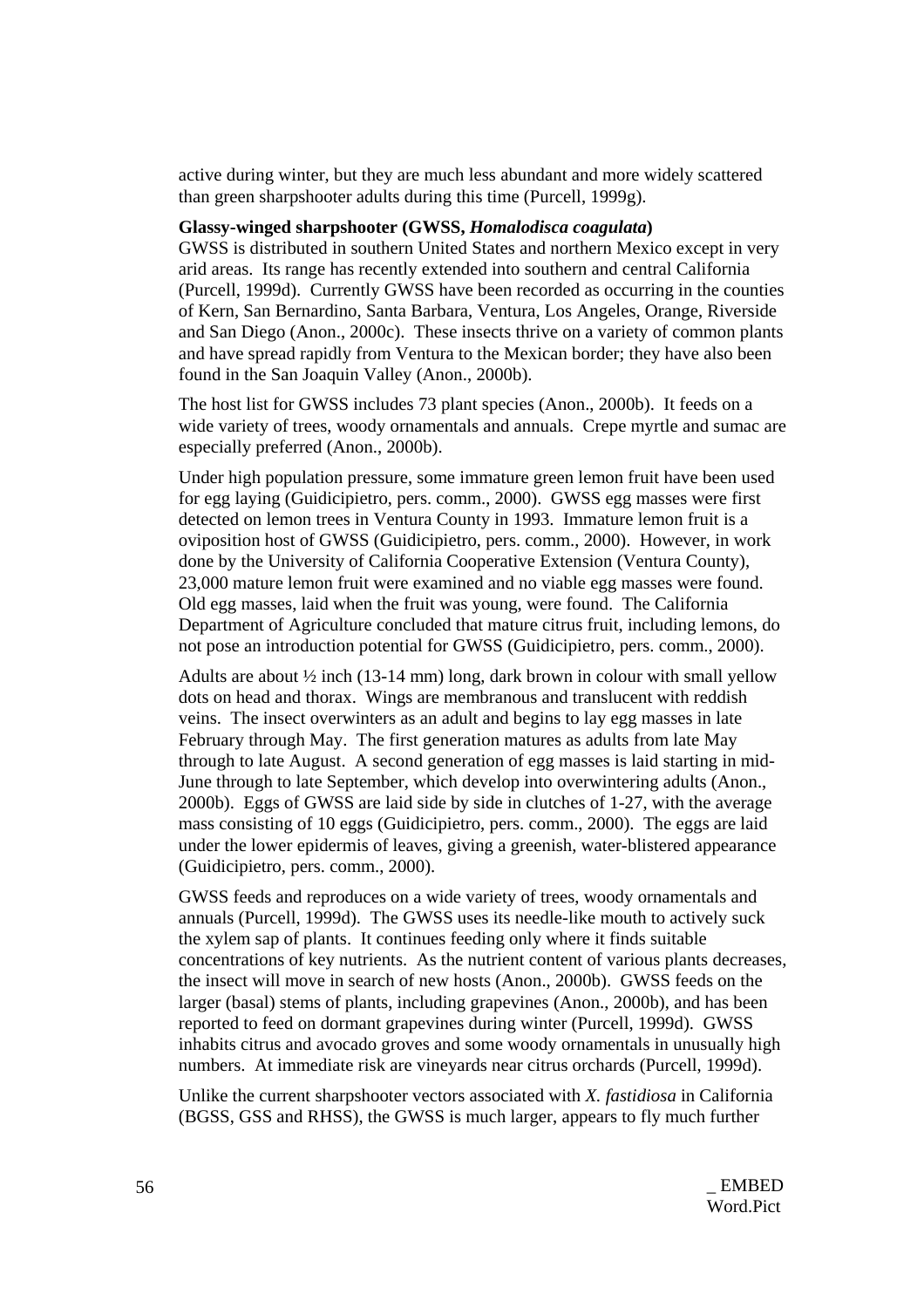and certainly in greater numbers into commercial agricultural plantings than native Californian sharpshooters (Phillips, 1999). The ease with which GWSS moves into the middle of agricultural plantings extends the threat of *X. fastidiosa* infections from a primarily vineyard boarder problem to potentially a vineyard-wide problem, even on the largest plantings. Populations of GWSS have already moved into Temecula vineyards in northern San Diego County and have been associated there with new confirmed findings of PD in vineyards where PD was previously undocumented (unlike vineyards a few miles to the south which are closer to riparian areas and have had a long history of PD vectored by BGSS). GWSS is not confined to riparian areas because of its wide host plant range. It can easily develop large populations on dooryard ash , eucalyptus, macadamia, or stone fruit trees (Phillips, 1999). The large numbers this insect generates in crop or non-crop plantings increases the likelihood of bacterial transmission from even the smallest source.

**Economic importance:** The infestation in Temecula (southern California) has been severe with more than 30% of the vineyards in the area experiencing outbreaks of PD due to GWSS feeding and inoculation (Anon., 2000b). Estimated damage as a consequence of PD have been valued at US\$33 million over the past five years in the Riverside County of California (Anon., 2000b). Goheen and Hopkins (1988) described PD as the principal limiting factor in production of *Vitis* in the gulf coastal plains of the USA.

Without an effective control, the GWSS could spread throughout the San Joaquin Valley, threatening nearly 800,000 acres of wine, table and raisin grapes, more than 70% of the state's vineyards, with PD (Anon., 2000b). It is estimated that the sharpshooter and PD threaten more than \$14 billion in agricultural crops in California including commercial agricultural crops of almonds, alfalfa, apricots, cherries, citrus, peaches and ornamentals. In addition to commercial agricultural and nursery crops, the California Department of Transportation (CalTrans) estimates it could suffer at least \$52 million in losses if oleander along 2,100 miles of freeway median is lost due to oleander leaf scorch caused by *X. fastidiosa* (Anon., 2000b).

#### **References:**

Anonymous (1986). Data sheets on quarantine organisms No. 137, peach phony bacterium. Bulletin OEPP/EPPO Bulletin 16: 25-28.

Anonymous (1999). Crop Protection Compendium Global Module – 1999 Edition. CAB INTERNATIONAL: Wallingford, UK.

Anonymous (2000a). An Introduction to Pierce's Disease. http://www.cnr.berkeley.edu/xylella/page2.html

Anonymous (2000b). Background: questions and answers. http://www.cfbf.com/GWPDBack.htm

Anonymous (2000c). Distribution of GWSS in California. http://plant.cdfa.ca.gov/gwss/gwmap.htm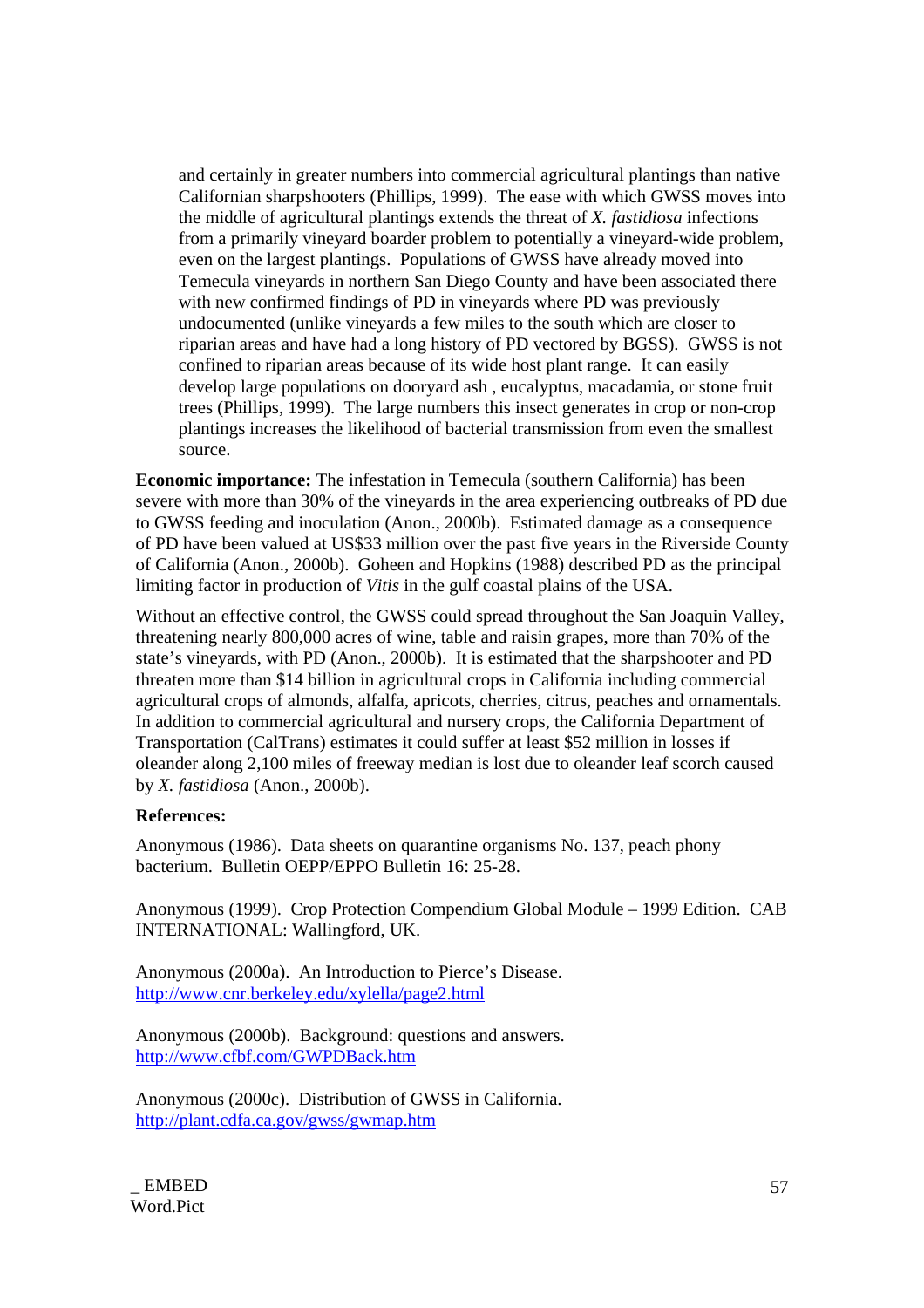Beretta, M.J.G., Lee, R.F., Derrick, K.S., Davis, C.L. and Barthe, G.A. (1994). Culture and serology of a *Xylella fastidiosa* associated with citrus variegated chlorosis in Brazil. pp. 830-831. In: Proceedings of the International Society of Citriculture. Volume 2 cultural practices, diseases and their control: 7<sup>th</sup> International Citrus Congress, Acireale, Italy, 8–13 March 1992, International Society of Citriculture, Catania, Italy.

Chen, J., Lamikanra, O., Chang, C.J. and Hopkins, D.L. (1995). Randomly amplified polymorphic DNA analysis of *Xylella fastidiosa* Pierce's disease and oak leaf Scorch pathotypes. Applied and Environmental Microbiology 61: 1688-1690.

Delong, D.M. and Severin, H.H.P. (1950). Spittle-insect vectors of Pierce's disease virus. I. Characters, distribution, and food plants. Hilgardia 19(11): 339-356.

Goheen, A.C. and Hopkins D.L. (1988). Pierce's Disease. pp. 44-45. In: Pearson, R.C. and Goheen, A.C. (eds). Compendium of Grape Diseases. The American Phytopathological Society (APS) Press: St Paul, Minnesota, USA 93 pp.

Goheen, A.C., Nyland, G. and Lowe, S.K. (1973). Association of rickettsia-like organism with Pierce's disease of grapevines and alfalfa dwarf and heat therapy of the disease in grapevines. Phytopathology 63: 341-345.

Gubler, D., Stapleton, J., Leavitt, G., Purcell, A., Varela, L. and Smith, R.J. (1999). UC Pest Management Guidelines. http://www.ipm.ucdavis.edu/PMG/r302101211.html

Guidicipietro, M. (2000). APHIS response to AQIS questions raised at the bilateral technical meeting in Canberra on 17-18 May 2000.

Hewitt, W.B., Frazier, N.W. and Freitag, J.H. (1949). Pierce's disease investigations. Hilgardia 19(7): 207-264.

Hopkins, D.L. (1988). *Xylella fastidiosa*: A xylem-limited bacterial pathogen of plants. Annual Review of Phytopathology 27: 271-290.

Hopkins, D.L. and Adlerz, W.C. (1988). Natural hosts of *Xylella fastidiosa* in Florida. Plant Disease 72(5): 429-431.

Lee, R.F., Derrick, K.S., Beretta, M.J.G., Chagas, C.M. and Rosetti, V. (1991). Citrus variegated chlorosis: A new destructive disease of citrus in Brazil. Citrus Industry, October 1991, pp. 12-14.

Medley, J.C. (1998). Pierce's Disease. http://aesrg.tamu.edu/Grapes/PierceDis.htm

Phillips, P.A. (1999). The Glassy-winged Sharpshooter - A serious new "PD" vector for California Vineyards. http://ucceventura.xlrn.ucsb.edu/IPM/IPMHome.htm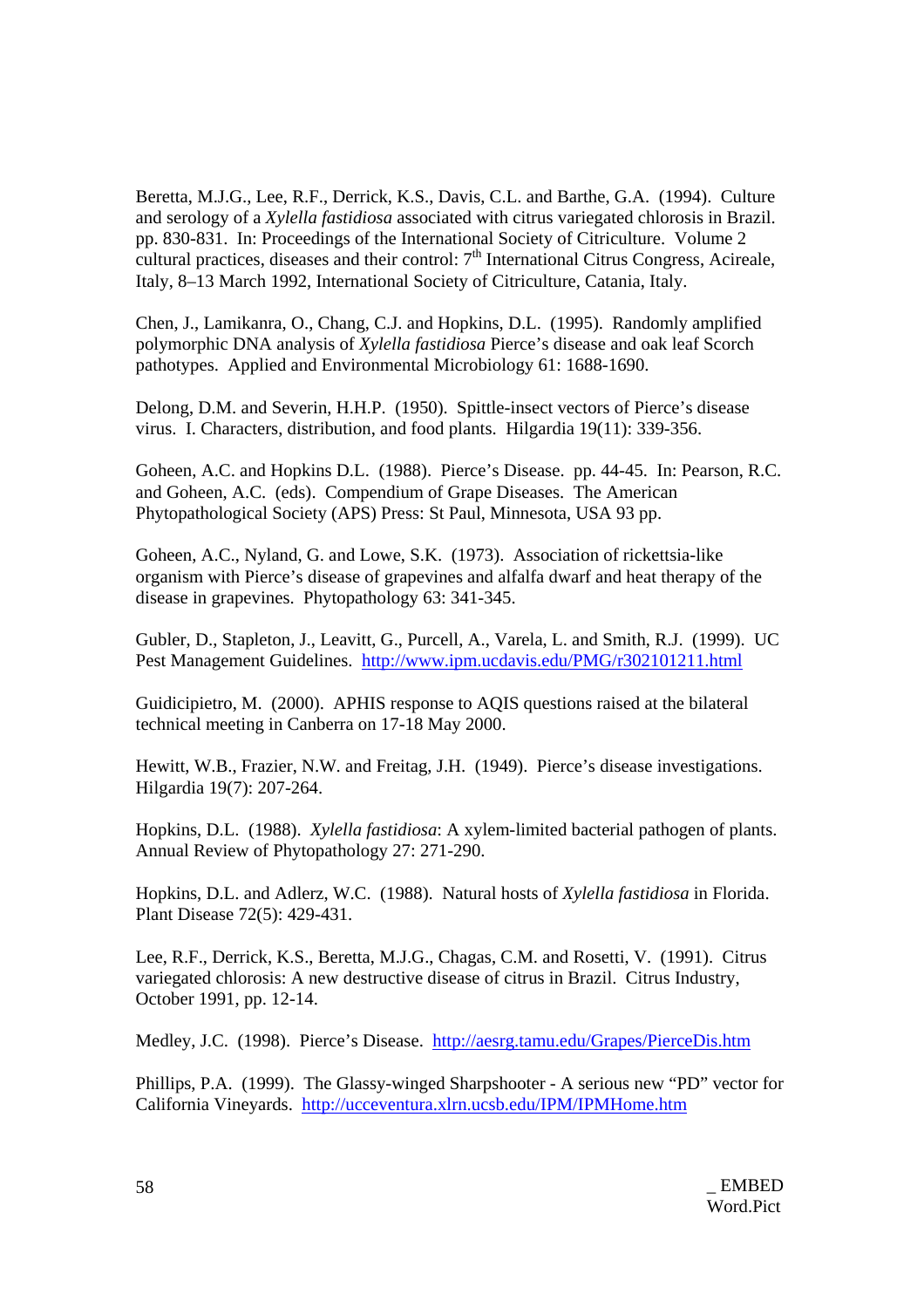Purcell, A.H. (1975). Role of the blue-green sharpshooter, *Hordnia circellata*, in the epidemiology of Pierce's disease of grapevines. Environmental Entomology 4: 745-752.

Purcell, A.H. (1980). Environmental therapy for Pierce's disease of grapevines. Plant Disease 64(4): 388-390.

Purcell, A.H. (1981). Vector preference and inoculation efficiency as components of resistance to Pierce's disease in European grape cultivars. Phytopathology 71(4): 429- 435.

Purcell, A.H. (1999a). Blue-green Sharpshooter. http://www.cnr.berkeley.edu/xylella/bgss.html

Purcell, A.H. (1999b). Central Valley Guidelines for Pierce's Disease. http://www.cnr.berkeley.edu/xylella/central-valley-guidelines.html

Purcell, A.H. (1999c). General insect Category. http://www.cnr.berkeley.edu/xylella/geninsct.html

Purcell, A.H. (1999d). Glassy-Winged Sharpshooter. http://www.cnr.berkeley.edu/xylella/oss.html

Purcell, A.H. (1999e). Green Sharpshooter. http://www.cnr.berkeley.edu/xylella/grnshrp.html

Purcell, A.H. (1999f). Prepared Remarks for the Hearing of the California Assembly Agricultural Committee, October 12, 1999. http://www.cnr.berkeley.edu/xylella/ap.htm

Purcell, A.H. (1999g). Red-headed Sharpshooter. http://www.cnr.berkeley.edu/xylella/rhss.html

Purcell, A.H. (2000). E-mail communications with D. Hunt-Sharman on harvested grape clusters as a quarantine risk to Australia dated 7 April 2000.

Purcell, A.H. and Hopkins, D.L. (1996). Fastidious xylem-limited bacterial plant pathogens. Annual Review of Phytopathology 34: 131-151.

Purcell, A.H. and Saunders, S. (1995). Harvested grape clusters as inoculum for Pierce's Disease. Plant Disease 79: 190-192.

Severin, H.H.P. (1950). Spittle-insect vectors of Pierce's disease virus. II. Life history and virus transmission. Hilgardia 19(11): 357-382.

Sherald, J.L. (1993). Pathogenicity of *Xylella fastidiosa* in American elm and failure of reciprocal transmission between strains from elm and sycamore. Plant Disease 77:200- 203.